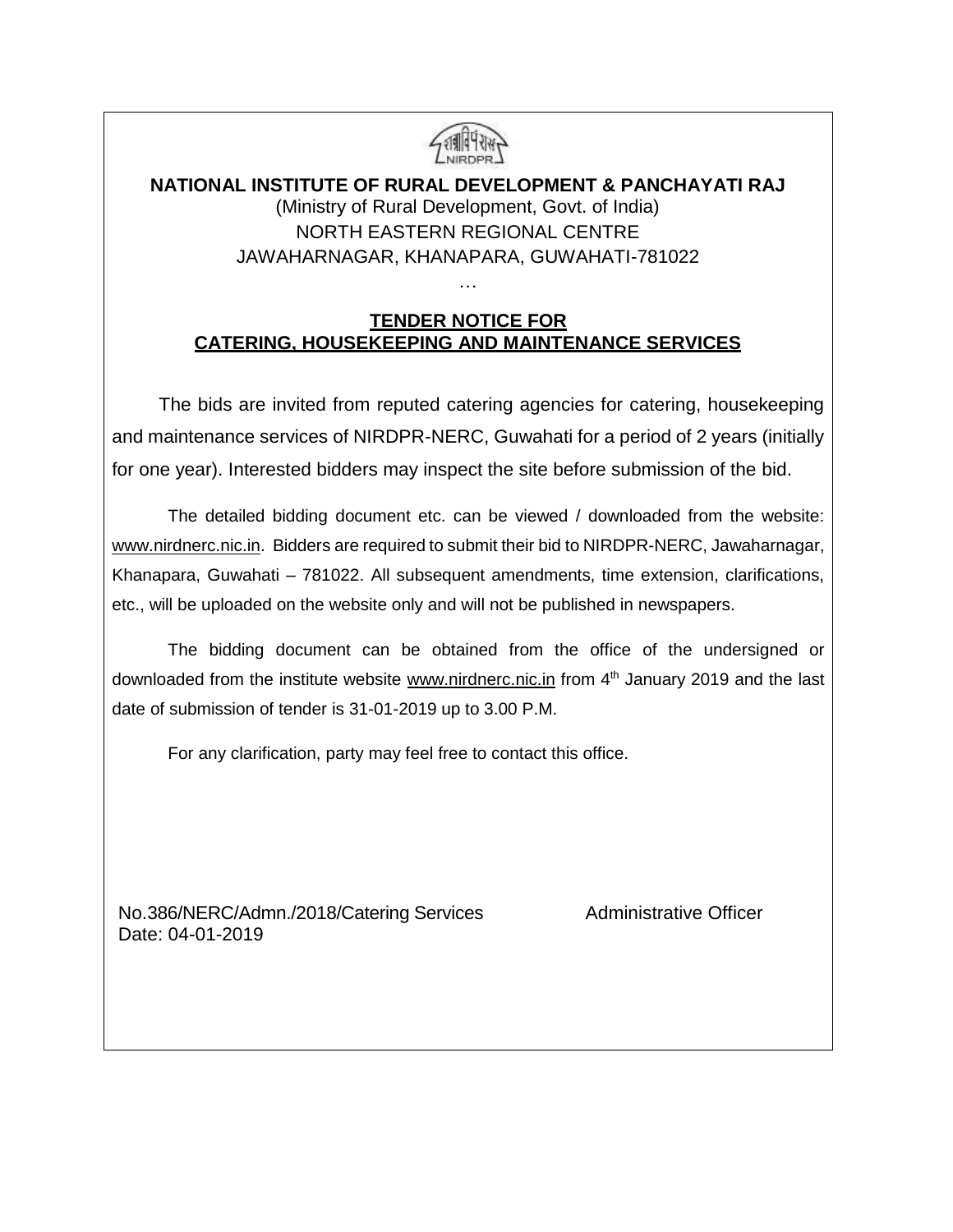

**NATIONAL INSTITUTE OF RURAL DEVELOPMENT & PANCHAYATI RAJ**

(Ministry of Rural Development, Govt. of India) NORTH EASTERN REGIONAL CENTRE JAWAHARNAGAR, KHANAPARA, GUWAHATI-781022

### **TENDER NOTICE FOR CATERING, HOUSEKEEPING AND MAINTENANCE SERVICES**

- 1. The bids (techno-commercial) are invited under two stage bid system for "Catering, housekeeping and maintenance services" of NIRDPR-NERC, Guwahati
- 2. Tender document may be downloaded from [www.nirdnerc.nic.in](http://www.nirdnerc.nic.in/) or obtained from the office of NIRDPR-NERC, Jawaharnagar, Khanapara, Guwahati-781022. The time schedule for the tendering activities shall be as under:

| $\overline{1}$ . | Date of notification of tender notice                                                               | 4 <sup>th</sup> January, 2019        |
|------------------|-----------------------------------------------------------------------------------------------------|--------------------------------------|
| ii.              | Start of downloading of tender document by the<br>intending bidders                                 | 4 <sup>th</sup><br>January, 2019     |
| iii.             | Last date of submission of the bids by the<br>intending bidders along with Earnest Money<br>Deposit | 31.01.2019 by 3.00 PM                |
| iv.              | <b>Amount of Earnest Money Deposit</b>                                                              | ₹ 20,000/-                           |
|                  |                                                                                                     | (Rupees twenty thousand only)        |
| $\mathsf{V}$     | Date of opening of Technical Bid                                                                    | 31.01.2019 by 3.30 PM                |
| vi.              | <b>Tendering Authority</b>                                                                          | <b>Administrative Officer</b>        |
|                  |                                                                                                     | Rural<br>National<br>Institute<br>of |
|                  |                                                                                                     | Development & Panchayati Raj         |
|                  |                                                                                                     | Jawaharnagar, Khanapara, Guwahati    |
|                  |                                                                                                     | $-781022$                            |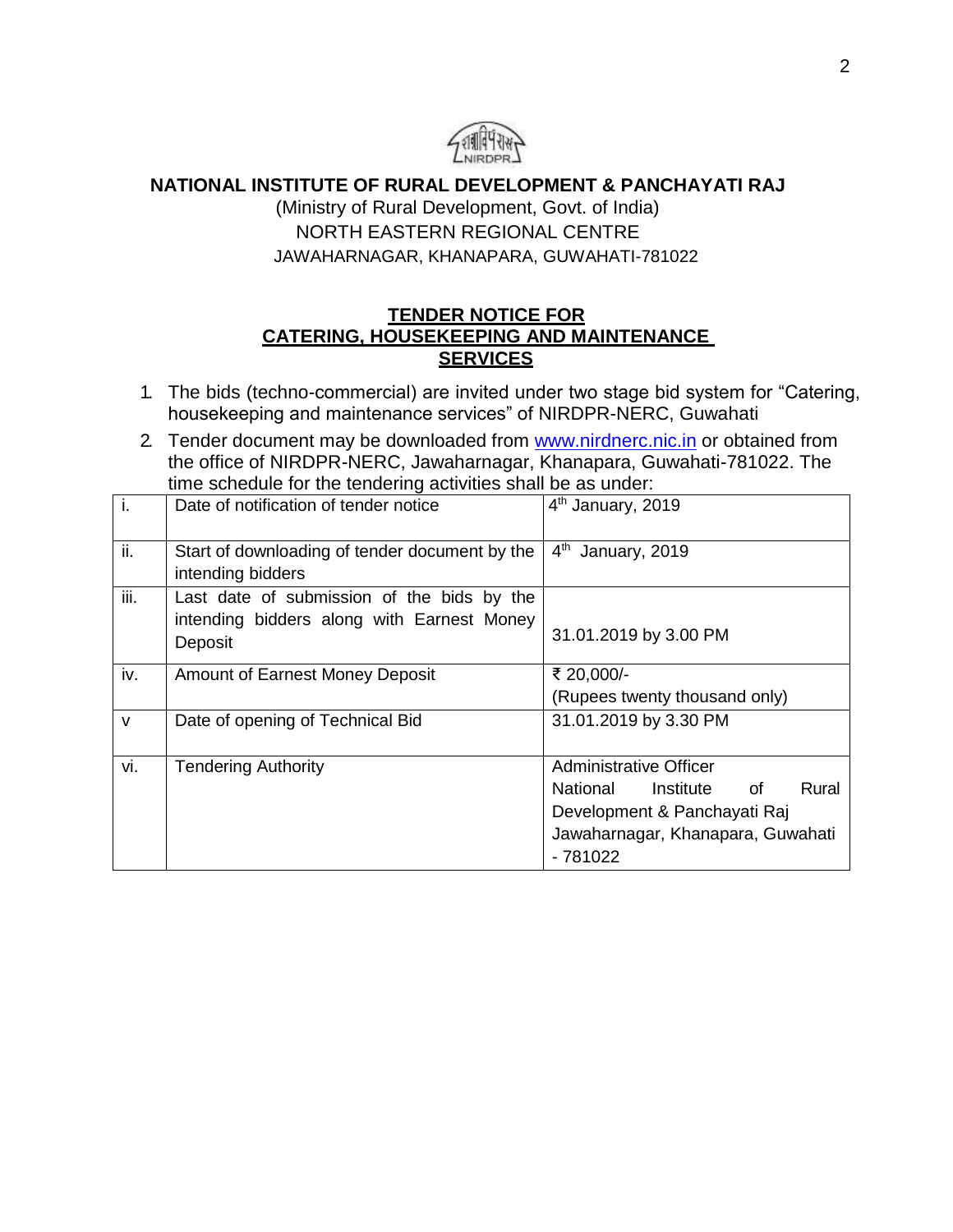- 3. Bids shall be submitted by post / by-hand on or before 31-01-2019 at 3.00 PM addressed to the Administrative Officer, NIRDPR-NERC, Jawaharnagar, Khanapara, Guwahati - 781022.
- 4. Not more than one tender shall be submitted by one contactor or contractors having business relationship. Under no circumstance will father and his son(s) or other close relations who have business relationship with one another (i.e when one or more partner(s)/director(s) are common) be allowed to tender for the same contract as separate competitors. A breach of this condition will render the tenders of both parties liable to rejection.
- 5. The Demand Draft in respect of earnest money deposit must be submitted in favour of NIRD-NERC, Guwahati on or before 31.01.2019 by 3.00 PM along with the bid documents.
- 6. Bids will be opened on 31.01.2019 by 3.30 PM. After opening of Technical-Bid, the results of their qualification as well Price-Bid opening will be intimated later.

#### **7. Submission of Tender**

The tender shall be submitted in two parts, viz., technical bid and financial bid. The offers submitted by Telegram/Fax/email shall not be considered. No correspondence will be entertained in this matter.

#### **8. Preparation of bids**

- i) Bidder should take into account any corrigendum published on the tender document before submitting their bids.
- ii) Please go through the tender advertisement and the tender document carefully to understand the documents required to be submitted as part of the bid.
- iii) Bidder, in advance, should get ready the bid documents to be submitted as indicated in the tender document / schedule.

#### **9. Submission of bids**

- i) A standard price bid format has been provided with the tender document to be filled by all the bidders. Bidders are requested to note that they should necessarily submit their financial bids in the format provided and no other format is acceptable.
- ii) The tender is liable to be rejected in the absence of any of the above documents including condition 11(a), 11(b) and 11 (c) of the Eligibility Criteria.

#### **10. Assistance to bidders**

i) Any queries relating to the tender document and the terms and conditions contained therein should be addressed to the Tender Inviting Authority or the relevant contact person.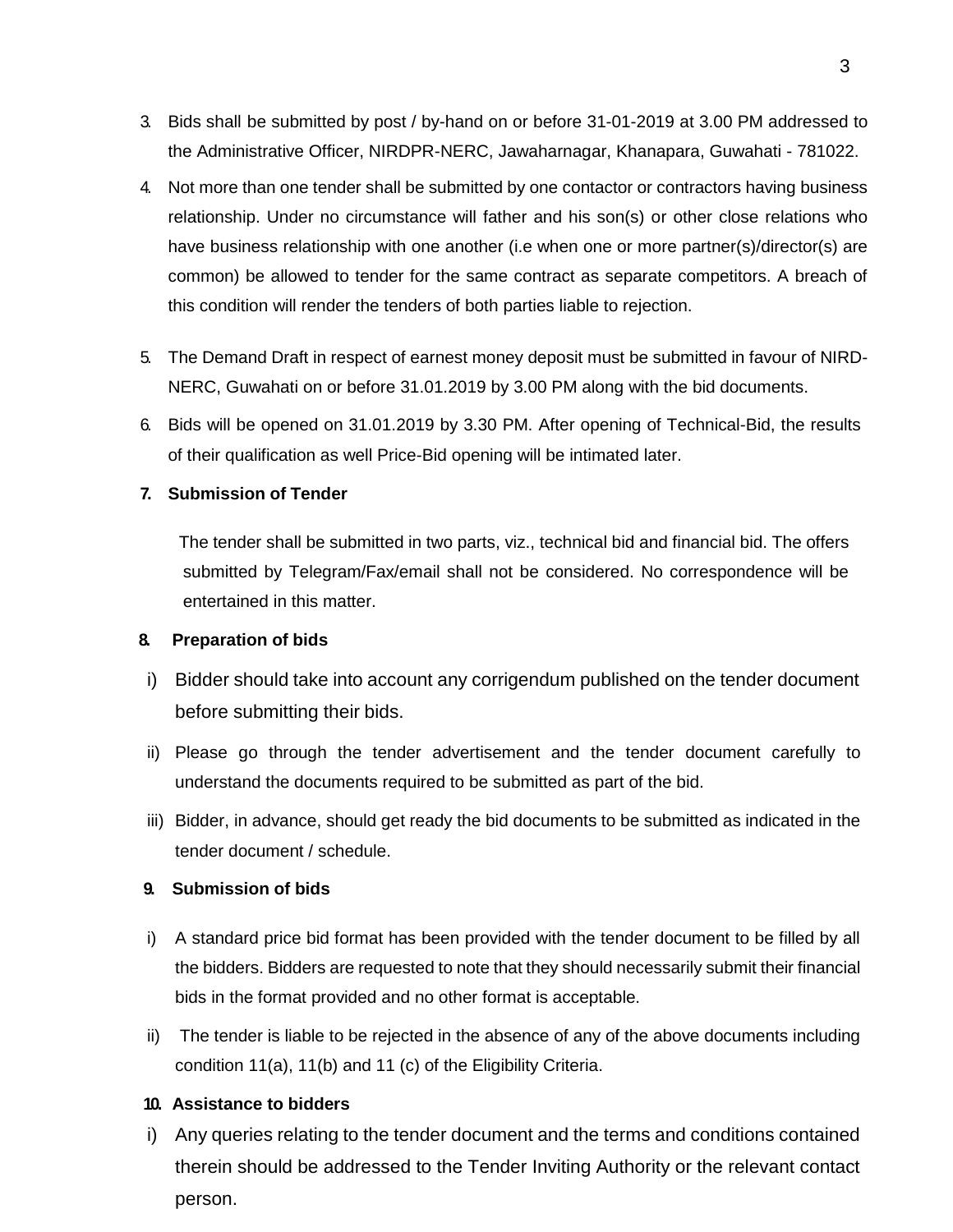- 11. **Eligibility Criteria**:
	- **a)** Must be a reputed Caterer / Firm / Organization having proven track record and registered / licensed for providing catering, housekeeping and maintenance services. However, **canteen maintenance and mess maintenance experience will not be considered as catering experience.**
	- **b)** Must have at **least 3 years' experience** in catering and housekeeping / boarding and lodging in training institutions / hospitals / guest houses subject to the condition that any single such organization should have minimum 20 rooms (single or double) in any particular location. The contractor should be in a position to cater up to 300 persons at any point of time and should have experience of the same. Canteen maintenance experience will not be counted as catering experience.
	- **c)** Must have had an annual **billing of not less than Rs. 40 lakhs for rendering such** catering, housekeeping and maintenance services for the past three years.
- 12. The tenderer should quote rates on "per head per day" basis in Part II (Financial Bid) in case of catering services.
- 13. Bidders must submit all relevant documentary evidence required to demonstrate his eligibility for the proposed tender.
- 14. **The Earnest Money Deposit of Rs. 20,000/- (Rupees twenty thousand only) in the form of DD drawn on any commercial bank** will be returned to the unsuccessful tenderers. Tenders not accompanied by Earnest Money Deposit shall be summarily rejected.
- 15. The rates quoted should be **exclusive of taxes such as GST or other applicable taxes, if any**. The tax amount (pertaining to NIRD&PR) will be reimbursed after making payment to the concerned authorities and on submission of the original receipt.
- 16. The contract is valid for a period of 2 years (initially for one year).
- 17. The Institute reserves the right to terminate the contract, if the performance is found to be unsatisfactory during the validity of the contract period.
- 18. The Earnest Money Deposit of successful tenderer will be forfeited if he does not fulfill any of the following conditions:
	- a) **Furnishing of Security Deposit of Rs.1,50,000/- (Rupees one lakh fifty thousand only) in the form of a Demand Draft drawn on any commercial bank drawn in favour of "NIRD-NERC"**, Guwahati within 14 days of the receipt of the letter awarding the contract.
	- b) Execution of the agreement within 14 days of the receipt of the letter of award of contract.
	- c) Commencement of the contract within 14 days of the signing of the agreement or as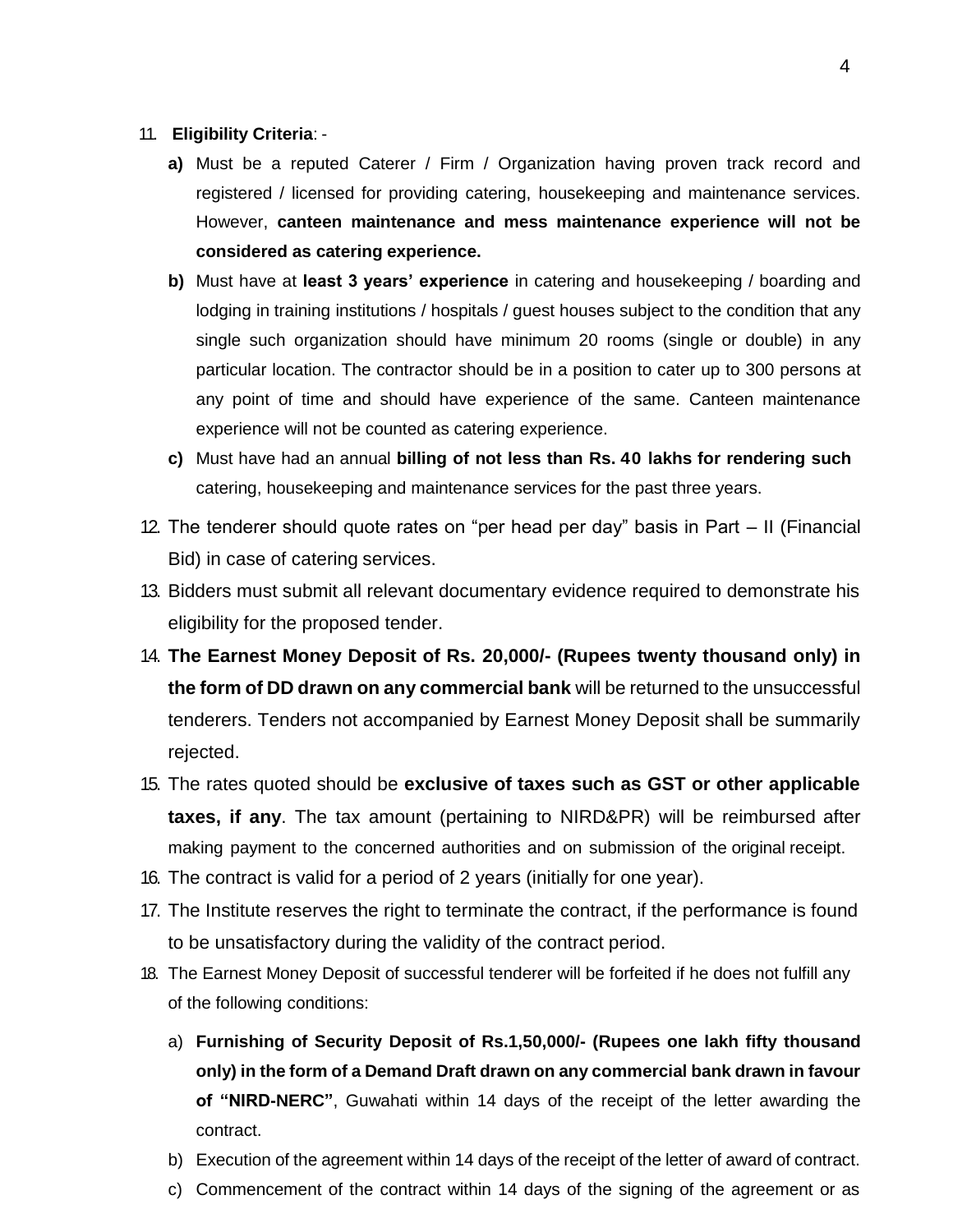decided by the Institute.

- d) To comply with all the terms and conditions of the letter of award of contract and agreement of contract.
- 19. If successful bidder fails or refuses to accept the contract, the firm will automatically be blacklisted and performance security deposit will be forfeited.
- 20. Pre-bid meeting may be called by the Institute.
- 21. Director, NIRDPR-NERC reserves the right to accept or reject all the tender(s) without assigning any reasons whatsoever.

Administrative Officer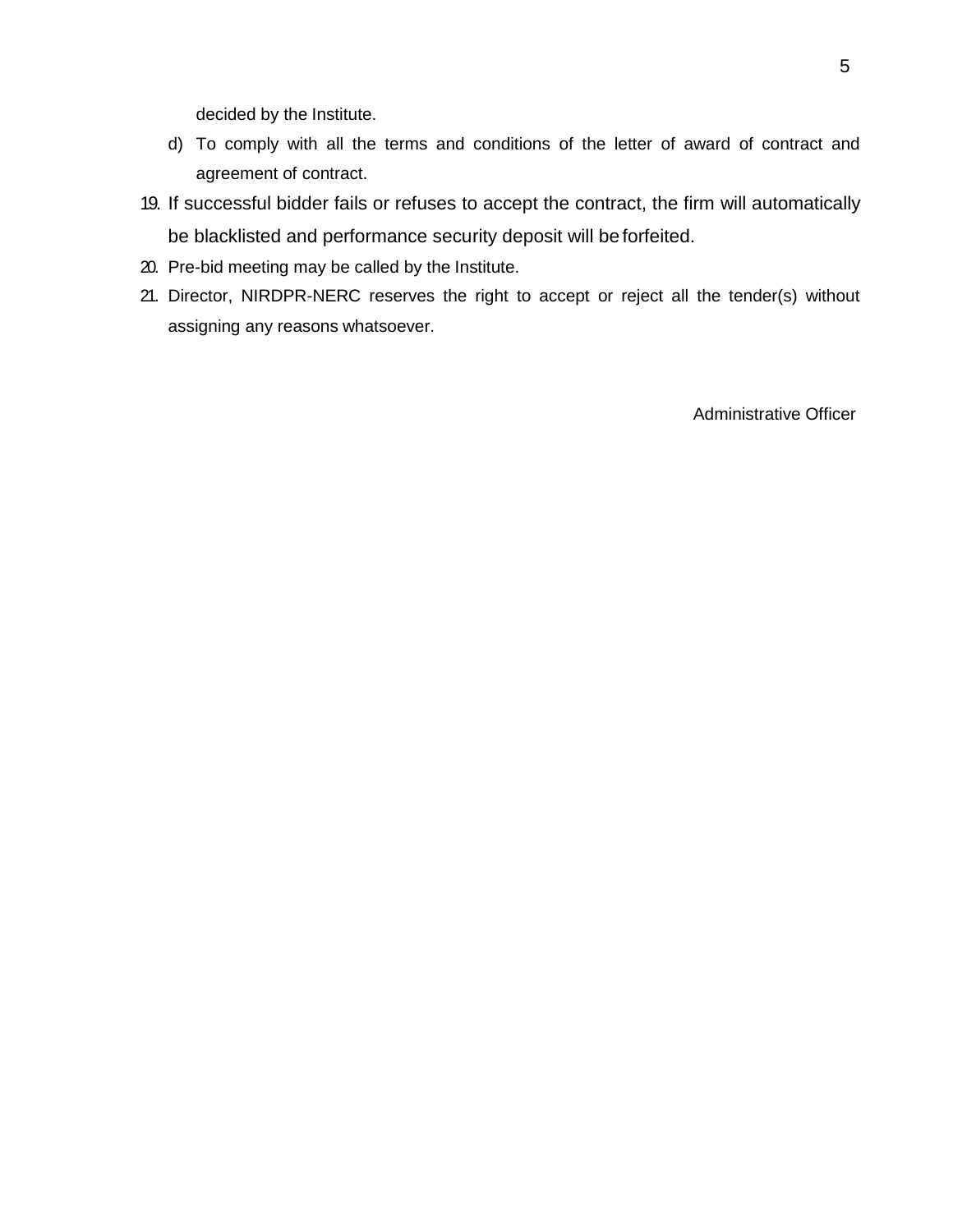

### **NATIONAL INSTITUTE OF RURAL DEVELOPMENT & PANHAYATI RAJ**

### (Ministry of Rural Development, Govt. of India) NORTH EASTERN REGIONAL CENTRE JAWAHARNAGAR, KHANAPARA, GUWAHATI-781022

### **TENDER NOTICE FOR CATERING, HOUSEKEEPING AND MAINTENANCE SERVICES**

…

## Sl. No. Particulars **Information** to be supplied by the intending bidder Documentary proof page No. 1. Name of the Company/ Firm 2. Address of the Company/ Firm: (a) Postal (b) Telephone/ Fax/ Mobile No.(s) (c) E-mail ID (d) Website address, if any 3. Type of the Company/ Firm (In the case of Partnership Firm, a copy of Deed to be submitted) 4. Owner/ partners of the Company/ Firm 5. (a) Year of establishment of the Co. / Firm

### **Technical Bid (Cover – I)**

**PART- I**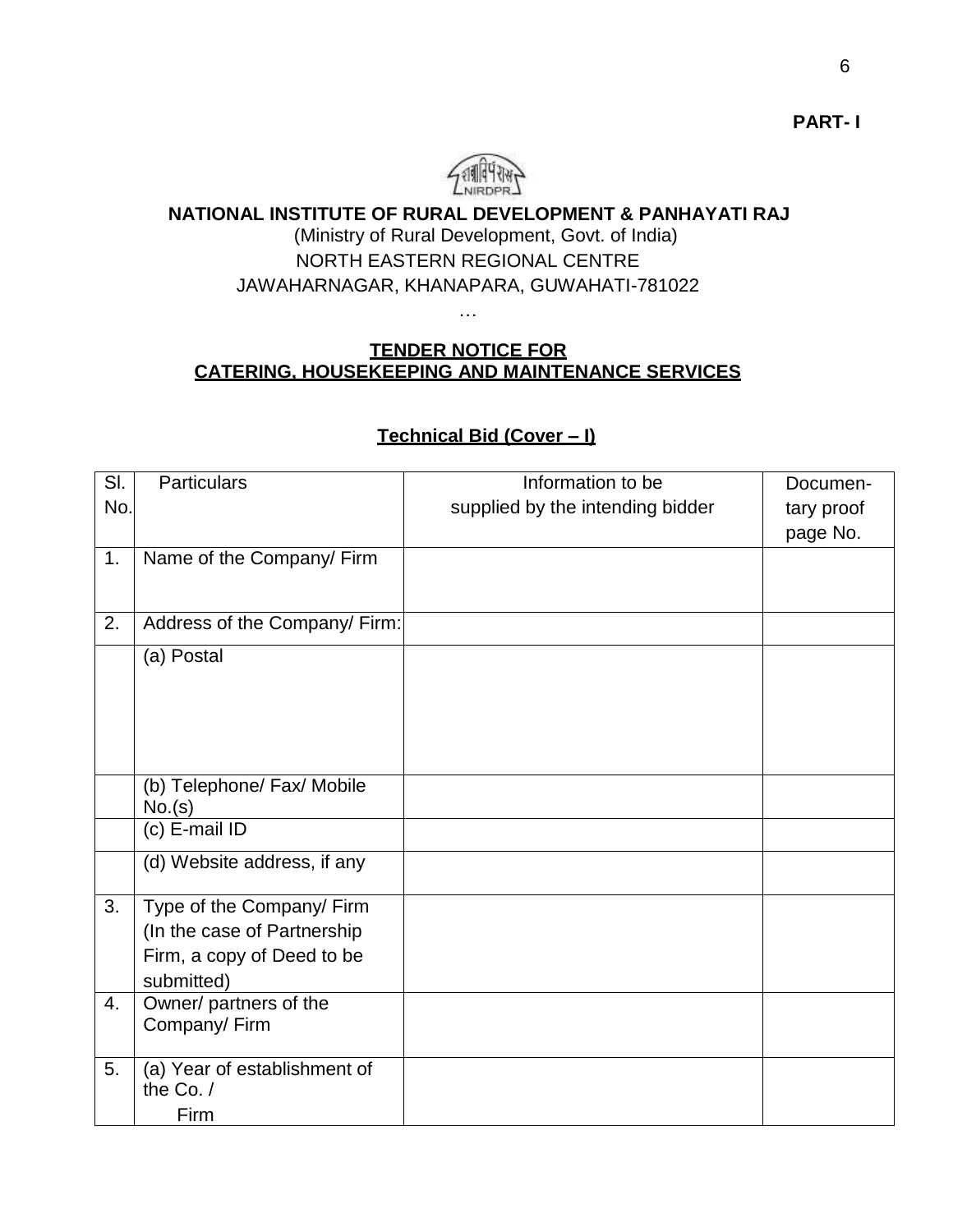|   | (b) For how long the Co./                             |                            |  |
|---|-------------------------------------------------------|----------------------------|--|
|   | Firm is providing catering,                           |                            |  |
|   | housekeeping services to                              |                            |  |
|   | Government / Semi- Govt./                             |                            |  |
|   | large private organizations?                          |                            |  |
|   | (proof to be submitted)                               |                            |  |
|   | (c) Does the Co. / Firm                               |                            |  |
|   | have valid licence to                                 |                            |  |
|   | provide the services?                                 |                            |  |
|   | Please mention licence<br>No., issue date and issuing |                            |  |
|   | authority. (proof to be                               |                            |  |
|   | submitted)                                            |                            |  |
|   | PAN No.<br>(d)                                        |                            |  |
|   | <b>GST Registration No.</b><br>(e)                    |                            |  |
| 6 | Details of Demand Draft                               |                            |  |
|   | submitted towards Bid                                 |                            |  |
|   | Security/ Earnest Money                               |                            |  |
|   | Deposit for ₹ 20,000/-                                |                            |  |
|   | Annual Turnover during the                            | Year                       |  |
|   | preceding three financial years                       | <u>Turnover</u> (in ₹lakh) |  |
|   | i.e. 2015-16, 2016-17 and                             | 2015-16                    |  |
|   | 2017-18 (copy of Balance                              |                            |  |
|   | Sheet and Profit & Loss and                           | 2016-17                    |  |
|   | profit Account to be submitted)                       |                            |  |
|   | duly audited by Chartered                             | 2017-18                    |  |
|   | Account                                               |                            |  |
| 8 | Did the Company / Firm get                            |                            |  |
|   | Income Tax Returns from the                           |                            |  |
|   | Income Tax Department for                             |                            |  |
|   | the assessment years 2016-                            |                            |  |
|   | 17, 2017-18 and 2018-19                               |                            |  |
|   | (copy ITR for each year to be                         |                            |  |
|   | submitted)                                            |                            |  |
| 9 | Has the Company / Firm                                |                            |  |
|   | ever been blacklisted?                                |                            |  |
|   | A self-certificate to that effect                     |                            |  |
|   | to be<br>furnished.                                   |                            |  |
|   |                                                       |                            |  |

Date:

Seal: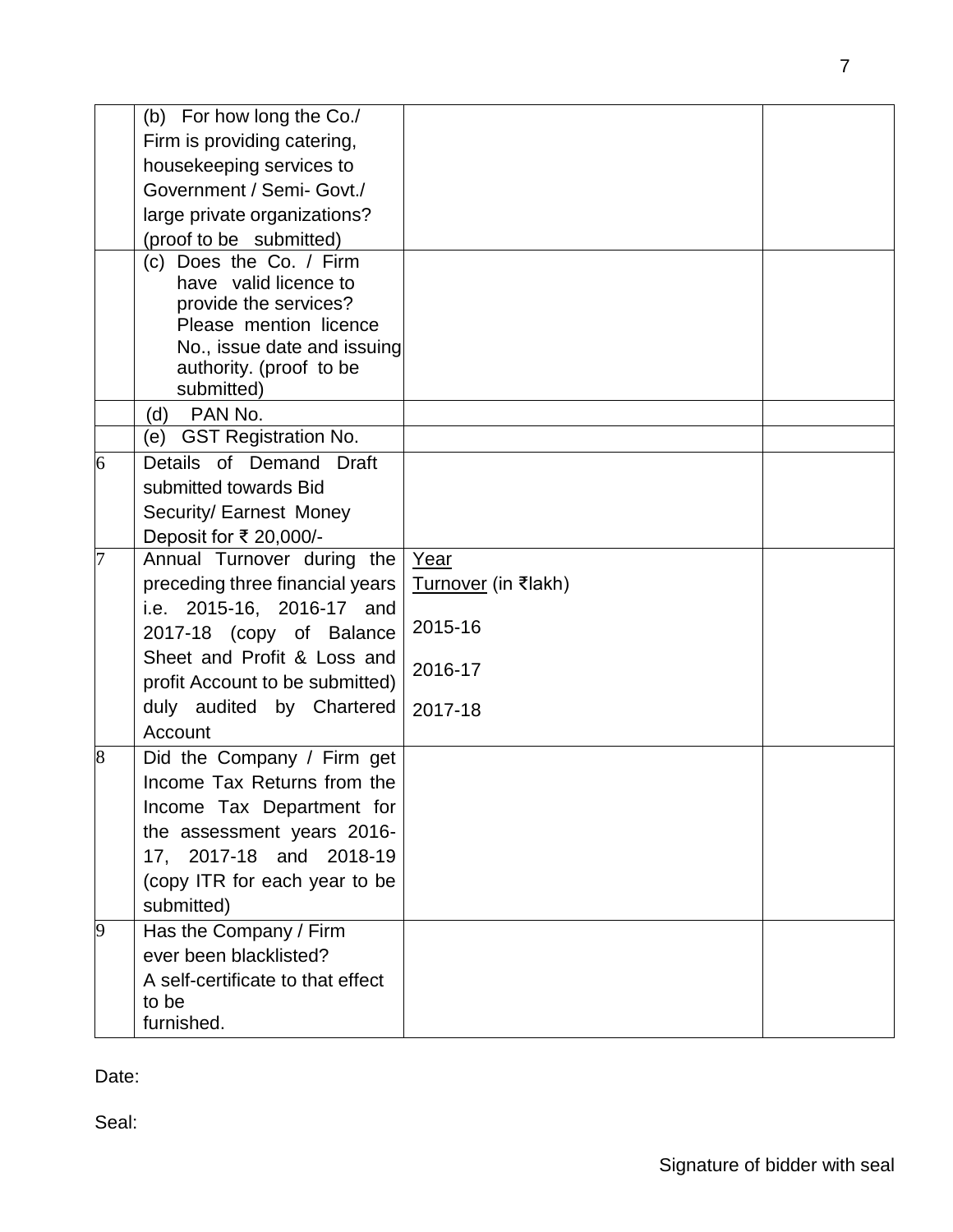The following documents are to be enclosed by the bidder in 1<sup>st</sup> Cover (Technical Bid) as per the tender document:

- i) Photocopy of valid registration certificate
- ii) Photocopy of Affidavit, if firm is partnership.
- iii) Experience certificate as per Annexure-I
- iv) Tender Acceptance Letter as per Annexure-II.
- v) Photocopy of PAN Card
- vi) Photocopy of Income-tax assessment returns for the last three assessment years 2016-17, 2017-18 and 2018-19
- vii) Copies of audited statement of account by Chartered Accountant for the financial years of 2015-16, 2016-17 and 2017-18
- viii) Photocopy of PF Registration Certificate
- ix) Photocopy of ESI Registration Certificate
- x) Photocopy of GST Registration Certificate
- xi) Photocopy of the Demand Draft for Rs.20,000/- towards EMD.

\*\*\*\*\*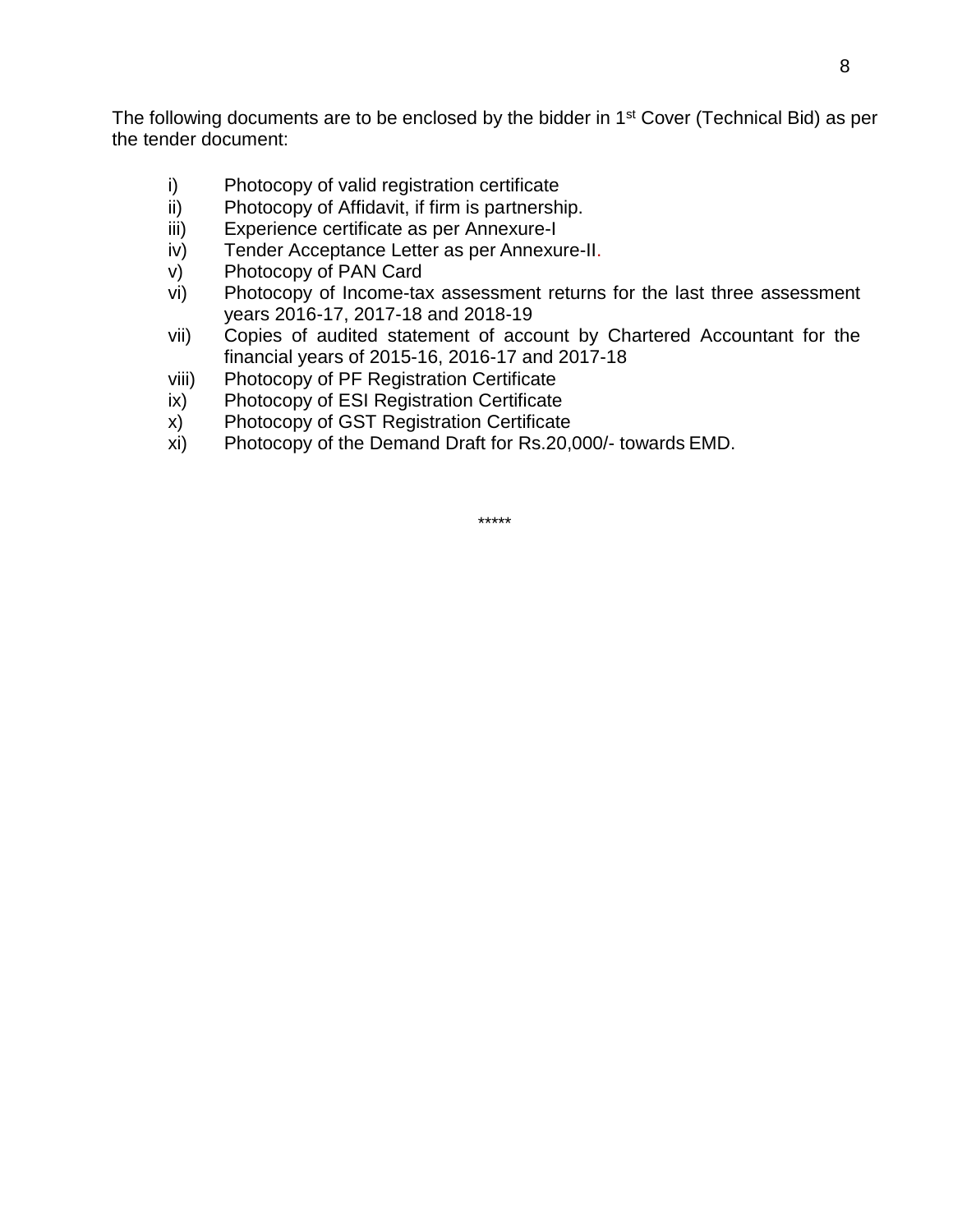

### **NATIONAL INSTITUTE OF RURAL DEVELOPMENT & PANHAYATI RAJ** (Ministry of Rural Development, Govt. of India) NORTH EASTERN REGIONAL CENTRE JAWAHARNAGAR, KHANAPARA, GUWAHATI-781022

…

#### **TENDER NOTICE FOR CATERING, HOUSEKEEPING AND MAINTENANCE SERVICES**

### **Financial Bid (cover-II)**

I/We hereby offer our services for making all necessary arrangements including catering, housekeeping and maintenance services in NIRDPR-NERC for a period of two years (initially for one year). The rates quoted will remain firm and valid during the validity of the contract.

The contractor is liable to provide services till settlement of next tender or end of two years contract period whichever is later. In such cases hike in rate, beyond one years, for the extended portion, an appropriate rate based on increase in All India Consumer Price Index – Industrial Workers in the preceding year will be allowed for the extended period beyond one years, if any

I/We have understood the terms and conditions of the tender detailed in the tender documents supplied to us and are fully aware of the nature of contract. We affirm to strictly adhere to the terms and conditions stipulated therein.

I/We quote the charges exclusive of taxes, GST etc., for arrangement for catering, housekeeping and maintenance services.

Signature of bidder with seal

**PART-II**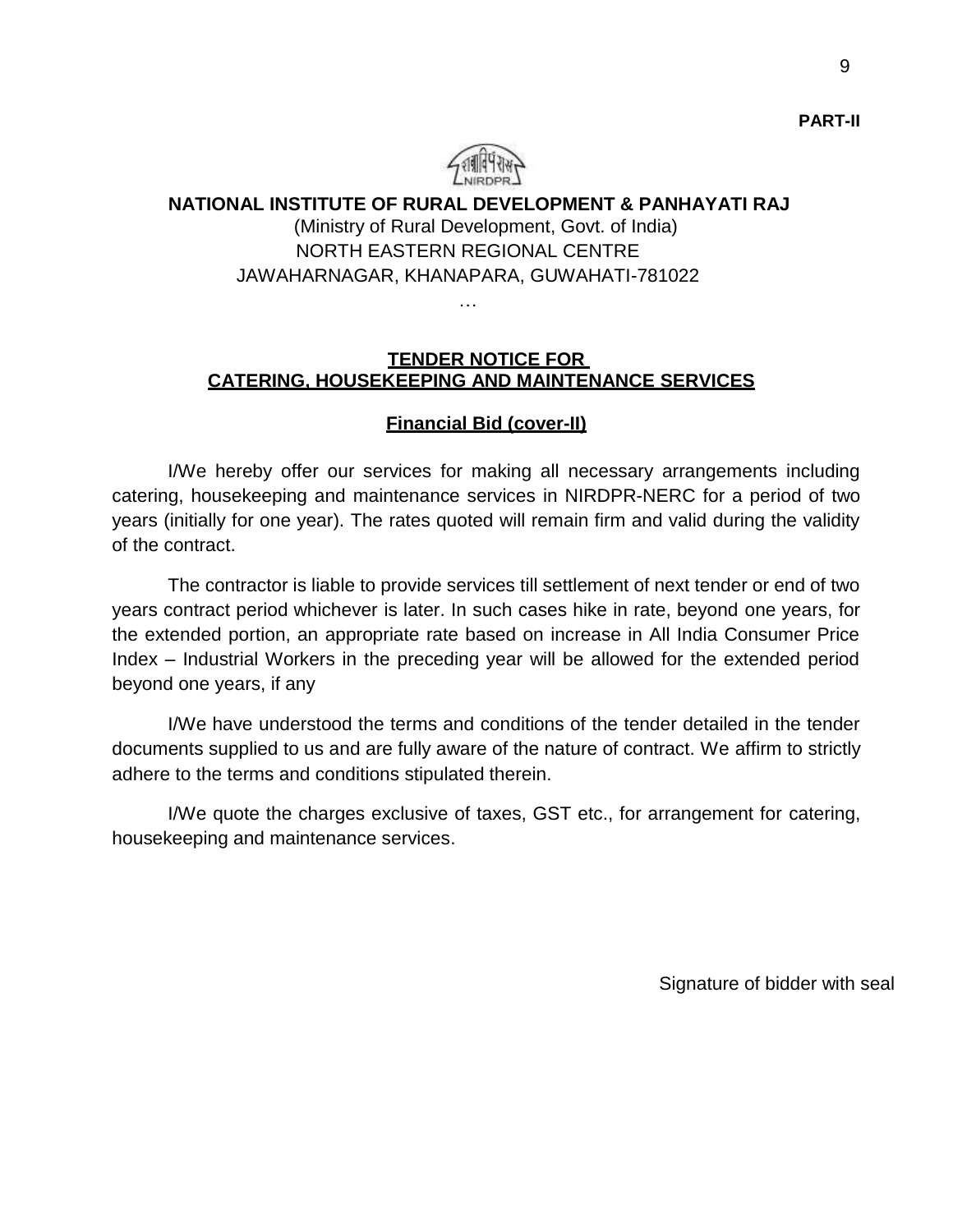| SI.            | <b>Description</b>                                                                                                                              | Rate (per head/day) (Rs.) |          |
|----------------|-------------------------------------------------------------------------------------------------------------------------------------------------|---------------------------|----------|
| No.            |                                                                                                                                                 | In figures                | In words |
|                | <b>I. CATERING SERVICES - For participants</b>                                                                                                  |                           |          |
|                |                                                                                                                                                 |                           |          |
| 1 <sub>1</sub> | Break-up of the items:                                                                                                                          |                           |          |
| a)             | Bed tea/coffee                                                                                                                                  |                           |          |
|                | b) Breakfast                                                                                                                                    |                           |          |
|                | c) Forenoon Tea/ coffee/milk along with<br>two millet cookies or two biscuits (salted<br>/ cookies / cream / chocolate / butter) or<br>namkeen  |                           |          |
| d)             | Lunch                                                                                                                                           |                           |          |
|                | e) Afternoon Tea/ coffee/milk along with<br>two millet cookies or two Biscuits (salted<br>/ Cookies / cream / chocolate / butter) or<br>namkeen |                           |          |
| f)             | <b>Evening Tea</b>                                                                                                                              |                           |          |
| g)             | Dinner                                                                                                                                          |                           |          |
|                | <b>Total daily menu (Rs)</b>                                                                                                                    |                           |          |
| 2.             | Special / High tea (Rs.)                                                                                                                        |                           |          |
| 3.             | Additional items for special lunch or<br>dinner (quote separately for each item)<br>Items:                                                      |                           |          |
|                | a) Assorted fresh fruit juice (100 ml)                                                                                                          |                           |          |
|                | b) Popular grain sprouts                                                                                                                        |                           |          |
| C)             | Soup (Veg.) with bread rolls or bread<br>sticks and butter                                                                                      |                           |          |
|                | d) Mutton<br>chicken<br>/ Local<br>prawns<br>Boneless / Ari / Hilsa / Chittal fish                                                              |                           |          |
|                | e) Special vegetable items (panneer or<br>stuffed vegetable or kofta with gravy)                                                                |                           |          |
| f              | Idli/dosa/vada with<br>sambar<br>and<br>chutney / Dahi vada or snack items like<br>vegetable cutlet / Mirchi bajji / veg.<br>Spring roll, etc   |                           |          |
|                | g) Kwality / Amul Ice Cream (cassata /<br>matkakulfi / Butterscotch)                                                                            |                           |          |
| h)             | Fresh seasonal fruits (assorted)                                                                                                                |                           |          |
|                | Total (Rs.)                                                                                                                                     |                           |          |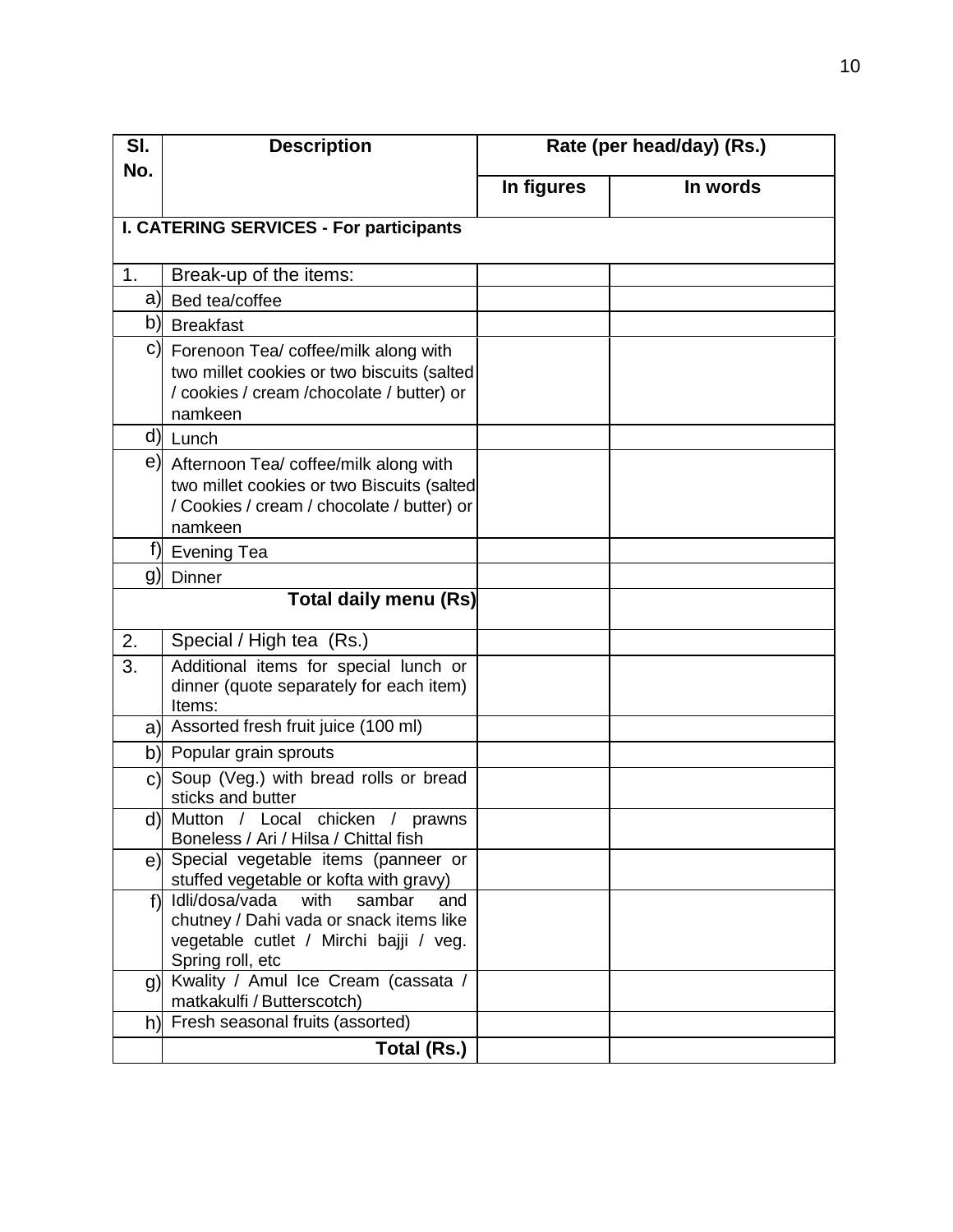| SI.            | <b>Description</b>                                                                       |            | Rate (per head/day) (Rs.)                      |
|----------------|------------------------------------------------------------------------------------------|------------|------------------------------------------------|
| No.            |                                                                                          | In figures | In words                                       |
|                | <b>II. HOUSE KEEPING SERVICES</b>                                                        |            |                                                |
| 1 <sub>1</sub> | Housekeeping and Maintenance of two Guest houses (rate to be quoted per<br>day per room) |            |                                                |
|                | a) Single occupied                                                                       |            |                                                |
|                | Single non occupied                                                                      |            |                                                |
|                | b) Double occupied                                                                       |            |                                                |
|                | Double non occupied                                                                      |            |                                                |
|                | c) VIP rooms / suites occupied                                                           |            |                                                |
|                | d) VIP rooms / suites non occupied                                                       |            |                                                |
|                | e) VVIP rooms / suites occupied                                                          |            |                                                |
|                | f) VVIP rooms / suites non occupied                                                      |            |                                                |
|                | g) Dining Hall (New Hostel)                                                              |            |                                                |
|                | h) Dining Hall (Old Hostel)                                                              |            |                                                |
|                | i) Director's Banglow                                                                    |            |                                                |
| $\overline{c}$ | <b>Housekeeping and Maintenance of</b><br><b>Office Building:</b>                        |            | Rate to be quoted per day per sq. ft.<br>(Rs.) |
|                | Office<br>building<br>having<br>Director's                                               | In figures | In words                                       |
|                | chamber (1), faculty/officers/staff (18);<br>NRLM/DDU-GKY<br>Centre,<br><b>CGARD</b>     |            |                                                |
|                | Centre; Library (1); Conference hall/                                                    |            |                                                |
|                | Meeting Hall (4); Computer lab (1); RTC;                                                 |            |                                                |
|                | RPT, Staff Canteen, Reception areas<br>and corridors:                                    |            |                                                |
|                | All the above are built up in the area                                                   |            |                                                |
|                | of around 25,000 Sq.ft.                                                                  |            |                                                |
| 3              | Cleaning of Residential, Office and                                                      |            |                                                |
|                | Hostel areas including small drains<br>(around 7000 sq. ft.)                             |            |                                                |
| $\overline{4}$ | of Gardens<br><b>Maintenance</b><br>(around                                              |            |                                                |
|                | 7000 sq. ft.)                                                                            |            |                                                |

- **Note**: **(i) Non-veg food items will be served either in lunch or dinner time only in a day. For the purpose of tendering, lunch may be quoted as Non-Veg and dinner as Veg.**
	- (ii) Tax amount will be reimbursed after making payment to the concerned authorities and on submission of the original receipt.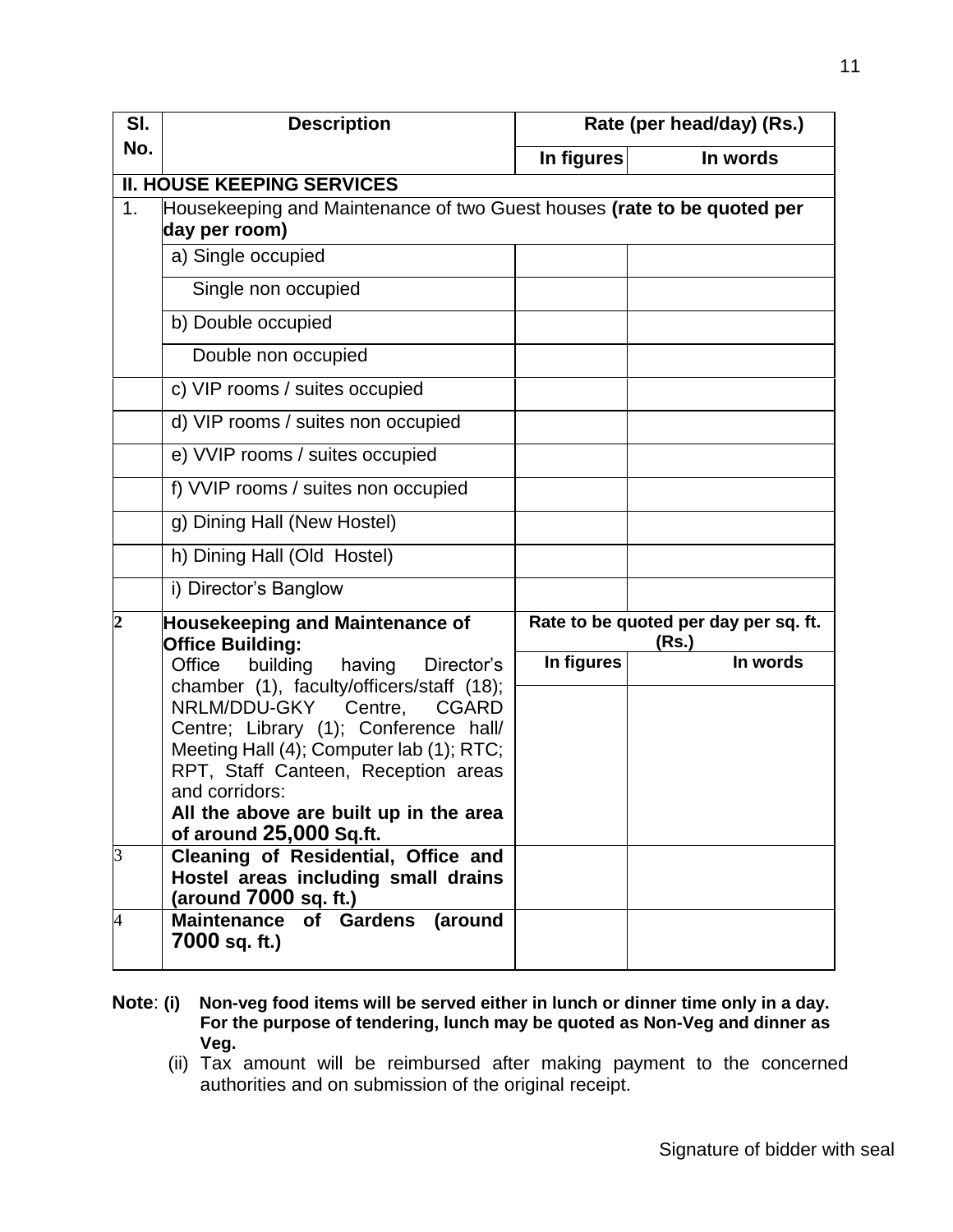### (2) **The bidders are advised to go through the following important points before quoting the rates**:

(a) The bidders shall go through in detail the components and quantum of food items for tea / breakfast / lunch / dinner / special lunch or dinner etc., as mentioned in PART-III from clauses 1 to 49 of the terms and conditions of the catering services.

(b) Uniform including Shoes, I-Card and wages will be borne by the contractor.

(c) Since the Institute is tendering for food items and housekeeping taking into account the number of rooms, it will be the sole responsibility of the contractor to pay minimum wages and variable DA inclusive of EPF and ESI to their workers.

(d) The contractor will have no rights to request for increase in rate of food items or housekeeping rates due to increase in minimum wage and variable DA as notified by the Ministry of Labour from time to time.

(e) The contractor has to get his own crockery, cutlery, glassware, thermos flasks for service of tea/coffee and to keep water in the rooms, juicer/mixer, linen (table cloth, frills, cloth napkins), cruet sets, flower-vase, refrigerator, bottle coolers, deep freezers, wet grinders, casseroles (Hot Case), etc., tandoori bhatti/romali roti trolley/ microwave oven/kitchen utensils used for cooking purposes and Coffee or Tea vending machines for conference hall use etc. Special crockery (bone china)/cutlery should be used for serving the VVIPs/VIPs, etc., on special occasions. The material should be of standard quality and should be approved by NIRD&PR's authorized representative.

(f) For outdoor arrangements of Special Tea/Lunch/Dinner the contractor has to get his own complete chuffing dish, table clothes, frills, crockery, cutlery, glassware, cooking vessels, shamiyana, pipepandal etc. as per requirement to be used for special occasions and large gatherings at his own cost and Institute will not make any payment.

(g) The bidders shall bring scrubbing machines, vacuum cleaners for day to day use and bring standard chemicals/detergents/sanitary items/phenyl and ensure to keep toilet papers, soap, Odonil packets, Naphthalene balls, Homecol, candle and matchbox mosquito repellent machines or liquid ALLOUT at his own expenses in all the rooms of guesthouses daily.

(h) The workers required for running the contract pertaining to two guest houses for catering, housekeeping and maintenance of guest houses, office building premises are as follows: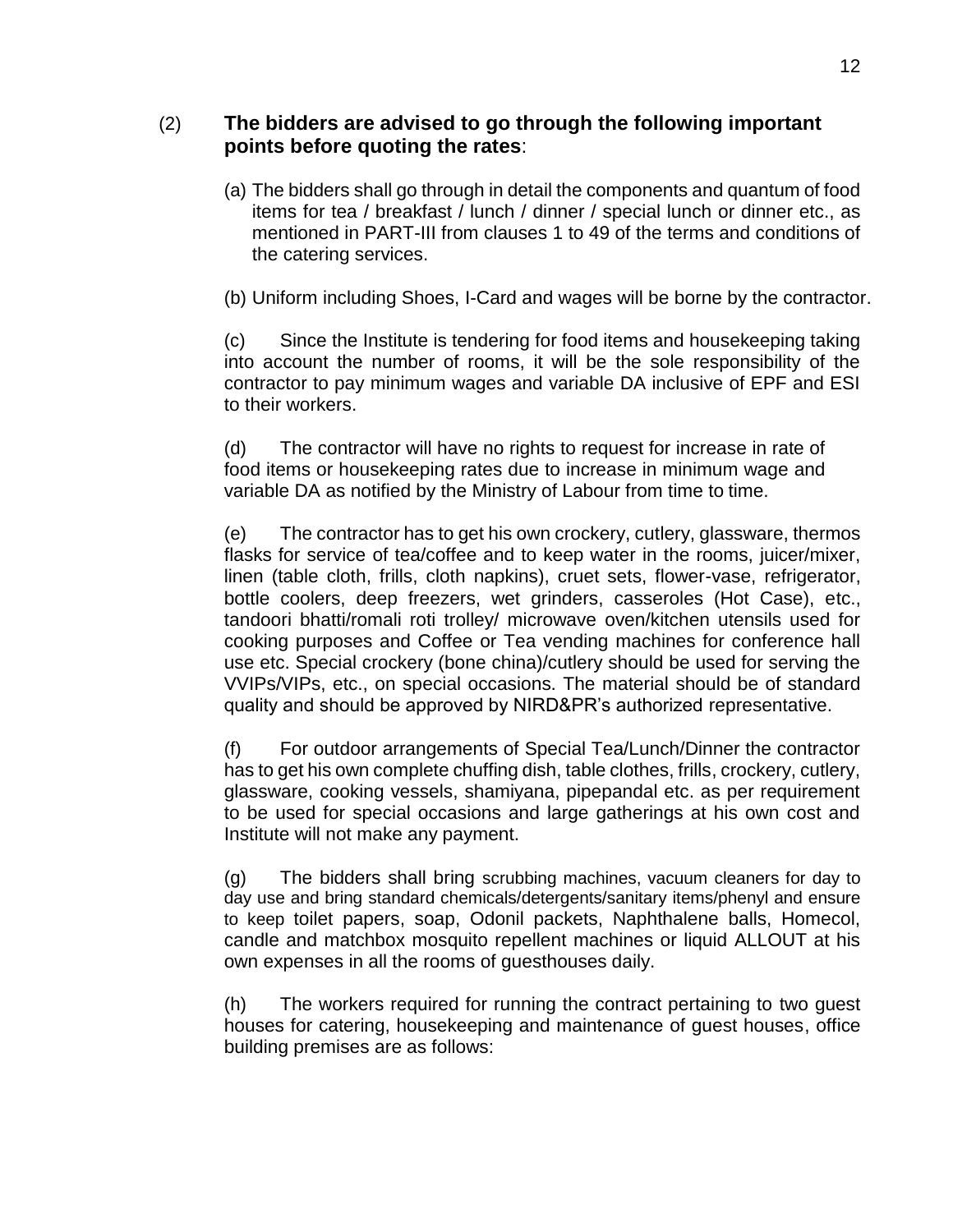| SI.<br>No.       | Name of the<br><b>Department</b>                           | <b>Designation</b>                                                                                                        | <b>Shift timings</b> |                  |                  |
|------------------|------------------------------------------------------------|---------------------------------------------------------------------------------------------------------------------------|----------------------|------------------|------------------|
|                  |                                                            |                                                                                                                           | 6 am to 3<br>pm      | 1 pm to 10<br>pm | 9 pm to 6<br>am  |
| 1.               | Operations                                                 | <b>Unit Manager</b>                                                                                                       | 1                    |                  |                  |
| 2.               | Kitchen                                                    | <b>Head cook</b>                                                                                                          | 1                    | 1                | --               |
|                  |                                                            | Assistant cook                                                                                                            | 1                    | 1                | --               |
|                  |                                                            | Kitchen helpers                                                                                                           | $\overline{2}$       | $\overline{2}$   | --               |
|                  |                                                            | Pot & Dish wash                                                                                                           | $\overline{2}$       | $\overline{2}$   | --               |
| 3.               | <b>Dining Hall</b><br>Service                              | Waiters for dining hall<br>& Conference Hall                                                                              | 3                    | 3                | --               |
|                  |                                                            | Supervisors for<br>dining hall &<br>Conference Hall                                                                       | 1                    | 1                | --               |
| $\overline{4}$ . | Director's<br>residence                                    | Domestic help                                                                                                             | 1                    |                  | -                |
|                  |                                                            |                                                                                                                           | 7 am to 4<br>pm      | 1 pm to 10<br>pm | 10 pm to 7<br>am |
| 5.               | Housekeeping<br>and                                        | Receptionist                                                                                                              | $\overline{2}$       | $\overline{2}$   | 1                |
|                  | Maintenance<br>service for 2                               | Bell boys                                                                                                                 | 1                    | 1                | 1                |
|                  | guest houses<br>and Office<br><b>Building</b><br>premises, | HK staff for general<br>works in lounge,<br>dining hall, corridors<br>and Common toilets                                  | $\overline{2}$       | 1                |                  |
|                  | Residential<br>areas, Drains<br>and Gardens                | HK staff for cleaning<br>and maintenance of<br>Hostel, office rooms<br>and premises;<br>residential area; small<br>drains | $\overline{7}$       | 3                |                  |
|                  |                                                            | Mali                                                                                                                      | $\overline{2}$       |                  |                  |
|                  |                                                            | <b>HK</b> supervisors                                                                                                     | 1                    | 1                |                  |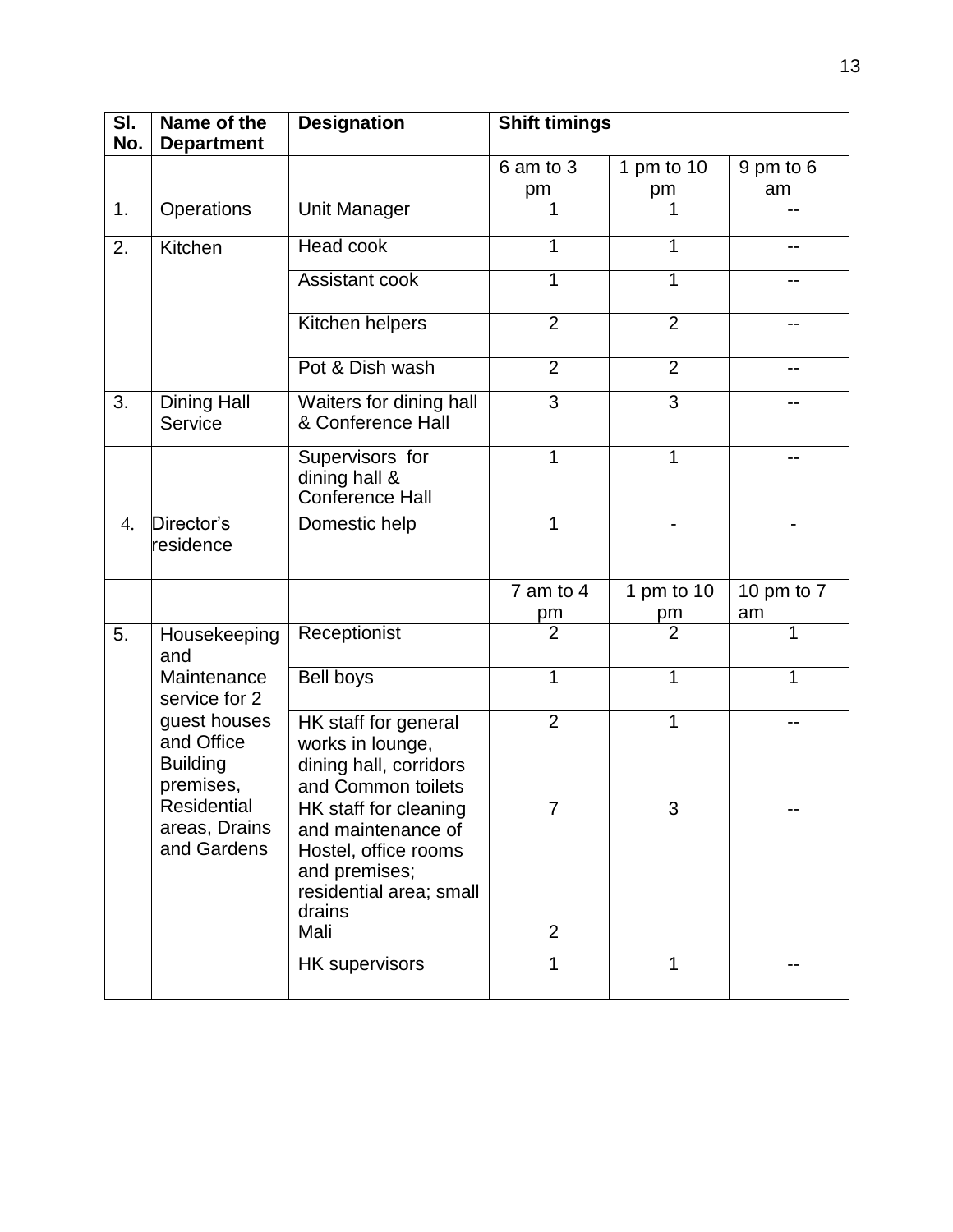### **(3) Basis of financial evaluation is as follows:**

### **(a) HOUSEKEEPING, MAINTENANCE AND GARDENING:**

To arrive the L1, the Institute shall evaluate the rates quoted by the bidders by taking the following components into account. For housekeeping, the evaluation shall be as follows:

| SI. | Name   | <b>HOUSEKEEPING</b>                                                                                 |                                           |                      |                                 |
|-----|--------|-----------------------------------------------------------------------------------------------------|-------------------------------------------|----------------------|---------------------------------|
| No. | of the | Housekeeping<br>and                                                                                 | <b>Unit</b>                               | No.of                | Cost of                         |
|     | firm   | Maintenance of<br>two                                                                               | cost per                                  | rooms X              | housekeeping                    |
|     |        | Guest houses (rate to                                                                               | day                                       | occupancy            | (Rs.)                           |
|     |        | be quoted per day per                                                                               | (Rs.)                                     | percentage           |                                 |
|     |        | room)                                                                                               |                                           |                      |                                 |
|     |        | a) Single occupied                                                                                  |                                           | 8 X 0.7              |                                 |
|     |        | Single non occupied                                                                                 |                                           | 8 X 0.3              |                                 |
|     |        | b) Double occupied                                                                                  |                                           | $28 \times 0.7$      |                                 |
|     |        | Double non occupied                                                                                 |                                           | 28 X 0.3             |                                 |
|     |        | c) VIP rooms / suites<br>occupied                                                                   |                                           | 6 X 0.3              |                                 |
|     |        | d) VIP rooms / suites non<br>occupied                                                               |                                           | 6 X 0.7              |                                 |
|     |        | e) VVIP rooms / suites<br>occupied                                                                  |                                           | 4 X 0.3              |                                 |
|     |        | f) VVIP rooms / suites<br>non occupied                                                              |                                           | 4 X 0.7              |                                 |
|     |        | g) Dining Hall (New<br>Hostel)                                                                      |                                           | 1 X 1.0              |                                 |
|     |        | h) Dining Hall (Old<br>Hostel)                                                                      |                                           | 1 X 0.2              |                                 |
|     |        | ii) Director's Banglow                                                                              |                                           | 1 X 1.0              |                                 |
|     |        |                                                                                                     |                                           | <b>Total</b>         |                                 |
|     |        | (I) Total X 365 days $=$                                                                            |                                           |                      |                                 |
|     |        | On the assumption that there is always 70% occupancy.                                               |                                           |                      |                                 |
|     |        | <b>Housekeeping and</b><br><b>Maintenance of Office</b><br><b>Building (per day per</b><br>sq. ft.) | <b>Unit</b><br>cost<br>per day<br>per Sq. | No. of<br>rooms/Area | Cost of<br>housekeeping<br>(Rs) |
|     |        |                                                                                                     | ft. $(Rs)$                                |                      |                                 |
|     |        | Office building having<br>Director's chamber (1),<br>faculty/officers/staff (18);<br>NRLM/DDU-GKY   |                                           | 25,000 sq.ft         |                                 |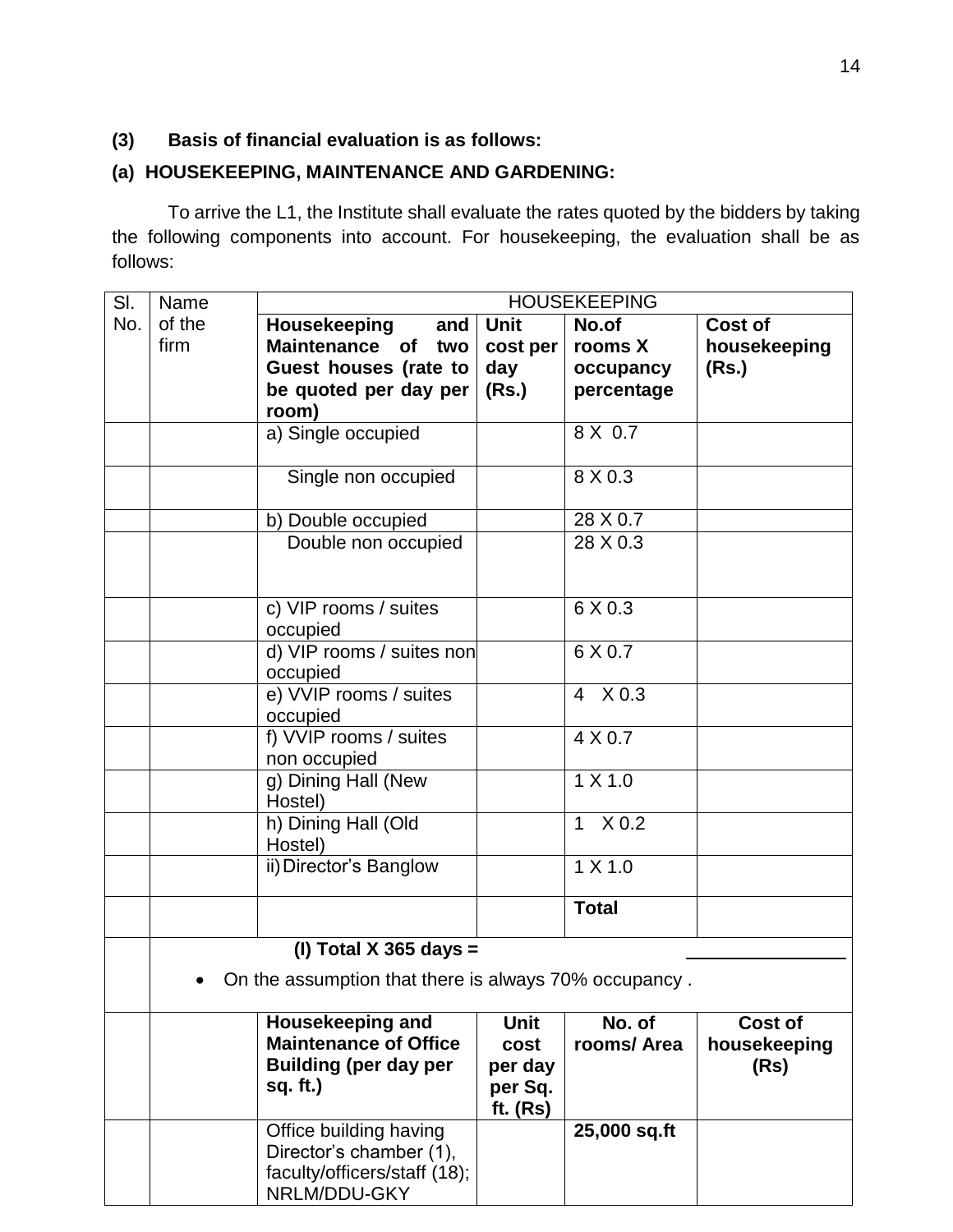|                | Centre, CGARD Centre;<br>Library (1); Conference<br>hall/ Meeting Hall (4);<br>Computer lab (1); RTC;<br>RPT, Staff Canteen,<br>Reception areas and<br>corridors. |                          |
|----------------|-------------------------------------------------------------------------------------------------------------------------------------------------------------------|--------------------------|
|                | All the above are built<br>up in the area of<br>around 25,000 Sq.ft.                                                                                              |                          |
| 3              | <b>Cleaning of</b><br><b>Residential, Office and</b><br><b>Hostel areas including</b><br>small drains (around<br>7000 sq. ft.)                                    | 7,000 sq.ft              |
| $\overline{4}$ | <b>Maintenance of</b><br>Gardens (around 7000<br>sq. ft.)                                                                                                         | 7,000 sq.ft              |
|                |                                                                                                                                                                   | <b>Total</b>             |
|                | On the assumption that there is 6 working days in a week.                                                                                                         | (II) Total $X$ 314 days= |

### **(b) DAILY MENU FOR PARTICIPANTS:**

To arrive L1, the Institute shall evaluate the rates quoted by the bidders by taking the following components into account. For evaluation in respect of daily menu it shall be as follows:

| No. | Name of the firm | <b>CATERING (daily Menu for</b><br>participants) (Rs.) |
|-----|------------------|--------------------------------------------------------|
|     |                  |                                                        |

- Daily menu: Bed Tea, Breakfast, 2 times Classroom Tea with biscuits, Evening Tea, Lunch and Dinner.
- Intake capacity: Total numbers of programs (125) X duration (6 days) X average no. of participants (35 Nos.)

### **(c) SPECIAL / HIGH TEA FOR PARTICIPANTS**

To arrive the L1, the Institute shall evaluate the rates quoted by the bidders by taking the following components into account.

| No. | Name of the firm | CATERING (Special / High Tea -<br>for participants) (Rs.) |
|-----|------------------|-----------------------------------------------------------|
|     |                  |                                                           |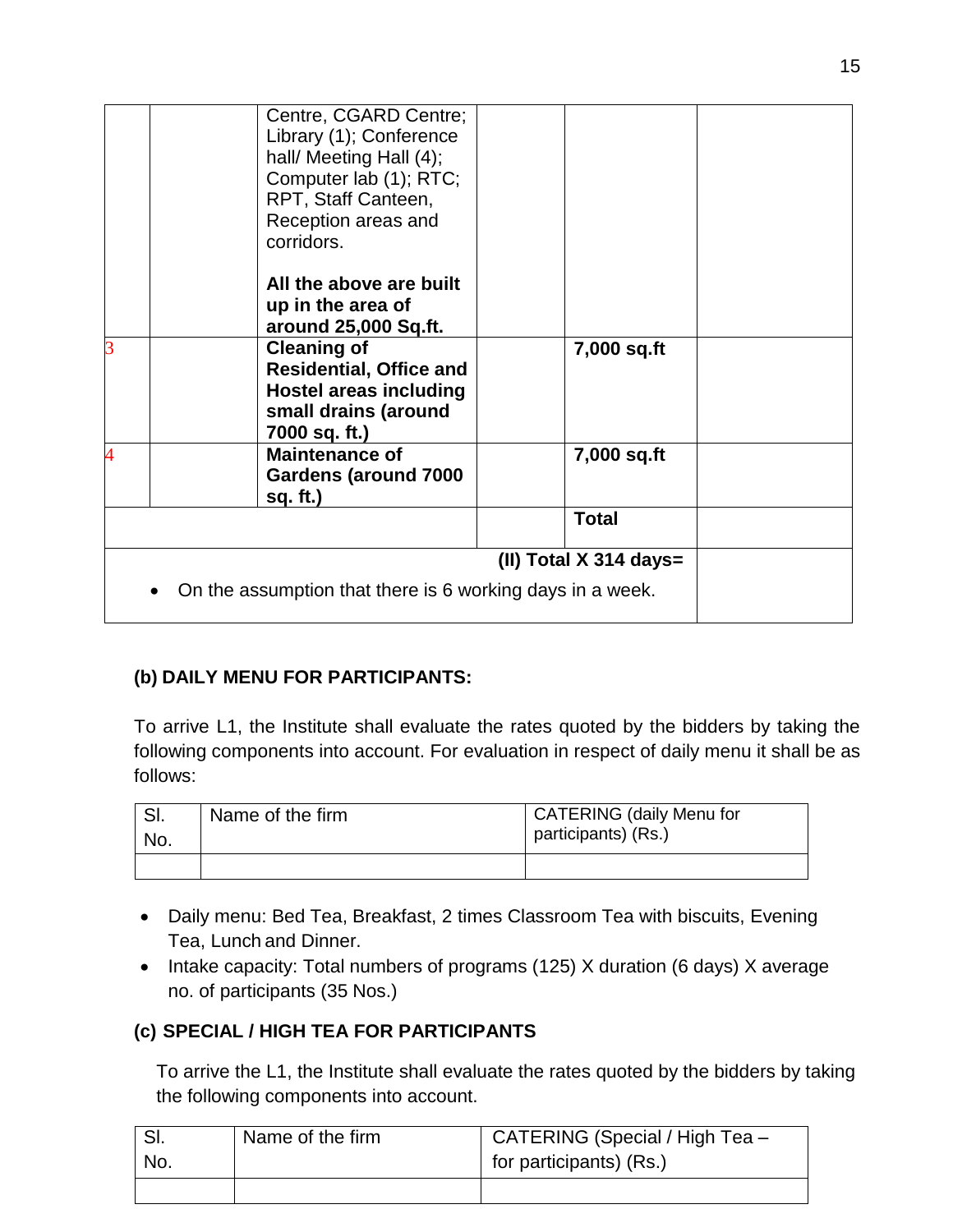- Assuming a total of 125 no. of special tea in one year @ one special tea for each programs.
- No.of participants..  $35 +$  No. of Resource persons/invitees ..  $10 = 45$  Nos.
- Intake capacity: Total numbers of programs (125 X no. of participants (45 Nos.)

### **(d) SPECIAL LUNCH / DINNER FOR PARTICIPANTS**

To arrive the L1, the Institute shall evaluate the rates quoted by the bidders by taking the following components into account.

| SI.<br>No. | Name of the firm | <b>CATERING (Special lunch/dinner)</b> |
|------------|------------------|----------------------------------------|
|            |                  |                                        |

- It is assumed that a total of 125 no. of special lunch/dinner will occur in one year  $@$ one special lunch/dinner for each programs.
- No.of participants  $35 +$  No. of Resource persons/invitees  $10 = 45$  Nos.
- Intake capacity: Total numbers of programs (125) X average no. of participants (45 Nos.).

### **To arrive at overall L1:**

| SI.<br>No.       | <b>Description</b>                                          | <b>Total</b> |
|------------------|-------------------------------------------------------------|--------------|
| 1.               | Housekeeping, Maintenance and Gardening<br>₹a<br>$(  +   )$ |              |
| 2.               | Daily Menu for participants (b)                             |              |
| $\overline{3}$ . | Special / High tea (c)                                      |              |
| 4.               | Special lunch / dinner for participants (d)                 |              |
|                  | <b>Grand total</b>                                          |              |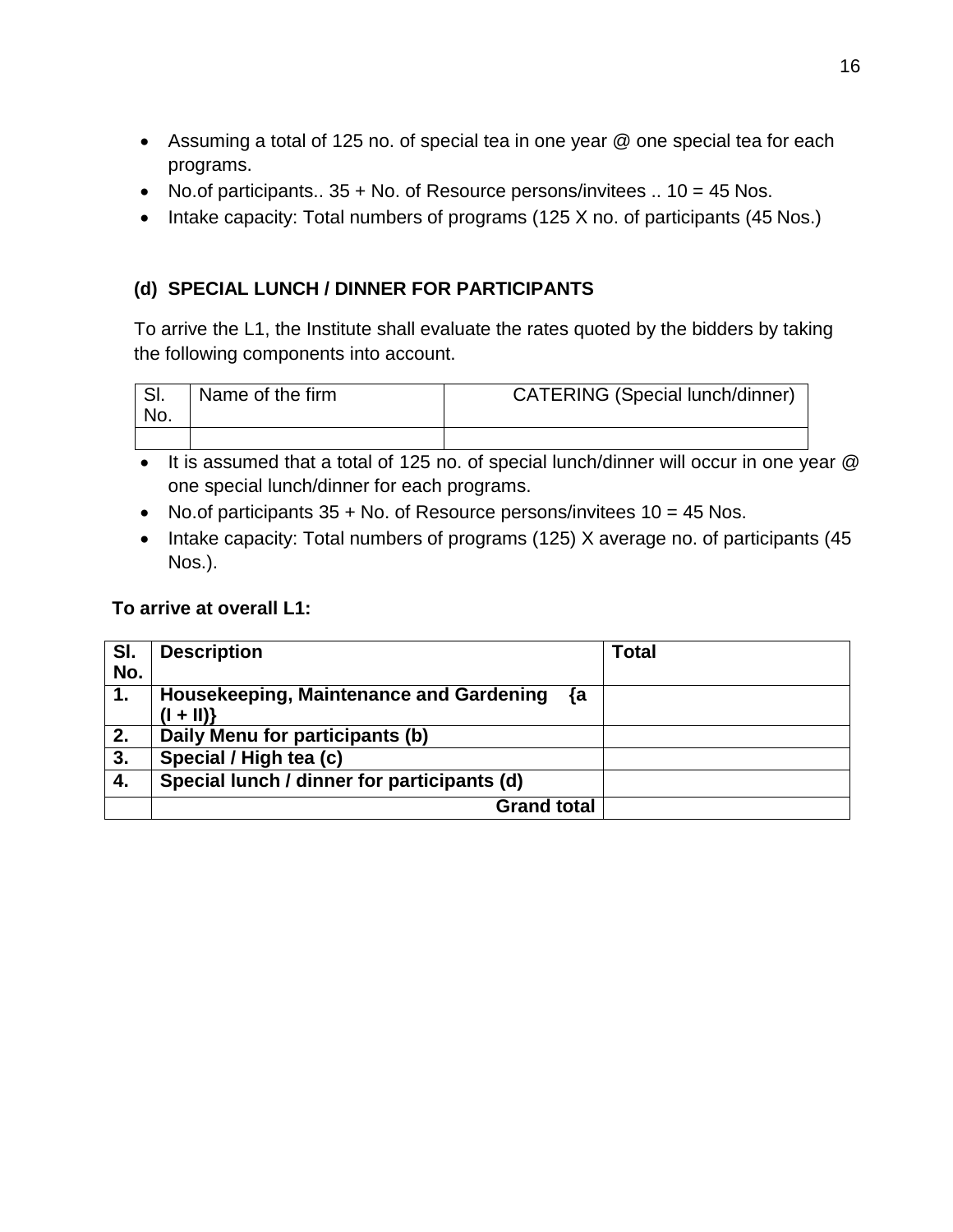

### **NATIONAL INSTITUTE OF RURAL DEVELOPMENT & PANCHAYATI RAJ** (Ministry of Rural Development, Govt. of India) NORTH EASTERN REGIONAL CENTRE JAWAHARNAGAR, KHANAPARA, GUWAHATI - 781022

#### **TENDER NOTICE FOR CATERING, HOUSEKEEPING AND MAINTENANCE SERVICES**

…

#### *TERMS AND CONDITIONS*

#### **CATERING SERVICES**

#### *Scope of the Work*

- 1. The contractor shall arrange for cooking & services of food on daily basis for any number of participants depending upon the attendance/occasion as decided by the Institute's representative from time to time. There may be variation in number depending upon the programs conducted in the institute. The charges for catering services by the caterer shall be on per head per day basis for the participants and guests staying for an entire day. Where a guest stays for only a part of the day or only avails catering services, the catering charges shall be on per head per meal basis.
- 2. The details of daily schedule of the Dining Hall timing will be normally as follows, however they may be changed as per requirement and during important meetings and programs contractor may be asked to make special arrangements as per the requirement of NIRD&PR.

| Bed tea/coffee            |                          |         | Between 6.00 am and 7.00 am                                                                  |
|---------------------------|--------------------------|---------|----------------------------------------------------------------------------------------------|
| <b>Breakfast</b>          | ۰                        |         | Between 7.45 am and 9.00 am                                                                  |
| Forenoon tea/coffee/milk  | $\overline{\phantom{a}}$ |         | Between 10.45 am and 11.30 am                                                                |
| namkeen.                  |                          |         | (Along with two millet cookies or two biscuits (salted/cookies/ cream/ chocolate/ butter) or |
| Lunch                     |                          |         | Between 1.00 pm and 2.00 pm                                                                  |
| Afternoon tea/coffee/milk | $\overline{\phantom{a}}$ |         | Between 3.00 pm and 3.45 pm                                                                  |
| namkeen.                  |                          |         | (Along with two millet cookies or two biscuits (salted/cookies/cream/chocolate/ butter) or   |
| Evening tea               |                          |         | Between 5.15 pm and 6.15 pm                                                                  |
| Dinner                    |                          | Between | 8.00 pm and 10.00 pm                                                                         |

#### **Note: The contractor should keep open the dining hall round the clock.**

**PART-III**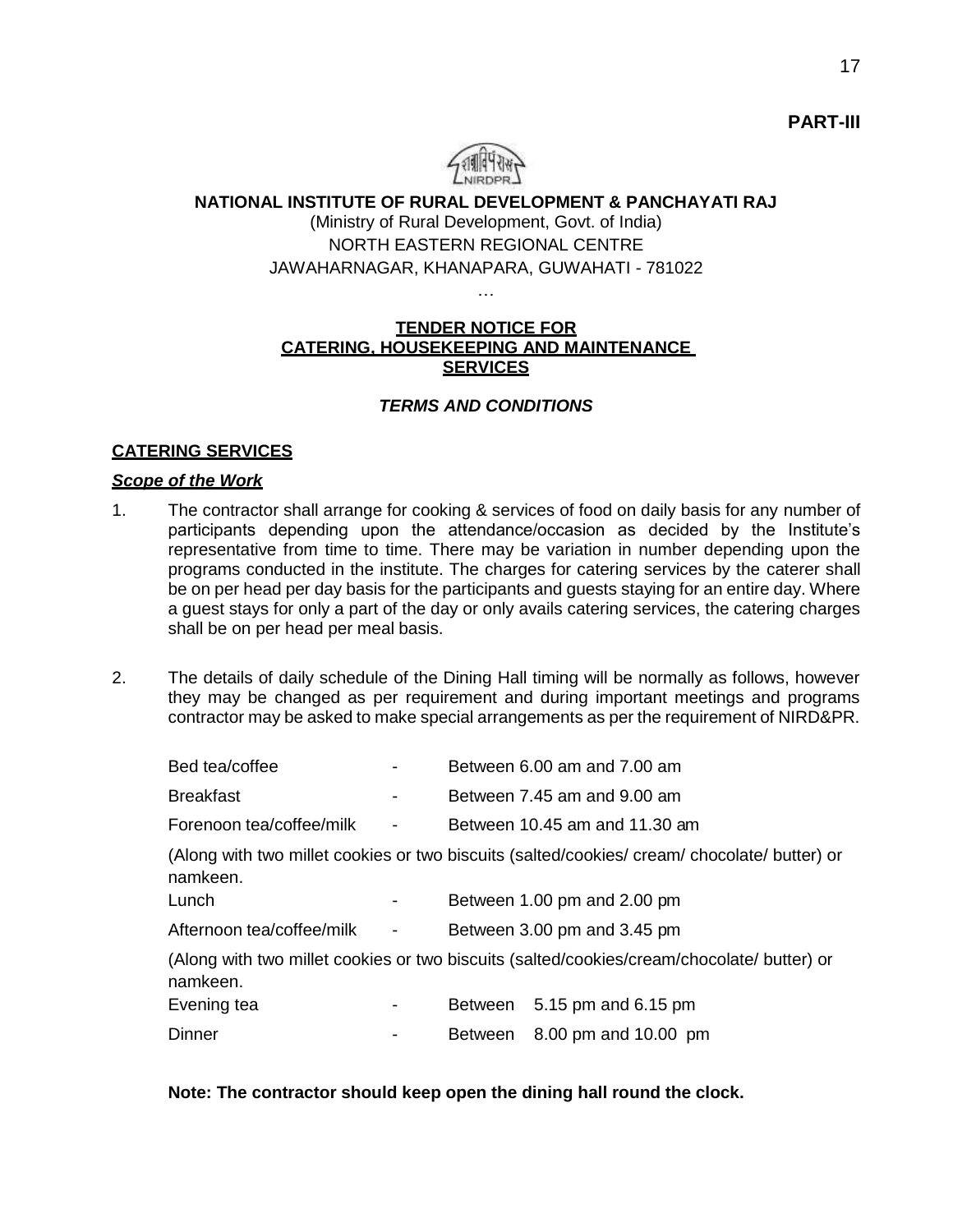#### *Service of the food*

- 3. The service of the food is normally provided in the respective dining halls of Brahmaputra and Dikrang Guest houses or any other designated place as per instructions of Institute's authorized representative.
- **4.** The contractor shall have to arrange for service of forenoon and afternoon tea/coffee/milk in the tea lounge of the conference hall or at any other place specified as per the instructions given to him. For this purpose, the contractor has to use his own crockery/cutlery, tea/coffee vending machines/drums and flasks at his own cost. **For outdoor arrangements of Special Tea/Lunch/Dinner the contractor shall arrange for shamiyana, pipepandal etc. as per requirement.**
- 5. The contractor shall arrange for service of tea/coffee/milk with snacks to be served in thermos flask in the meeting rooms of the Director and the other officers' chamber in the Institute, with good quality of tea bags/Nescafe classic powder/milk/sugar cube separately.
- 6. The contractor shall arrange special food, fruits etc., as per requirement during Ramzan (Eid-Ul-Fitre) and other festivals in which special food is required to participants, if requested by the authorized representative of the Institute.
- 7. Service of the meals, breakfast, tea etc., to VIP's/senior officers, sick persons, etc., should be done in the rooms.
- 8. Service of special lunch/dinner, special tea, tea or coffee with snacks etc., is to be organized in the lawns or any other place specified in the campus or as directed by the authorized representative of the Institute from time to time.
- 9. Normally the service is a buffet service, however at times on instructions service as per specifications are to be provided i.e. sit-down service, banquet or any other form.
- **10.** There shall be no **Réchauffé** i.e. **leftover food of one meal shall not be served at the next meal.**
- **11. If there is any complaint from participants regarding quality of food or deficiency in services on any particular day during the contract period, the Institute reserves the right to deduct up to 10% from that particular day's bill amount.**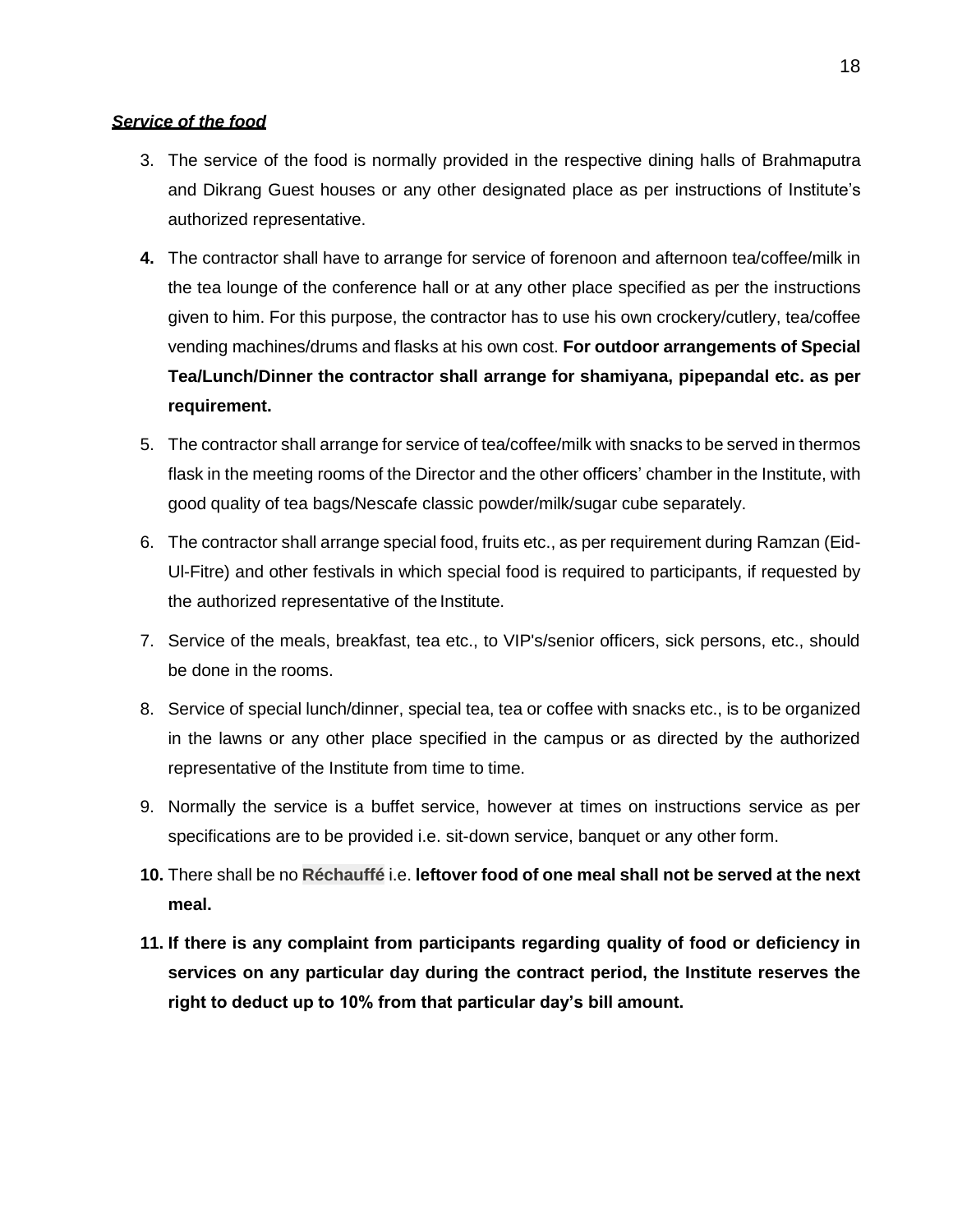#### *Standard Menu Schedule*

- 12.The service of all food items/beverages should be **"UNLIMITED"** as per the requirement of the participants/guests from the spread available. **NO PRE-PORTIONING** of any food/beverages including sweet, ice-cream etc. is permitted.
- 13.The ingredients used for cooking should be branded i.e. ISI marked, Agmark. The expiry date of the products used should be checked before usage. Similarly, the rice, dal etc., should be good quality and insect free. All food grains should be kept inside air tight steel containers. Atta should be of good quality i.e. Shakthi Bhog/Ashirvad/Pillsbury/Patanjali/Annapurna. Cooking oil should be double refined from reputed companies viz Gold Drop/ Fortune/Nature Fresh/Vijaya/Healthy Heart/Dhara, reputed company only. Similarly vegetables should be of good quality and fresh (**List of branded items to be used is enclosed – Annexure-III**).
- 14.If expired products or unbranded ingredients are found in the kitchen or store during inspection, the contract is liable to be terminated and Security Deposit can be forfeited.
- 15.Since the guests/participants visiting the Guest Houses are from different parts of the country, **the menu for participants shall consist of south Indian/north Indian/Chinese/ Continental cuisine or any other cuisine as may be prescribed by the competent authority from time to time has to be provided at no extra cost.** Meat and chicken certified by the municipal or other authorities concerned should only be used. The sizing of meat and chicken should be appropriate (too big size to be avoided). Scrupulous care should be taken to avoid usage of stinking meat, chicken and fish. The authorized officer will decide the menu schedule in advance on weekly basis and the same will be intimated to the contractor well in time for service accordingly. The authorized officer has the right to stipulate for any specific occasion any particular variant of the cuisine to meet the requirement of any guest or guests, at no extra cost. The non-vegetarian and vegetarian items should be stored in separate freezes**. In case of any complaint issued shall verify from the shops from which meat/chicken/Fish are resources by NIRD&PR's authorized representative**.
- 16.The contractor has to get his own crockery, cutlery, glassware, thermos flasks for service of tea/coffee and to keep water in the rooms, juicer/mixer, linen (table cloth, frills, cloth napkins), cruet sets, flower-vase, refrigerator, bottle coolers, deep freezers, wet grinders, casseroles (Hot Case), etc. Tandoori bhatti/romali roti trolley/ microwave oven/kitchen utensils used for cooking purposes and Coffee or Tea vending machines for conference hall use etc. Special crockery (bone china)/cutlery should be used for serving the VVIPs/VIPs, etc., on special occasions. The material should be of standard quality and should be approved by NIRD&PR's authorized representative.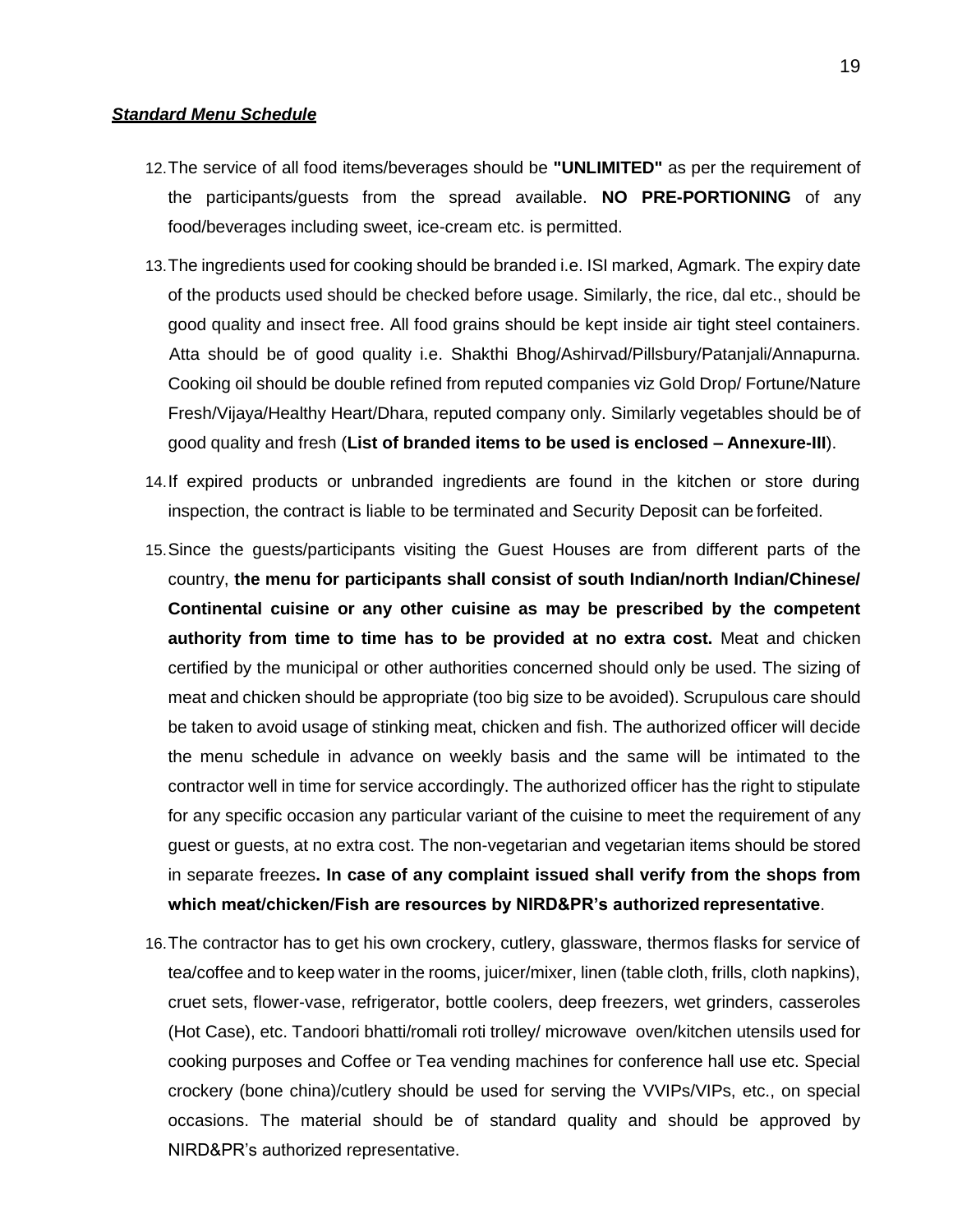- 17.**For outdoor arrangements of Special Tea/Lunch/Dinner the contractor** has to get his own complete chuffing dish, table clothes, frills, crockery, cutlery, glassware, cooking vessels, **shamiyana, pipepandal etc. as per requirement** to be used for special occasions and large gatherings at his own cost and Institute will not make any payment.
- 18.The contractor has to keep one tea bag of standard make i.e. Tata Tajmahal / Lipton tea bags , Nescafe classic coffee powder sachet, sugar cubes, milk powder sachets of standard make i.e. Amul etc., daily in all rooms of the guest houses.

#### *Composition of Menu Schedule (Daily)*

#### **Bed tea/coffee**

19.Bed tea / coffee is to be served by the waiters concerned in thermos flasks in the respective rooms of the participants / guests, using good quality Tata/Tajmahal/Lipton tea bags /, Nescafe classic coffee powder, milk, Sugar cubes and good quality paper napkin should be provided.

#### **Breakfast**

- 20. The Contractor is required to serve any of the following items of breakfast either on single occasion or daily as may be decided by the competent authority. He shall have to serve any type of breakfast (including other than the menu schedule) as prescribed by the competent authority from time to time:
	- Fresh Fruit juice**(125 ML)**/Fresh fruits**(125 gm)**
	- Cornflakes/wheat flakes/Ragi flakes/Oats porridge**(50 gm)** with **200 ml** of hot milk (kellogs/Mohun's/Bagrrys/Patanjali/Quaker) (daily)
	- **Four** slices of Toast(Brown/white) with butter**(10gm)** and jam**(10gm)**
	- Eggs to order **(2 Nos.)** Omelette / fried egg / boiled egg / poached / scrambled

#### **Only one of the below mentioned items:**

- **Two Nos**. of Parathas with Aloo sabji **(100gm)** or curd(50gm), pickle
- **4 Nos.** of Puris with Aloo sabji**(100gm)** or chole**(100gm)**
- **Two Nos**. of Utthappam with sambar **(50gm)** and chutney**(50gm)**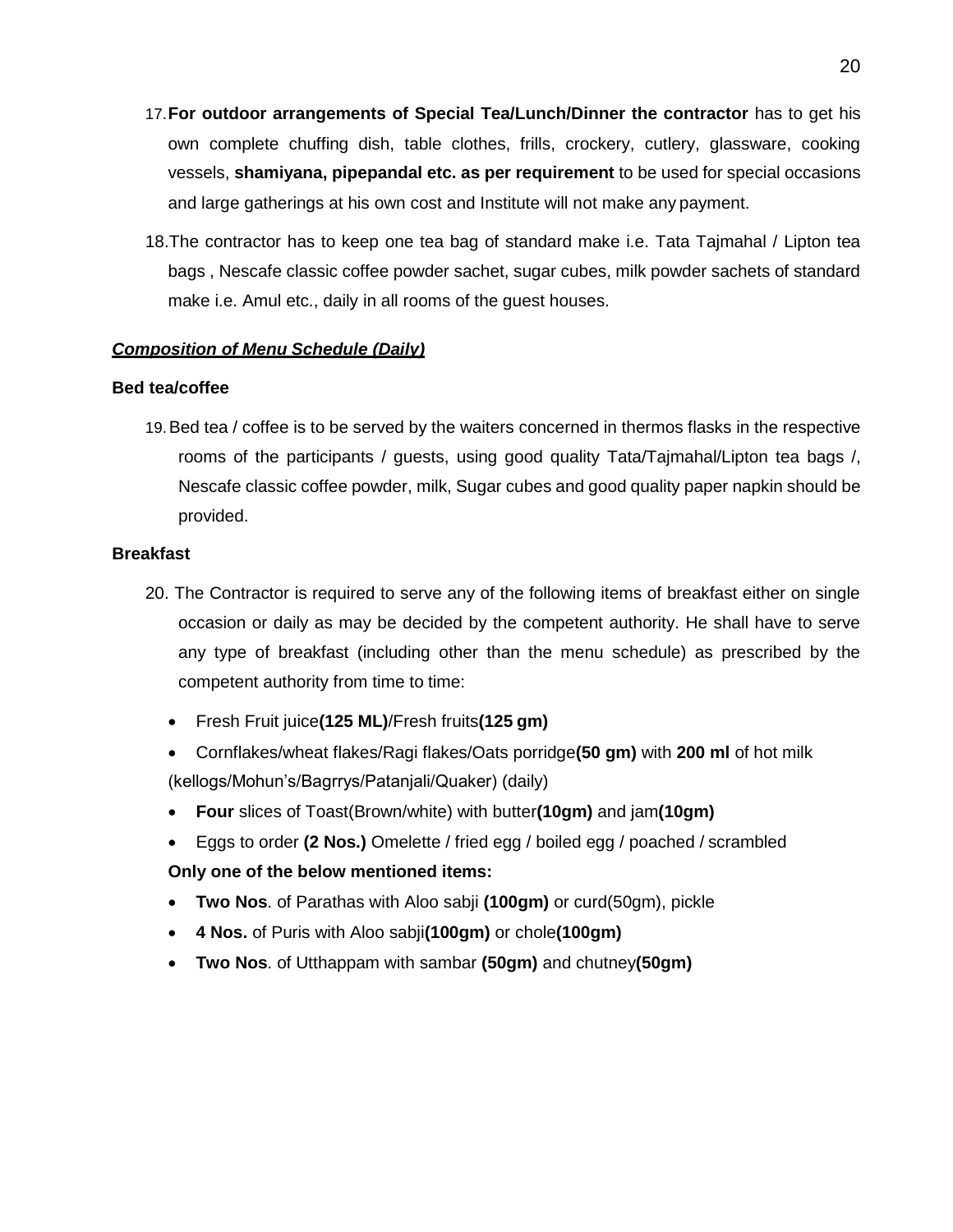- **One No.** of Masala Dosa with sambar**(50gm)** and chutney**(50gm)**
- Three Nos. of Idly and two No's of Wada with sambar**(50gm)** and chutney**(50gm)**
- **125 gm** of Upma or Vegetable Pongal with sambar**(50gm)** and chutney**(50gm)**
- **2 Nos**. of Vegetable Cutlet with Tomato Sauce.

 **150 ml** of Tea, coffee, milk in the vending machines (for keeping milk and hot water separately) in the respective dining halls by using good quality Tajmahal/Lipton/Tata tea bags, Nescafe classic coffee powder, milk and Sugar cubes and good quality of paper napkin should be provided.

### **Lunch & Dinner**

- 21. The manner of preparation and choice of items of lunch/dinner items should be such as to satisfy the roti-consumers as well as rice consumers-
	- **50 gm** of Salad item (Green, Tossed, Sprouted, Russian, Aloo channa chat, Waldroff, Cucumber, etc.,)
	- Wheat product item **150gm**

(Tandoori items like roti/Naan/Butter Naan or poorie/pulka/romali roti/ chapathi, or Jowar Roti or Ragi Roti or lacha Parathas or any other millet products

- White rice**(150gm)**, Curd**(50)**
- Special rice preparation viz Vegetable pulao or biryani by using good quality Basmati Rice with raita, etc.
	- Non-Vegetarian item**(200gm) 7 times** a week (chicken **3 times**, mutton **2 times**  and Local fish – **2 times**)- dry or gravy.
- **100 gm** of Special Vegetarian item made from paneer and vegetables.
- **80 gm** of Common dry vegetable item.
- **80 gm** of Lentils like dal / sambar / chole / rajmah / dahikadi, etc.,
- **Two No's** of Pappad (fried/roasted)
- Pickles or fresh chutney**(10gm)**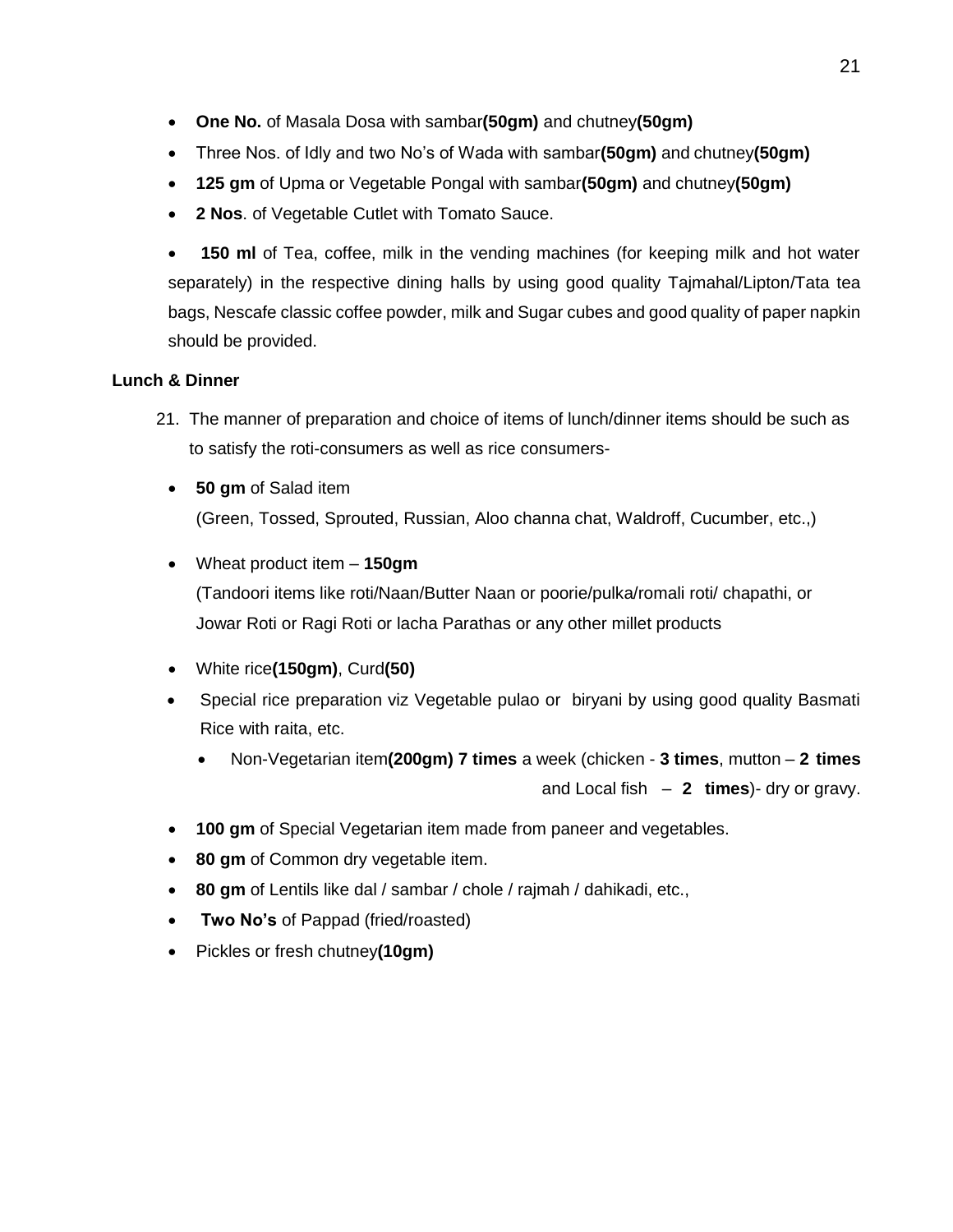- Sweet **7 times** a week **(50 gm** of Rasmalai/Rasgulla/Gulabjamun/gajjarka halwa/Jelabi fruit custard/fruit salad/Carmel custard/trifle pudding etc.,)
- **125 ml** of ice cream (Vanilla/Strawberry/Butter scotch) **2 times** a week from reputed brands viz Baskin Robbins/Kwality/Amul/Masquati/Scoops/Heritage
- **5 times** a week seasonal fruits (**125 gm** of papaya/orange/apple/pineapple/ banana/ seedless grapes/ water or musk melon/mango/custard apple/chikko, etc.)
- Note: (1) *There shall be variation in Seasonal fresh fruits served. No fruit can be served twice on the same day. Seasonal fresh fruits are (papaya/ orange/apple/pineapple/banana/seedless grapes/ water or musk melon/mango/custard apple/Sapota(Chiko), etc.)*

#### **Class room (Forenoon & Afternoon)**

22.**150 ml** of Tea/coffee along with two millet cookies or two biscuits (salted/cookies/cream/chocolate/butter) or namkeen is to be served by the neatly dressed waiters in the vending machines (for keeping milk and hot water separately) in the respective conference halls by using good quality Tajmahal/Lipton tea/Tata bags / Nescafe classic coffee powder, milk, Sugar cubes and good quality paper napkin should be provided.

#### **Evening (Guest House)**

- 23. **150 ml** of Tea/coffee/Milk is to be served by the waiters in the vending machines(for keeping milk and hot water separately) in the respective hostels by using good quality Tajmahal/Lipton/Tata tea bags / Nescafe classic coffee powder, milk and Sugar cubes and good quality of paper napkin should be provided.
- 24.Saunf, nut powder, misri, lavang, elachi and toothpicks of good quality to be supplied after Breakfast, Lunch and Dinner in the respective dining halls.

#### **25. Special Occasions:**

#### **(a) Special / High tea:**

 50 gm of Indian sweets (from reputed sweet shops viz Sarma Sweets / Govindam / Barua Sweets / JB's) or 75 gm of Plum cake or Pastry or Milk cake (from Britannia / Parle / Sunfeast / Repose / Homa Branded)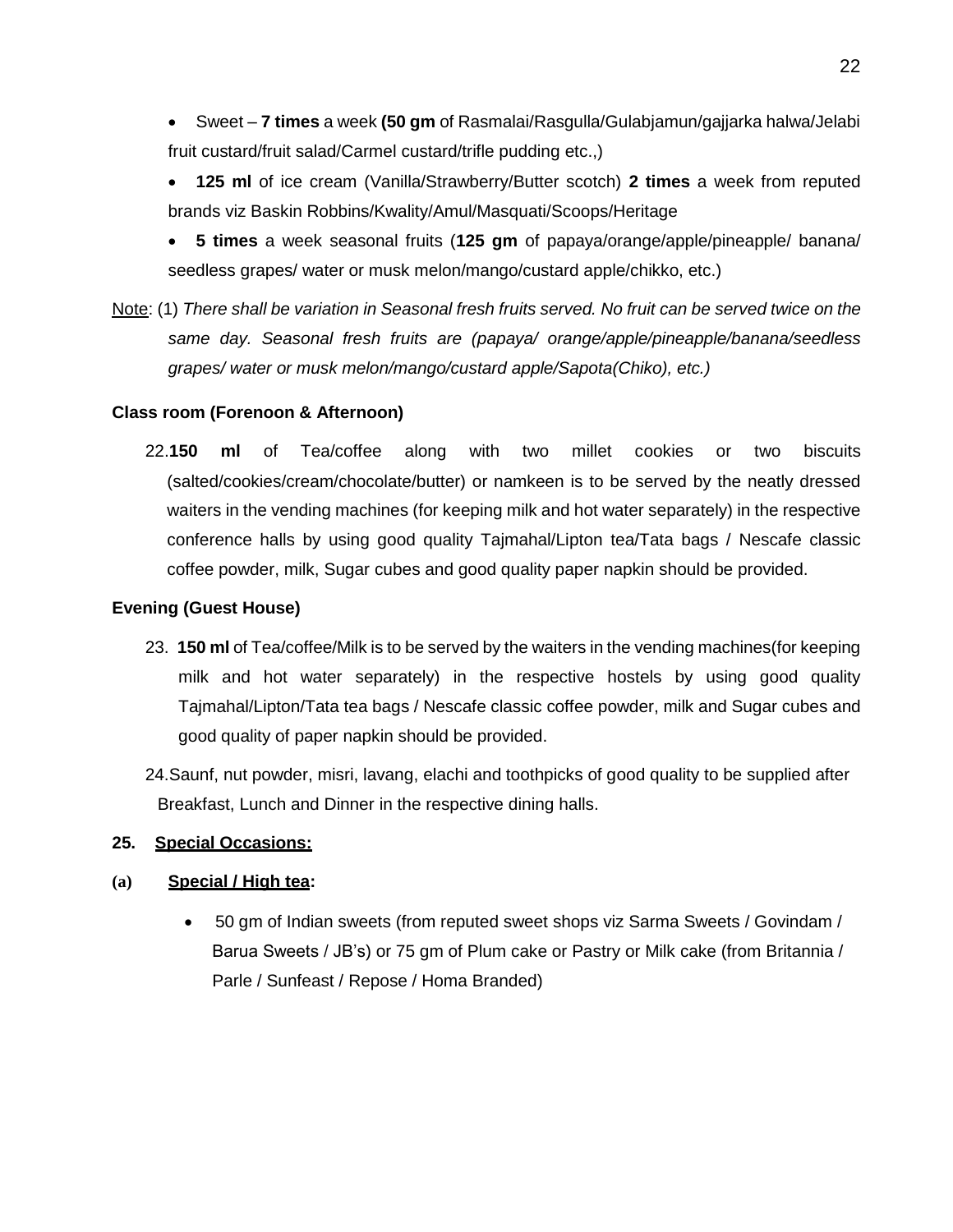• Savoury item (any one of the following)

(**One No** of Samosa / vegetable cutlet / Kachori / Dal Vada / Vegetable Patties/ two slices of vegetable or cheese sandwich/**100 gm** of Onion or palak pakoda etc) with appropriate sauce or chutney.

- Fried Cashew / Almond / Pista (10 Nos. of good quality)
- **150 ml** of Coffee/tea/milk is to be served by the neatly dressed waiters in the vending machines (for keeping milk and hot water separately) in the respective conference halls by using good quality Tajmahal/Lipton / Tata tea bags / Nescafe classic coffee powder, milk, Sugar cubes and good quality paper napkin should be provided.

#### **(b) Special Lunch / Dinner**:

During the visit of VVIPs / VIPs / dignitaries, farewells, important meetings, etc., the contractor has to provide all or any of the following items mentioned below for special lunch or dinner in addition to normal lunch or dinner items.

- \* Assorted Fresh Juices **(125ml)**
- \* Popular grain sprouts **(50gm)**
- \* **180 ml** of Soup (vegetarian) with bread rolls or bread sticks and butter.
- \* **200 gm** of Non-vegetarian item (Mutton / chicken / fish) / for vegetarians **125 gm** of special vegetable items like stuffed vegetable or vegetable kofta or malai kofta or Sahi Poneer or Mushroom Masala etc.,
- \* **125 ml** of Ice cream like Cassata or Matka Kulfi or Butter scotch from reputed brands viz Baskin Robbins / Kwality / Amul / Masquati / Scoops / Heritage
- \* **125 gm** of Seasonal fresh fruits (assorted)
- **50 gm** of Pure ghee sweets / milk based sweets from reputed sweet shops viz Sarma Sweets / Govindam / Barua Sweets / JB's) viz Rasmalai / Rasgulla / Gulabjamun / Gajjar ka halwa /Jelabi etc.,)

#### **Note: (1)** *The contractor shall make special arrangements like flower arrangements, fruit and vegetable carving etc. at his own cost, during the visits of VVIPs/VIPs/dignitaries, farewells, important meetings, etc.*

*(2) The quantity of food items mentioned above {clause 19 to 25 (c)} are indicative. The contractor has to provide food quantity on "unlimited" basis.*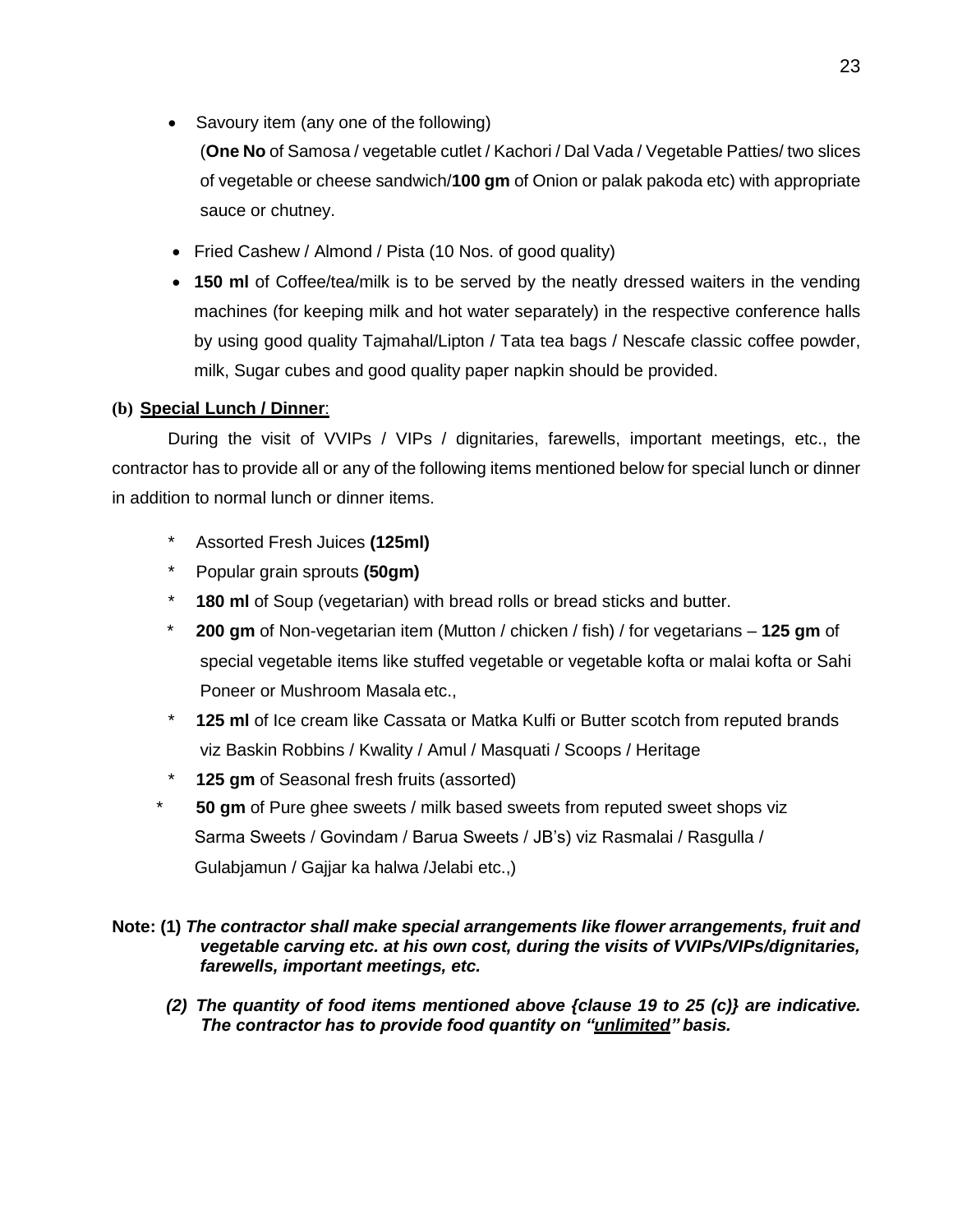| SI.<br>No. | Name of the<br><b>Department</b> | <b>Designation</b>                                         | <b>Shift timings</b> |                |           |
|------------|----------------------------------|------------------------------------------------------------|----------------------|----------------|-----------|
|            |                                  |                                                            | 6 am to 3            | 1 pm to $10$   | 9 pm to 6 |
|            |                                  |                                                            | pm                   | pm             | am        |
| 1.         | Operations                       | <b>Unit Manager</b>                                        |                      | 1              |           |
| 2.         | Kitchen                          | Head cook                                                  | 1                    | 1              | --        |
|            |                                  | Assistant cook                                             | 1                    | 1              | --        |
|            |                                  | Kitchen helpers                                            | $\overline{2}$       | $\overline{2}$ | --        |
|            |                                  | Pot & Dish wash                                            | $\overline{2}$       | $\overline{2}$ | --        |
| 3.         | <b>Dining Hall</b><br>Service    | Waiters for dining hall<br>& Conference Hall               | 3                    | 3              | --        |
|            |                                  | Supervisors for<br>dining hall &<br><b>Conference Hall</b> | 1                    | 1              |           |

#### **26. Workers for kitchen, dining hall, conference hall and stores**

Note: - (1) The Head cook and Asst. to cook should be proficient in different cuisine (South Indian / North Indian / Chinese / Continental, etc.,)

- (2) The Head cook should be available till completion of the breakfast / lunch / dinner / special lunch / special dinner service.
- (3) Whenever the VIP programmes / large gatherings, the contractor has to deploy additional manpower viz., waiters, supervisors, cooks etc.,
- 27. Normally boarding / catering arrangements are to be made for any number of participants depending upon the attendance / occasion as decided by the Institute's representative from time to time. The number of participants may be some times less than 20 or may exceed 100 on certain days, depending upon the programs / participants. The contractor should provide prompt and efficient service to meet actual requirement on such occasions without any delay or inconvenience. On very important occasions such as Independence Day / Republic Day / New Year Celebration / Bihu etc., the contractor shall have to make arrangements for even 200 – 300 persons. At such times, the contractor shall make his own arrangements for **shamiyanas, tents, chauffing dish, tables, table cloth, frills, and other materials required for the function.**.
- 28. The workers employed by the contractor should possess decent manners and be in proper uniform while on duty. The contractor will bear the cost of uniform and also the washing charges. The workers should invariably display the identity cards issued by the contractor.
- 29. The workers employed by the contractor should be provided uniforms with the following specification: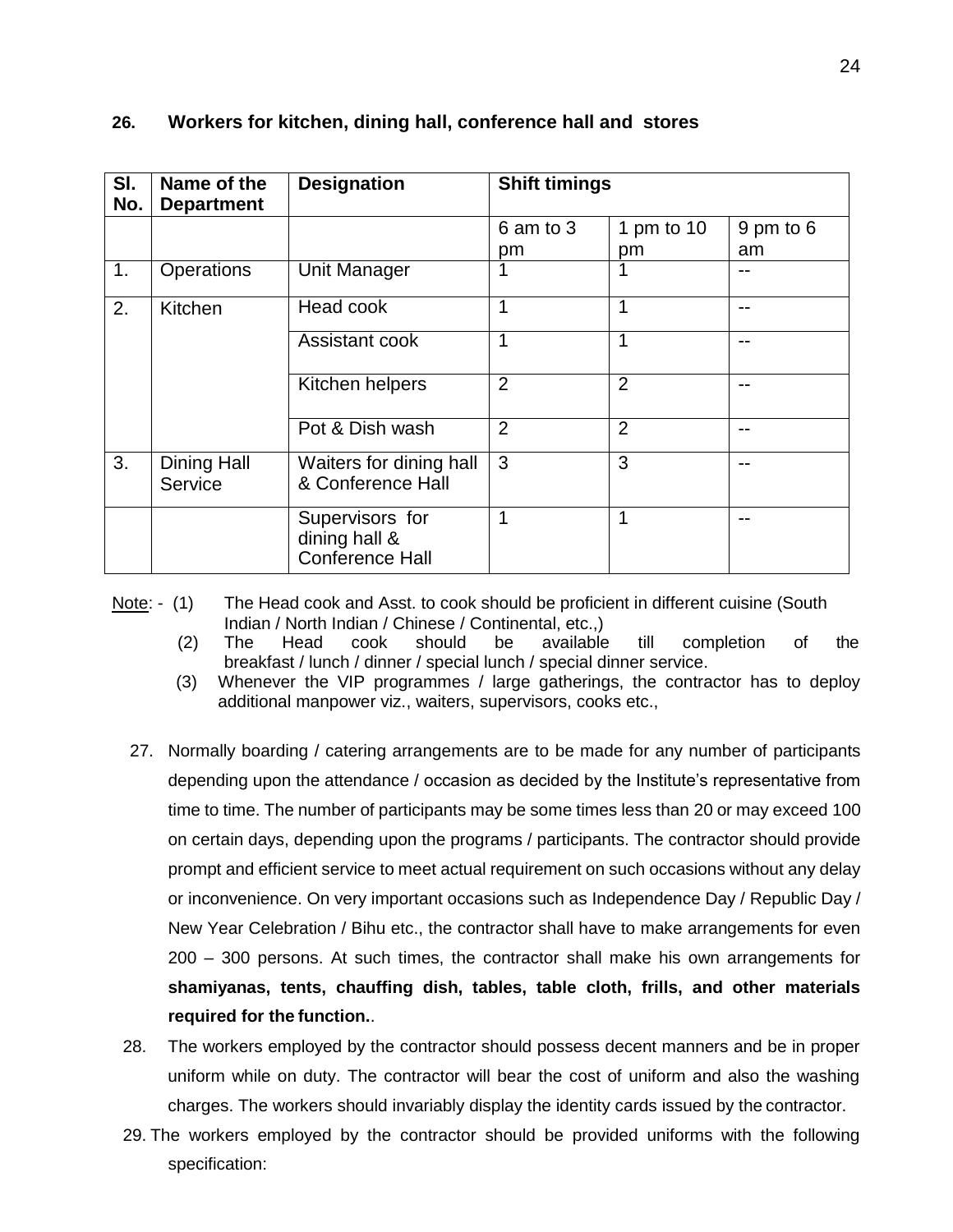| Head Cook and Asst. to Cook   | Chef coat, chef trousers, Head gear & apron                                                                                                  |
|-------------------------------|----------------------------------------------------------------------------------------------------------------------------------------------|
| Dish or Pot washer or Helpers | Navy blue trouser and sky blue shirt with apron for male<br>workers and navy blue sari and sky blue blouse with apron<br>for female workers. |
| <b>Waiters Dining hall</b>    | White trousers, white full sleeves shirt (with half-sleeves<br>plain grey colour Nehru jacket), black shoes and black bow.                   |
| Mali                          | Khaki Pant, Blue Shirt and Black Shoes                                                                                                       |
| Supervisor                    | White trousers, white full sleeves shirt and black tie and<br>black shoes.                                                                   |
| Manager                       | Black pant, white shirt, blazer, tie and black shoes                                                                                         |

- 30. The Contractor shall give sample of the food items prepared to the authorized officers of the Institute for test and taste, to check and ensure quality.
- 31. Extra special items on any special occasion are also to be supplied at short notices.
- 32. The contractor shall strictly comply with the recommended menu.
- 33. The quality of the ingredients used in the preparation of the food & beverages shall be of a good & standard quality and should be used prior to expiry date.
- 34. The Institute's authorised officer has the right to inspect such articles of food & provisions and also can order discontinuation of usage of such articles of food & provisions which are found to be sub-standard.
- 35. The contractor shall ensure that the dining hall, kitchen, stores, service area shall be kept neat orderly and free from malodour at all times. The crockery, cutlery, furniture & utensils used in the preparation and service of food shall always be clean and hygienic.
- 36. Pest control in the kitchen, dining hall, stores and service area should be done once in a week by the contractor at his own cost.
- 37. The contractor shall ensure that the raw materials, i.e., perishables, dry goods, etc., purchased are of best quality/reputed brands and within the expiry date.
- 38. The contractor shall store sufficient stocks of the raw materials, perishable items, etc., for at least two days requirements and non-perishable items for at least one week in the premises of the guesthouse. **Rice should be Rampal Joha / Sona Masuri for white rice preparation and reputed brand of basmati rice for preparation of biryani / polao / fried rice for regular / special lunch / dinner**. Cooking oil should be of double refined of reputed brand/company. No substandard item should be used.
- 39. The Institute shall provide the contractor with the following facilities for the purpose of providing the catering services:
	- a) Water, cooking ranges, service counter (Bain Marie), dining hall furniture;
	- b) The contractor will bear the cost of fuel / gas for cooking purpose.
- 40. The contractor shall be responsible for regular maintenance and upkeep of cooking ranges, gas bank, tinning of brass vessels, service counter (Bain Marie), etc. Any loss, repair or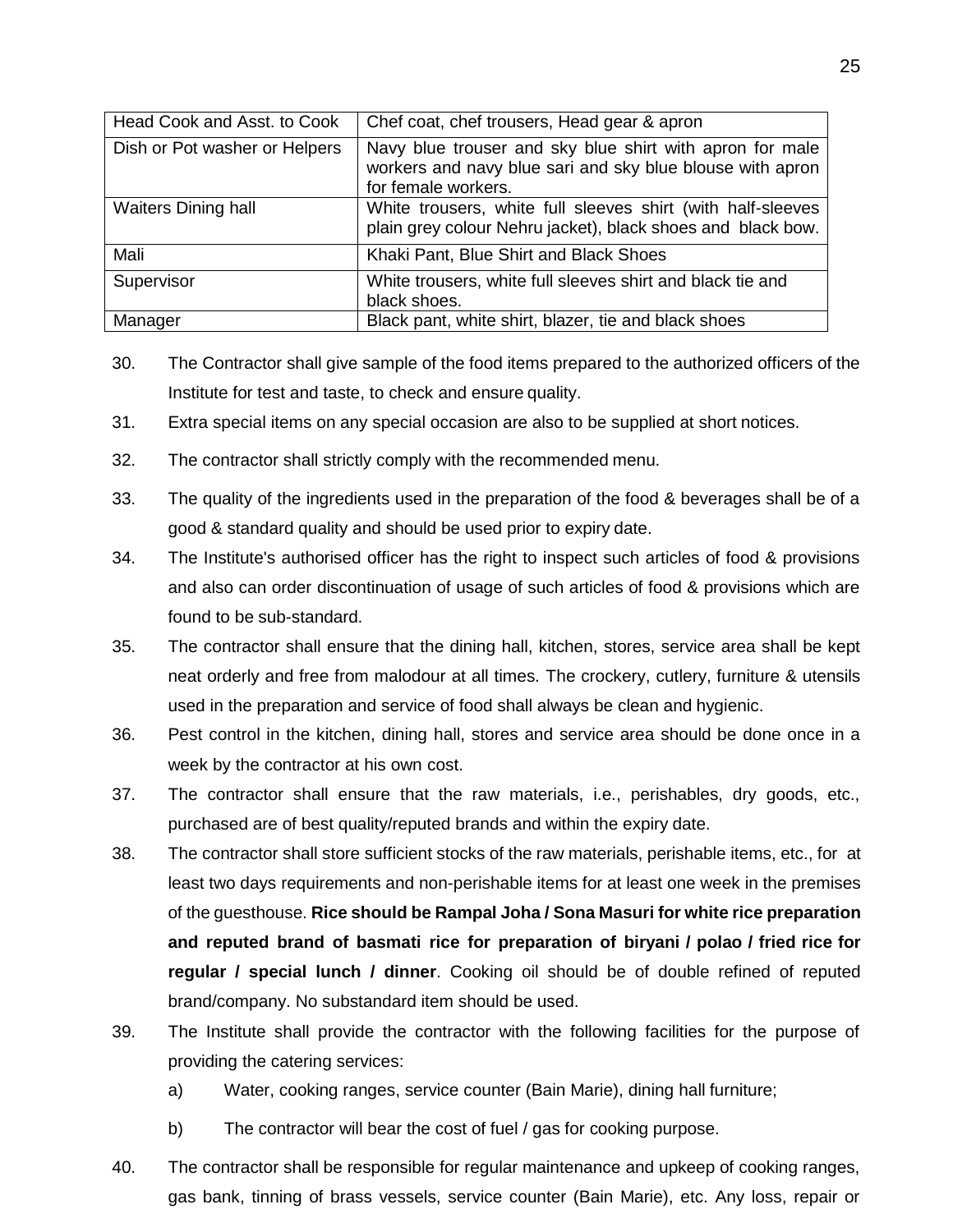replacement of these items shall be done at the cost of the contractor.

- 41. The contractor shall have to hand over all the items provided to him, as indicated elsewhere, to the Institute at the time of termination of the contract. Any shortage noticed at the time of handing / taking over, the cost of missing items will be recovered from the security deposit amount.
- 42. The contractor is accountable to the Director or any officer of the institute nominated by him on his behalf for any lapse regarding the quality of food served, catering service, housekeeping etc.
- 43. The contractor shall be solely & wholly responsible for the procurement of all articles of raw material, food products, etc. at his own expense.
- 44. It shall be entirely the responsibility of the contractor to store the material purchased by him in a neat, tidy and hygienic manner in the space provided by the institute at his own risk.
- 45. The dustbins kept at the area behind the kitchen should be cleared on day-to-day basis and the area should always be kept clean, dry and hygienic**. The contractor shall make his own arrangements to ensure that the leftover food and garbage is taken out of the Institute and dumped at a distant place at the end of each day. In case the Institute's garbage disposal system is used after specific permission of the Institute, the contractor is liable to pay the rate as prescribed by the Institute. In such a case, the contractor shall also segregate the biodegradable and non-biodegradable waste**. However, the Institute reserves the right whether to permit usage of its own garbage disposal system or not.
- 46. The contractor shall provide other services not quoted in the tender like supply of tea bags, sugar, Nescafe powder, milk powder or milk, ISI branded half litre mineral water bottles, soft drinks, biscuits, tender coconut water, fruit bowls, flowers etc. **The charges for these items will be paid not higher than the printed maximum retail prices.**
- 47. The caterer shall not be paid catering charges in respect of participants who are absent from any meal on a particular day provided notice is given at the beginning of same day in the register to be maintained with the Hostel Manager.
- 48. The caterer has to provide ISI branded mineral water (20 ltrs can) from reputed manufacturers like Aquafina, Kinley, Bisleri etc., which shall be to the satisfaction of the Institute and also extend any other services to the participants / guests as and when required.
- **49. The contractor is liable to provide services till settlement of next tender or end of two years contract period whichever is later. In such cases hike in rate , beyond one / two years, for the extended portion, an appropriate rate based on increase in All India Consumer Price Index – Industrial Workers in the preceding year will be allowed for the extended period beyond one/two years, if any.**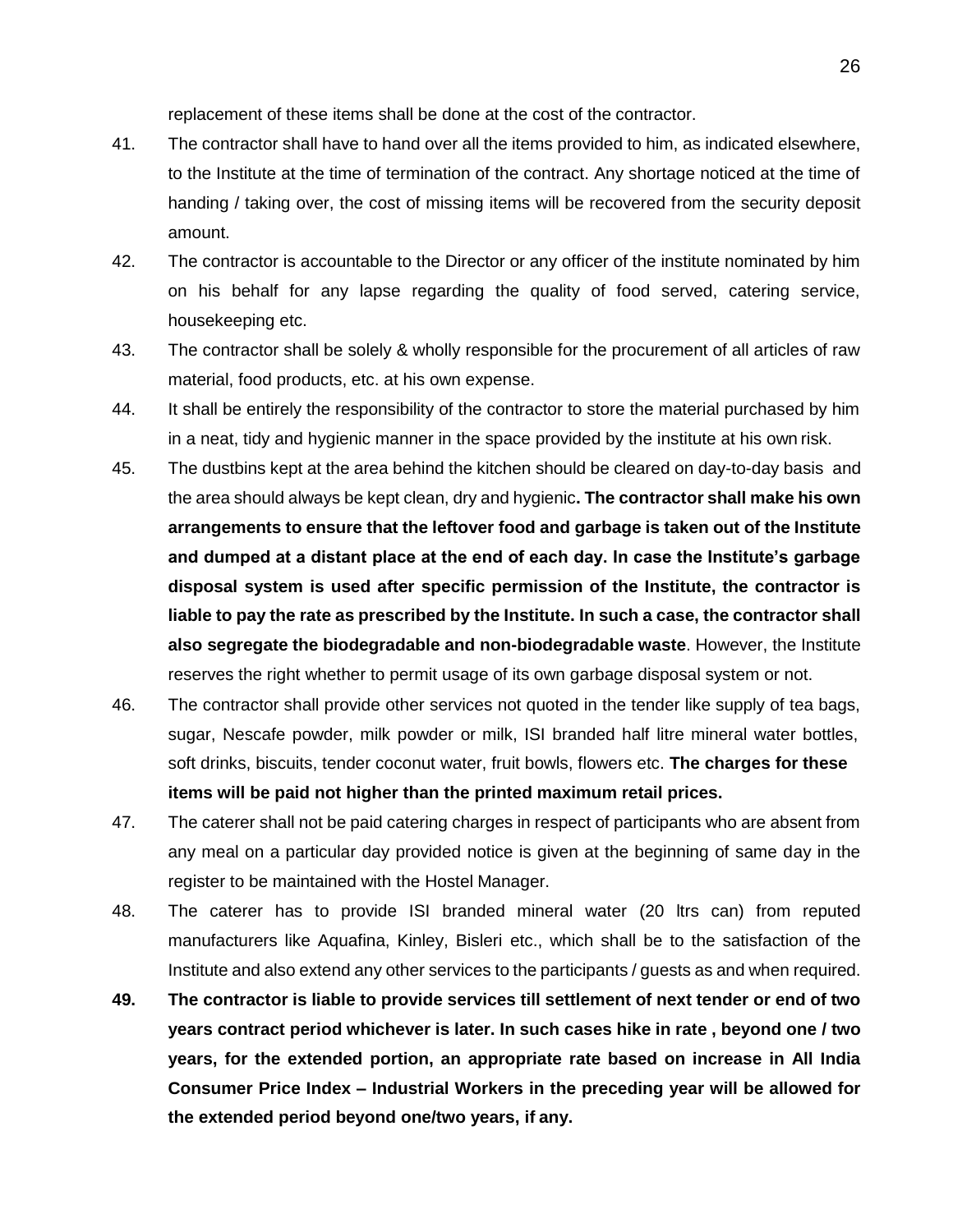#### **HOUSEKEEPING SERVICES**

- 1. The Institute has Guest Houses with modern facilities & amenities and also state-of-the-art gadgets and respective kitchens, dining halls. Some of the single rooms may be converted to double rooms as per requirement from time to time.
- 2. The contractor is required to provide **Housekeeping & Maintenance** of guest houses and office building which include the rooms, dining halls, corridors, common area and surrounding areas on turnkey basis. It is expected that the contractor shall provide all necessary services during the stay of the participants/guests in the guesthouses from the time of arrival till their departure.
- 3. The charges for all the services of housekeeping and maintenance of guest houses which include washing of linen etc., shall be on monthly basis. However, the payments for **Housekeeping and Maintenance of Guest Houses will be made on pro-rata basis, especially when any of the Guest Houses /rooms is/are on renovation/under repair/closed.**

| <b>Details of Guest</b><br><b>Houses</b> | Single/<br>Double<br>rooms | VIP | <b>VVIP</b> suites | Total rooms |
|------------------------------------------|----------------------------|-----|--------------------|-------------|
| <b>Brahmaputra Guest</b><br>House        | 18                         |     |                    | 24          |
|                                          |                            |     |                    |             |
| <b>Dikrang Guest House</b>               | 30                         |     |                    | 34          |
| Total                                    | 48                         | 6   |                    | 58          |

The details of rooms in each guesthouse are as follows.

*In case additional rooms are added, the contractor will be liable to maintain on payment of appropriate charges.*

The details of office building, residential areas, and gardens are as follows.

| <b>Items</b>                                                                                     | <b>Description</b> |  |  |  |
|--------------------------------------------------------------------------------------------------|--------------------|--|--|--|
| Office building having built up area around 25,000 Sq.ft.                                        |                    |  |  |  |
| Director's chamber                                                                               |                    |  |  |  |
| Faculty / Officers / Staff rooms                                                                 | 18                 |  |  |  |
| Library                                                                                          |                    |  |  |  |
| Computer lab                                                                                     | 2                  |  |  |  |
| Conference hall and Meeting Hall                                                                 | 4                  |  |  |  |
| <b>CGARD Centre</b>                                                                              |                    |  |  |  |
| Reception areas and corridors                                                                    |                    |  |  |  |
| <b>Staff Canteen</b>                                                                             |                    |  |  |  |
| <b>NRLM Centre</b>                                                                               |                    |  |  |  |
| <b>DDU-GKY Centre</b>                                                                            |                    |  |  |  |
| <b>RTC</b>                                                                                       |                    |  |  |  |
| <b>RTP</b>                                                                                       |                    |  |  |  |
| Cleaning of Residential, Office and Hostel areas including small drains (around<br>7000 sq. ft.) |                    |  |  |  |
| Maintenance of Gardens (around 7000 sq. ft.)                                                     |                    |  |  |  |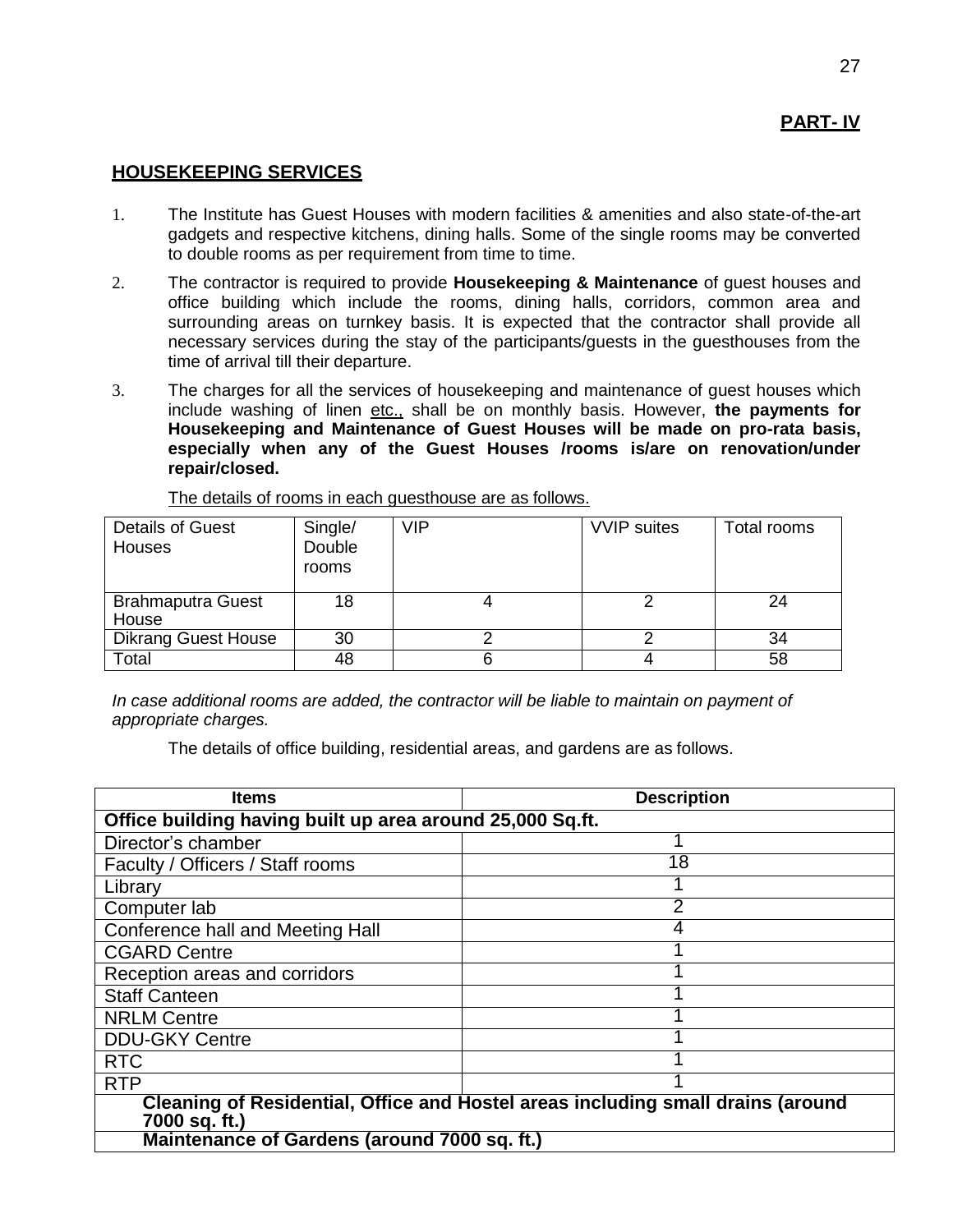- 4. The contractor shall be responsible for:
	- a) Giving wakeup calls.
	- b) Keeping the floors, toilets (including the common toilets), etc., in a neat and tidy condition at all times of the day;
	- c) Undertaking special and spring cleaning as and when required but not less than once in two months or on eve of special occasions;
	- d) Removing of cobwebs, cleaning of interior and exterior walls, roof top, cleaning of doors and windows, vacuum cleaning of carpets and mopping of floors as and when required but not less than once a week for interior items and roof tops and once in 3 months for exterior walls.
	- e) Cleaning including scrubbing, sweeping, mopping and dusting in all rooms, all interior portions including toilets, bathrooms using standard chemicals/detergents/sanitary items/phenyl etc., using equipment like vacuum cleaners, scrubbing machines, etc., of his own.
	- f) Beds to be made daily.
	- g) Proper upkeep of all furniture and equipment in guest houses.
	- h) Cleaning of overhead tanks 30 nos. (2000/1000/500/350/200 Lts. capacity) not less than once a quarter in all the two guest houses and staff quarter campus and Director's residence.
- 5. The contractor will ensure proper maintenance of all linen items in the Guest Houses as follows:
	- a) Dry cleaning of woollen blankets and window curtains to be done at least once in two months.
	- b) Bed sheets, bed covers, pillow covers and blanket covers to be changed once in two days during occupation of participant/guest.
	- c) Bath towels and Hand towels to be changed daily during occupation of participant/guests
	- d) Fresh linen and towels to be provided when a new occupant occupies the room.
	- e)The contractor will bear the cost of washing, pressing and dry cleaning of bed linen, towels and woollen blankets etc.,
	- f) Washing, pressing and dry cleaning should be of a standard quality
- 6. The contractor shall ensure that the rooms are cleaned and freshened usually in the absence of the participants/guests, under the supervision of the housekeeping supervisor. The workmen attending to the job should, therefore, have the highest standard of honesty and integrity.
- 7. The kitchen i.e. interior walls, roof, gas bank area etc., should be cleaned using required detergents etc., every day or as per the instructions of the authorized representative of the Institute.
- 8. The housekeeping workmen shall help the participants/guests in taking baggage to the rooms and removing it from their rooms while checking out.
- 9. When an occupant of the room desires to check out, the contractor will have to do a discrete room inventory to ensure that no items are missing and in case any item is missing, he has to report to the Hostel Manager/Caretaker or authorized representative, immediately.
- 10. The contractor shall inspect, as a part of the housekeeping and maintenance work, the water supply points, plumbing installations, toilets, electrical light and fan points, tower bolts, locks and keys of the wooden cupboard of the room as also room air conditioners, battery to the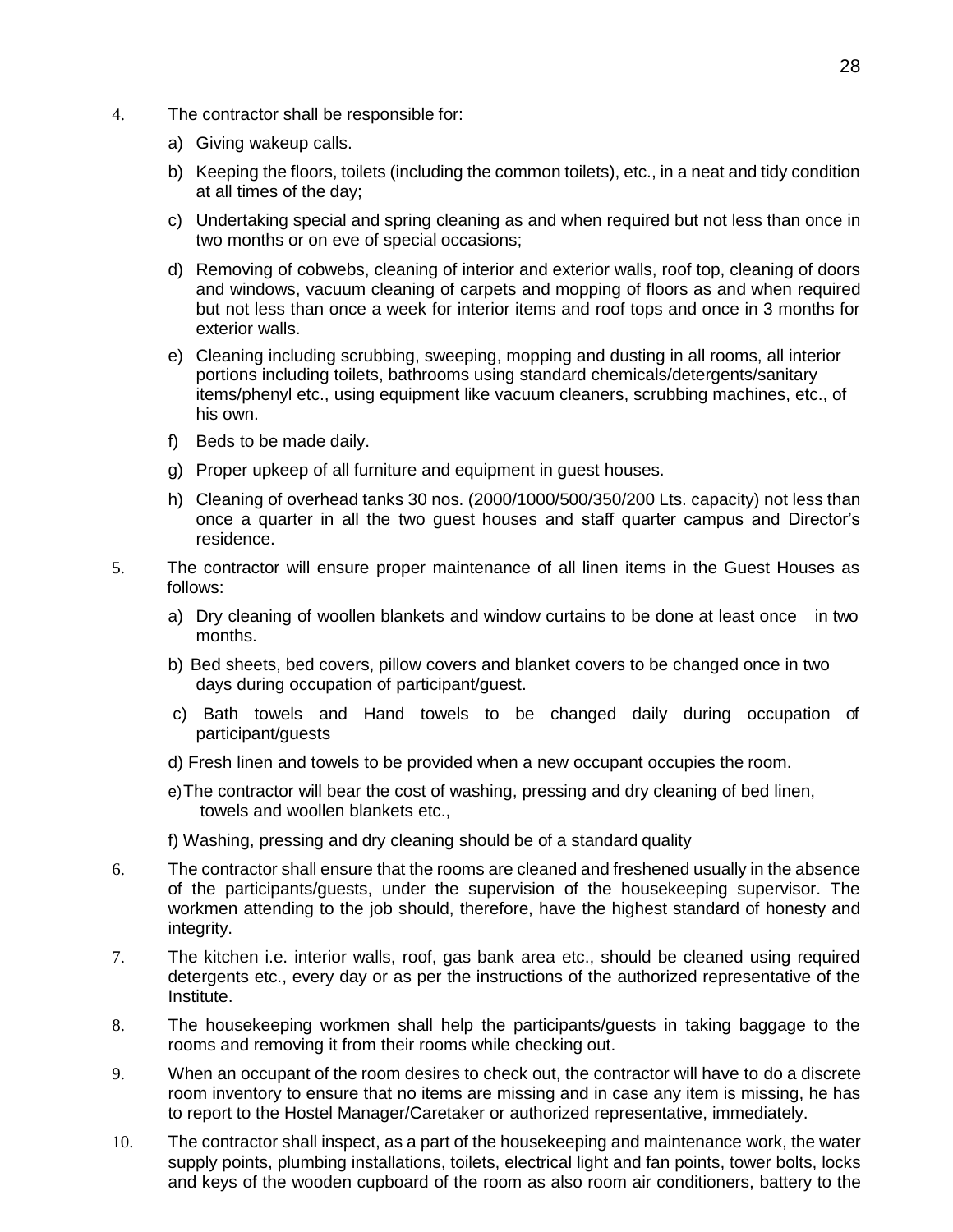wall clock and in the remote control of the TV sets in the Guest Houses and office building bring to the notice of the Hostel Manager/Caretaker or authorized representative in the event of any defects/damages so that the same could be attended to immediately.

- 11. The contractor shall ensure that the keys are collected back when an occupant leaves the room.
- 12. The contractor shall bear the cost of detergents/chemicals/Sanitary items/cleaning powders and bring the equipment like vacuum cleaners and scrubbing machines on his own.
- 13. The contractor shall ensure that pest control in all rooms, dining hall, stores, kitchen (once in a week) of all guest houses and office rooms (including Comp. lab & conference hall) etc., is done once in 15 days at his own cost.
- 14. The contractor shall ensure that toilet papers, soap, Odonil packets, Naphthalene balls, candle and matchbox are available in every room at all times.
- 15. The contractor shall provide mosquito repellent machines with one piece of mosquito mat or liquid ALLOUT/GOODNIGHT at his own expenses in all the rooms of guesthouses daily.
- 16. The contractor shall use room fresheners in all occupied rooms of hostels, recreation room, Gym & office rooms (including Comp. lab & conference hall) as per requirements.
- 17. The contractor shall arrange for a Washer man *(Dhobi)* for washing & pressing of clothes of the participants, daily. For this purpose, he has to collect the charges fixed by the Institute, directly from the participants;
- 18. The contractor shall keep liquid shoe shine machine (black and brown) in each Guest House at his own cost to be used by the participants.
- 19. The contractor shall employ an educated, well-behaved, trained and experienced Receptionist for manning the Reception in each of the guest houses round the clock, who will attend to all incoming and outgoing calls. The Receptionist should be proficient in English, Hindi and local languages besides being proficient in computer operation.
- 20. The contractor shall arrange to spread brown papers in the cupboards, drawers of the writing table and the bedside table at his own cost.
- 21. The contractor shall ensure that there is a good ventilation by keeping the doors and windows of the rooms open every day for 30-60 minutes (whether the room is occupied or not) to prevent accumulation of bad odours and suffocation.
- 22. The contractor shall have to use the standard detergents/cleaning powder/ chemicals/sanitary items/bath soap/toilet paper etc., as per the instructions given to him from time to time and he has to bear the cost thereof.
- 23. The designated manager/Housekeeping supervisor engaged by the contractor should be professionally/technically qualified. The contractor shall furnish the details of their qualifications etc., to the Institute, soon after they are engaged. The Institute reserves the right to require removal of such of the contractor's workers as are found to be unsuitable.
- 24. The manager of the contractor should be available round the clock in the hostel premises for ensuring proper supervision of maintenance and housekeeping services.
- 25. The Housekeeping and Maintenance personnel shall consist of the following staff and should be available **round the clock** in the guesthouses.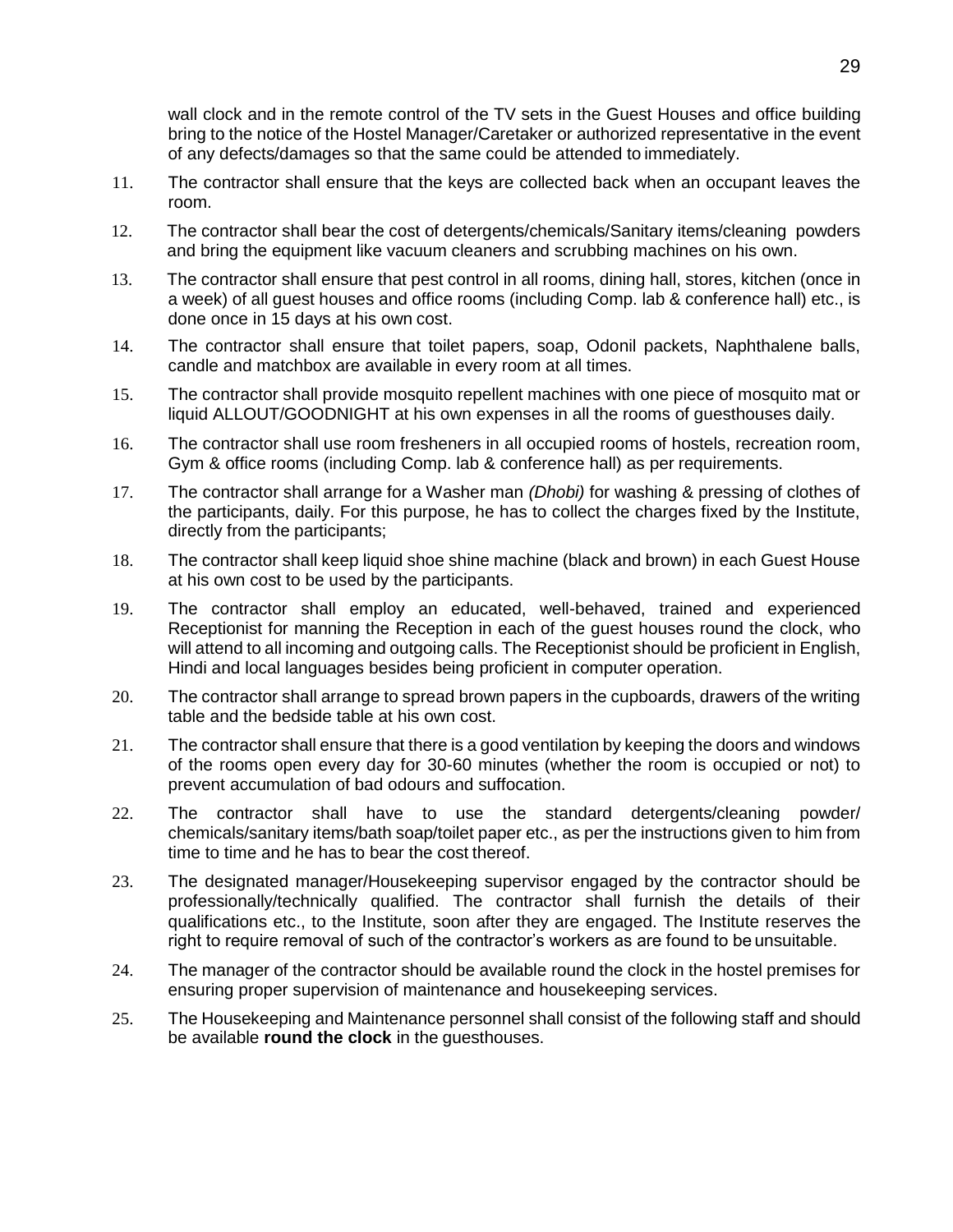| SI. | Activity                                                       | Details of staff                                                                      | $7$ am to $4$ | 1 pm to 10 | 10 pm to |
|-----|----------------------------------------------------------------|---------------------------------------------------------------------------------------|---------------|------------|----------|
| No. |                                                                |                                                                                       | pm            | pm         | 7 am     |
| 1.  | Housekeeping                                                   | Receptionist                                                                          | っ             | າ          |          |
|     | and<br>Maintenance                                             | Bell boys                                                                             |               |            |          |
|     | service for 2<br>guest houses<br>and Office<br><b>Building</b> | HK staff for general works<br>in lounge, dining hall,<br>corridors and public toilets | $\mathcal{P}$ |            |          |
|     | Premises                                                       | HK staff for cleaning and<br>maintenance of rooms                                     | 6             | 4          |          |
|     |                                                                | HK supervisors                                                                        |               |            | --       |

#### **Note: If the contractor failed to depute staff as prescribed above, the Institute reserves the right to levy a penalty of Rs.1000/- on each occasion.**

- 26. The contractor shall ensure that workers recruited by him are well qualified and experienced. The contractor shall arrange for a refresher training to them once in six months compulsorily at his own cost. The contractor is advised to recruit the manpower trained from DDU-GKY/reputed housekeeping/ F&B/Hotel management institutes.
- 27. The contractor should ensure that the services of a qualified & experienced Housekeeping Supervisor in Housekeeping department are available for supervision of maintenance and upkeep of rooms in the guesthouses and office premises.
- 28. The Institute reserves the right to ask the contractor to remove and replace any of the workers for their failure to give quality service and the contractor shall be bound to replace the staff members concerned within a week from the date of such communication.
- 29. The contractor shall not allot any of the rooms of the guest houses without the prior approval of the competent authority. In case, if the contractor or any of his workers are found to be occupying any of the rooms in the Guest Houses, the contractor is liable to pay a penalty of Rs.2000/- per day per room.
- 30. All the staff employed by the contractor should be in proper uniform while on duty. The contractor should supply the uniform with colour specifications and pattern approved by the NIRD&PR, to the workers at his cost. It should be noted by the contractor that in case any of the workers employed by the contractor are found to be on duty without the uniform and icard, a penalty of Rs.100/- per worker will be imposed and the bill would be proportionately restricted.
- 31. The contractor shall provide flower arrangements and fruit bowls in the VVIP suites during the visit of VIP's to the Institute. The bowls will be that of the contractor and the cost of providing the fruits will be paid along with the bill of the contractor.
- 32. It is to be noted that used soap water/chemicals should not be thrown in the nearby green areas as it is harmful for growth of trees/bushes etc.
- 33. The institute will provide bed linen and bath towels to the contractor. The contractor shall be responsible for the safety & security of all the items of furniture and fixtures, equipment, locks, buckets, mugs etc. The contractor shall have to hand over all the items provided to him, as indicated elsewhere, to the Institute at the time of termination of the contract. Shortage if any noticed at the time of handing over, the same shall be recovered from the security deposit amount of the contractor.
- 34. The Manager/Housekeeping supervisor appointed by the contractor should be present during any repair/maintenance job carried out in the questhouse rooms.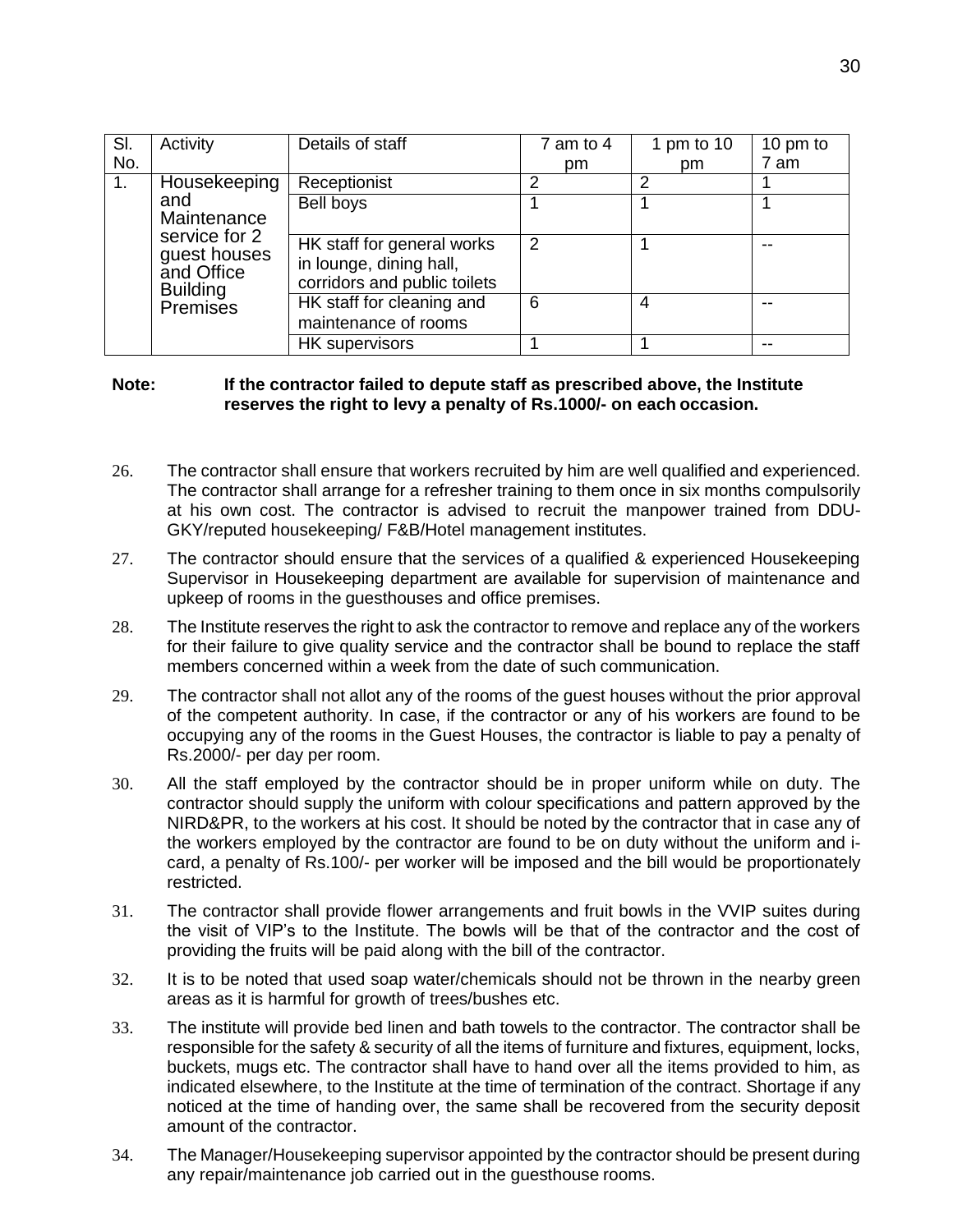- 35. The contractor should ensure safety of the belongings of the inmates in the Guest Houses, however, in case of any untoward incidents like theft or loss of any belongings / cash that takes place from the occupant's room due to negligence on the part of the workers employed by the contractor, the contractor would be liable for compensating the loss.
- 36. The contractor should ensure that the **four fish aquariums** in the Guest Houses/office building are maintained properly at his own cost. He shall ensure the periodical cleaning/servicing, replacement of fish and supply of the feed on daily basis including filter etc.
- 37. The staff engaged by the Contractor/ agency to whom the contract is given shall be deemed to be the **employees of the Contractor/ agency** to whom the contract is given and such staff shall not be considered or deemed to be the employees of the Institute in any manner.
- 38. Cleaning and dusting of all rooms, corridors and other places in and around the office building (1500 sq.m) daily and cleaning with detergent once in a week.
- 39. Cleaning of toilets, bathrooms and wash basins with detergent and phenyl. Also to put naphthalene balls in basin and urinals every day.
- 40. Washing of all curtains once in a month.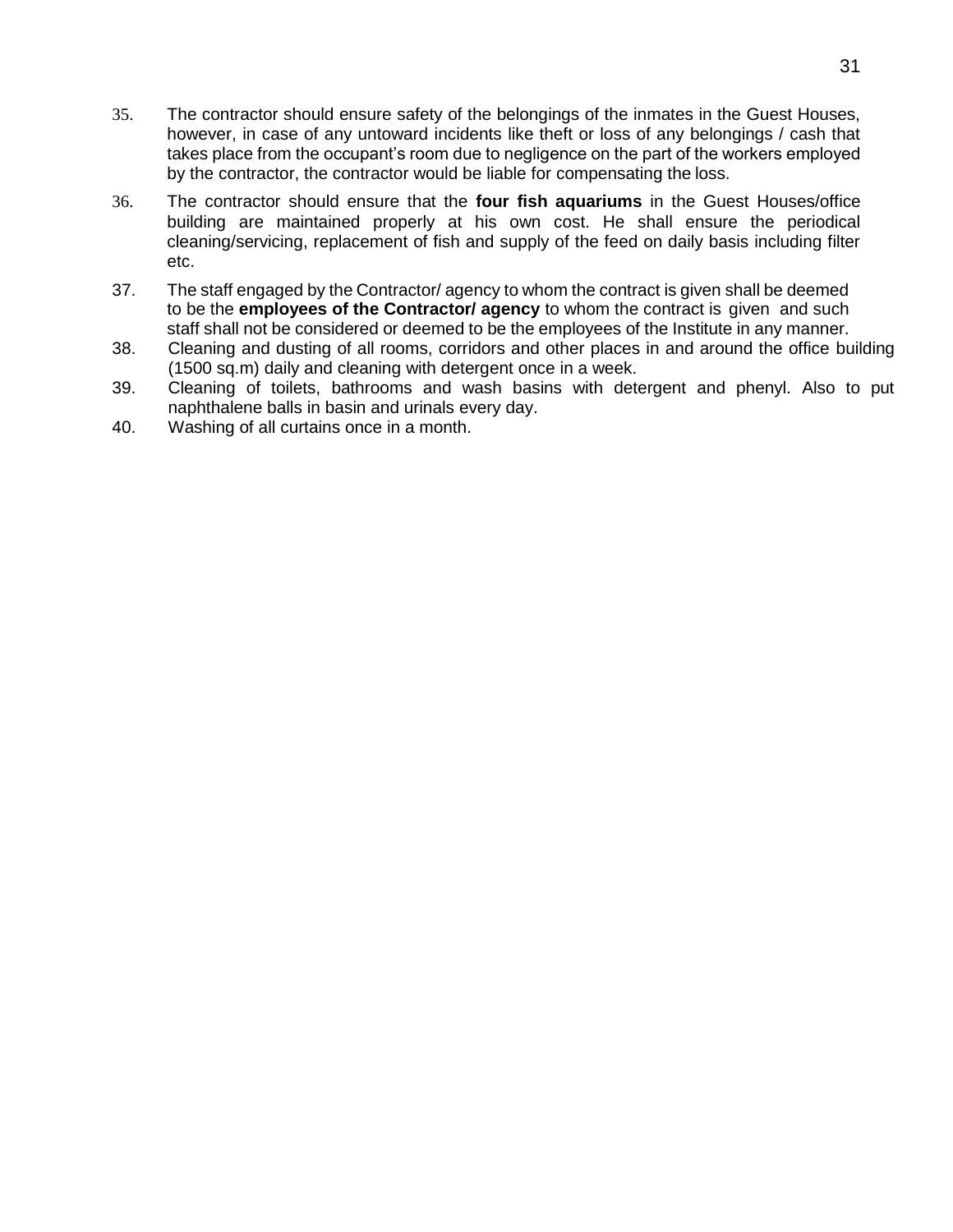# **PART – V**

32

#### **CLEANING AND MAINTENANCE OF RESIDENTIAL AREAS, DRAINS AND GARDENS**

- 1. The flower pots would be made available by the Institute for keeping of seasonal flowers. However, flexible pipe etc. would not be provided by the Institute free of cost.
- 2. In case, of loss/damage of articles to the Institute occurs due to the negligence of the workers, the liability so created shall be of the contractor and the cost of such items /property shall be recovered from the contractor .
- 3. The flower pots shall be painted at least four times every year, as per directions of the Institute.
- 4. The grass shall be mowed every 10-12 days with a mowing machine. If the same is not at the given interval, deduction in the monthly bill would be made.
- 5. Seasonal flower plant have to be planted in the lawn and in the flower pots lasting four months, the cost of such plants/saplings etc. would be borne by the contractor.
- 6. The contractor would arrange for the manure, fertilizers, seed, insecticides, tools, etc. for proper maintenance of garden including flower pots.
- 7. The saplings would be prepared by the contractor at a place decided by the officer of the Institute; however, all cost would be borne by the contractor.
- 8. In case the contractor is unable to deliver the job in accordance to the contract, the Institute would be free to get the work done at the risk and cost of the contractor.
- 9. The disposal of the waste so generated would have to be done, by the contractor, outside the Institute campus.
- 10. It would be responsibility of the contractor to provide and place the decorative plants in the campus on his own cost. The contractor would have to perform all odd jobs related to gardening in the Institute.
- 11. Cleaning of all open space and drains around the office building daily.
- 12. Spray for Disinfection i.e. Baygon spraying in all rooms, bathrooms, toilets etc., daily to check mosquitoes.
- 13. Cleaning of top of the building and drains periodically minimum once in a week.
- 14. Maintenance of fish aquariums including providing air and water filter machines etc., fish feed, replacement of fish, and weekly cleaning of the aquariums.
- 15. Daily cleaning of all open spaces, drains and roads inside the campus.
- 16. Maintenance of lawns, gardens in front of the Office-cum-Hostel building, children park, common lawns, gardens in residential area etc., in terms of :
	- (i) Daily watering of lawns and plants including the potted plants inside the office and outside.
	- (ii) Raising seasonal flowers
	- (iii) Weeding and dressing of grass, hedges and pruning of plants regularly.
	- (iv) Maintenance (including use of fertilizers, pesticides etc.) of lawns and plants in good health regularly, and
- 17. All other activities related to keep campus green, clean and tidy.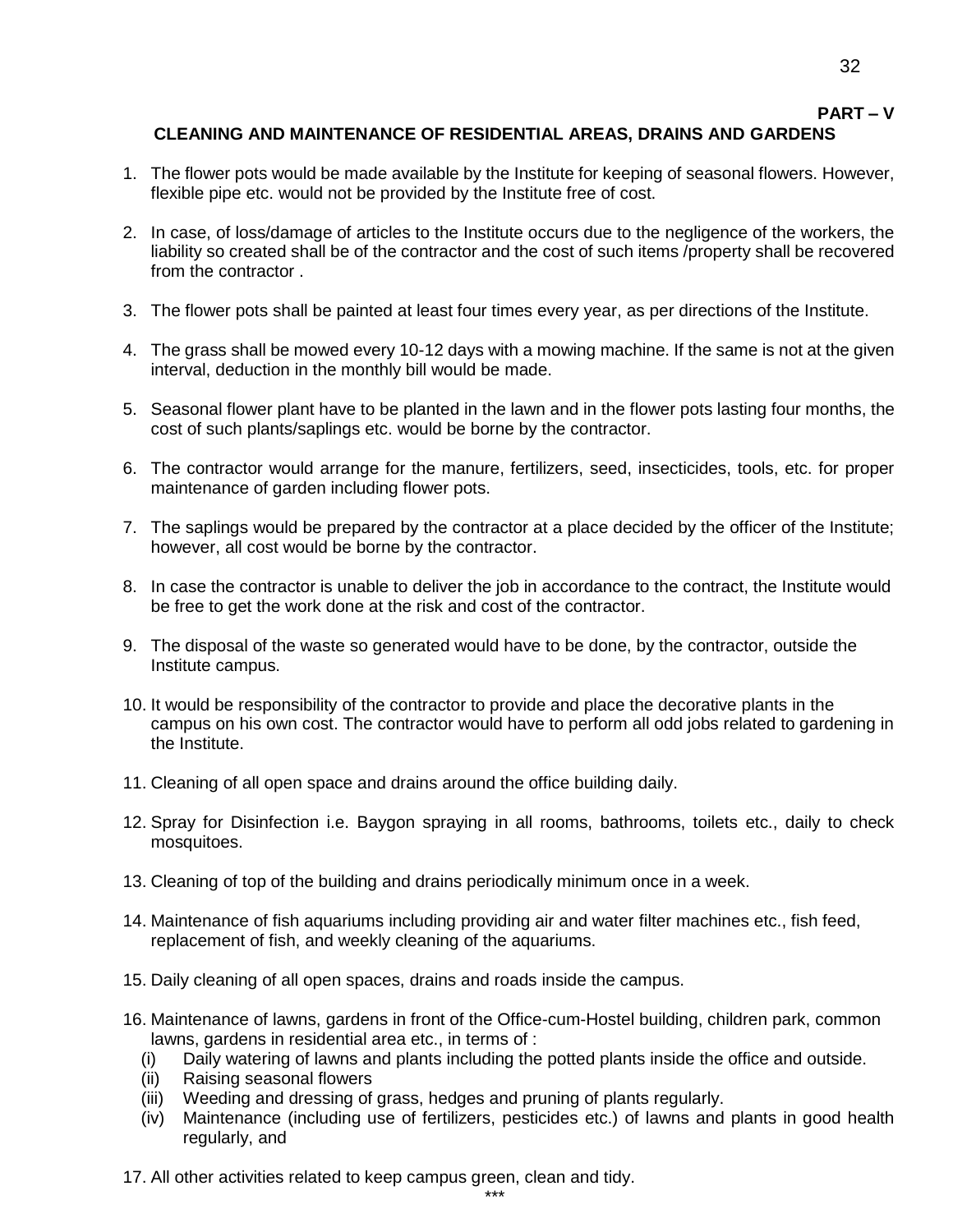**PART - VI**

### **GENERAL TERMS AND CONDITIONS**

- 1. It may be noted that after downloading the technical bids (Part I) and analyzing the experience of the tenderer, if considered suitable, the price bid of such bidders will be downloaded.
- **2. The technical bids will be downloaded as per the schedule indicated in the critical date sheet.**
- 3. NIRD&PR reserves the right to award contracts for catering, housekeeping maintenance of guest houses collectively. Decision of the Director in this regard will be final.
- 4. The successful tenderer will be required to pay **security deposit of Rs.1,50,000/- (Rupees one lakh fifty thousand only)** which will not carry any interest.
- 5. The NIRD&PR reserves the right to forfeit the EMD of the tenderer on account of (a) premature withdrawal from the tender; (b) non-payments of security deposit. The decision of the Director, NIRD&PR-NERC shall be final in this regard.
- 6. Corrections, if any by bidder, must be attested. All amounts shall be indicated both in words as well as in figures. Where there is discrepancy between the amount quoted in words and figures, the higher figure will be considered for evaluation of the lowest bid, however, in case bidder emerged as successful, the lower figure will be taken into account for placement of order.
- 7. The contract will be valid for a period of two years (initially for one year due to renovation work carried out in the Himachal Guest House).
- 8. Director, NIRD&PR-NERC reserves the right to reject any or all the tenders received without assigning any reasons whatsoever.
- 9. The agreement is terminable by NIRD&PR-NERC with one month notice.
- 10. The contractor shall not transfer or sub lease his rights under the contract to any other agency.
- 11. The contractor or his workers/staff shall not use the premises allotted to him for any purpose other than the purpose for which the contract is awarded.
- 12. The contractor shall devote his attention in the work of purchases, preparation and service and discharge his obligations under the contract most diligently and honestly.
- 13. The contractor shall at all times during the existence of contract abide by all directions and instructions which may be given by the institute concerning any aspect of the catering, housekeeping and maintenance services.
- 14. The contractor shall be responsible for allotting duties and timings to the workers engaged in the catering and Housekeeping and maintenance of guesthouses.
- 15. The remuneration payable to the workers engaged in the catering, housekeeping and maintenance services shall be borne by the contractor and comply with all statutory and mandatory obligations like labour law or other provisions under law for engagement of such workers by his firm. The Institute will not have any liability, whatsoever for any injury caused to any of his worker/workers in course of discharge of duties under contract. The contractor will indemnify the Institute from any loss caused to any third party due to acts of his firm or workers in execution of the contract.
- 16. The contractor should be registered with the Registrar of concerned state body and furnish the details of registration number. He shall abide by the Government of India (Ministry of Labour & Employment) rules and regulations and all other statutory acts and regulations and rules relevant to this contract.
- 17. Uniform and wages will be borne by the contractor.
- 18. Since the Institute is tendering for food items and housekeeping taking into account the number of rooms, it will be the sole responsibility of the contractor to pay minimum wages and variable DA inclusive of EPF and ESI to their workers.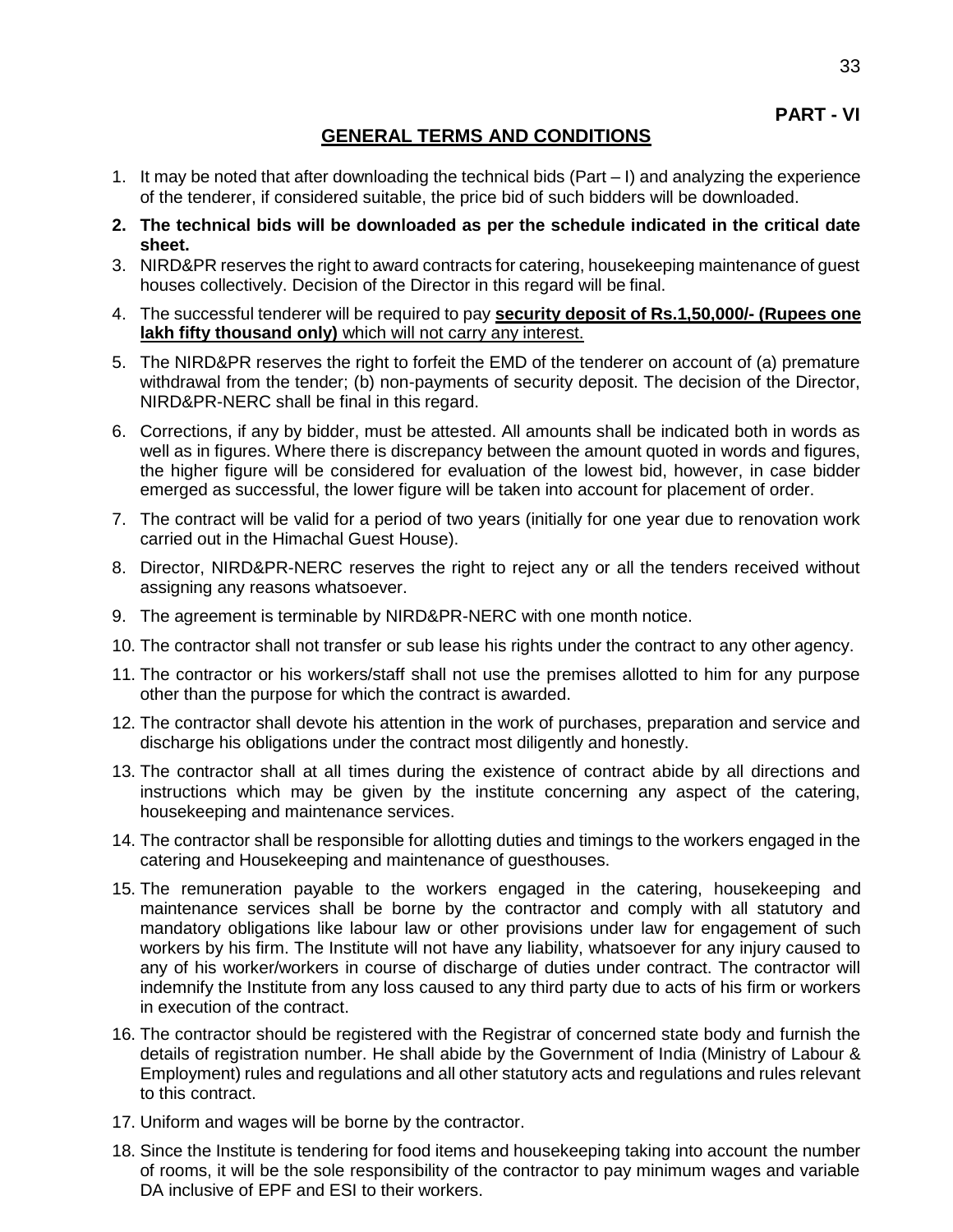- 19. The contractor will have no rights to request for increase in rate of food items or housekeeping rates due to increase in minimum wage and variable DA as notified by the Ministry of Labour from time to time.
- 20. The contractor shall indemnify the principal employer (NIRD&PR-NERC) against any risks and damages arising out of the default on the part of contractor due to his negligence or that of his employee or noncompliance of any of statutory rules, regulations etc., as laid down by the government and other statutory authorities from time to time.
- 21. It is the duty and responsibility of the contractor to obtain the requisite license for running the establishment. The Institute shall not be responsible in any way for any breach by the agency of any rules and regulations governing the running of such establishment.
- 22. The contractor should take all precautionary measures to ensure the safety of the workers employed by him and NIRD&PR-NERC will not be responsible in case of any eventuality.
- 23. In case of any disputes between contractor & workers, it is the responsibility of the contractor to settle them amicably and the Institute will not be a party to them and will not be responsible for any lapses, etc., on the part of the contractor vis-à-vis his workers. If under any circumstances a court awards decree against the Institute in cases relating to the workers employed by the contractor at the Institute, the contractor shall himself make all necessary action in fulfilment of the decree and the Institute as such shall not be liable to take any action. The workers engaged by the contractor will not have any type of claim against NIRD&PR-NERC and the contractor shall be liable and responsible for compliance of all Labour/statutory laws.
- **24.** The contractor should deploy medically/physically fit workers. The workers can be subjected to periodical medical checkups by the Institute's Medical Officer. The contractor will withdraw any person who is not found medically fit by the Institute's Medical Officer for the job and provide an appropriate substitute. **The contractor shall also compulsorily arrange for health check of their workers once in six months at his own cost.**
- 25. A list of workers engaged by the contractor for the Institute's work should be provided giving their names, addresses. The contractor should submit photos to the Institute within a week from the date of acceptance of the offer and issue an identity card under the signature of authorized representative of contractor. Any changes from time to time should be informed to the Institute, immediately.
- 26. The workers will be issued identity cards by the contractor and only those workers for whom identity cards are issued will be allowed into the premises of the Institute. A copy of the identity card along with name, photograph and address will be made available to the institute for record. The contractor should provide only those workers whose police verification for character and antecedents was strictly done.
- 27. The contractor will be liable for penalty for deficiency in quality of service, e.g., leaving the rooms, office building and the guest house premises unattended and unclean, failing to maintain hygiene and sanitation in and around the guest houses and office building, and for shortcomings in catering service, e.g., poor quality of the food prepared, supply of insufficient food to the participants, or loss/theft of any article due to negligence of his staff/workers, etc. The monthly catering, housekeeping bill raised by the contractor will be proportionately restricted. In case of deficiency or delay in providing the service by the contractor and in case the Institute on its own provides material or manpower to run the catering, housekeeping and maintenance service satisfactorily, the cost of such material/manpower will be recovered from the contractor.
- 28. The contractor will not provide food/catering services to any private person without approval of the competent authority and the same shall be subject to payment of charges at the rate as prescribed in this contract.
- 29. A floating minimum balance of Rs.1,00,000/-(Rupees one lakh only) should be made available in the savings bank account at Punjab National Bank, Six Mile Branch and should be operated by the Manager of the Unit. It should not be a joint account. Payments of NIRD&PR-NERC will be transferred to the above said account. A cash imprest of Rs.25,000/- (Rupees twenty five thousand only) should also be maintained with the unit manager or in his absence, any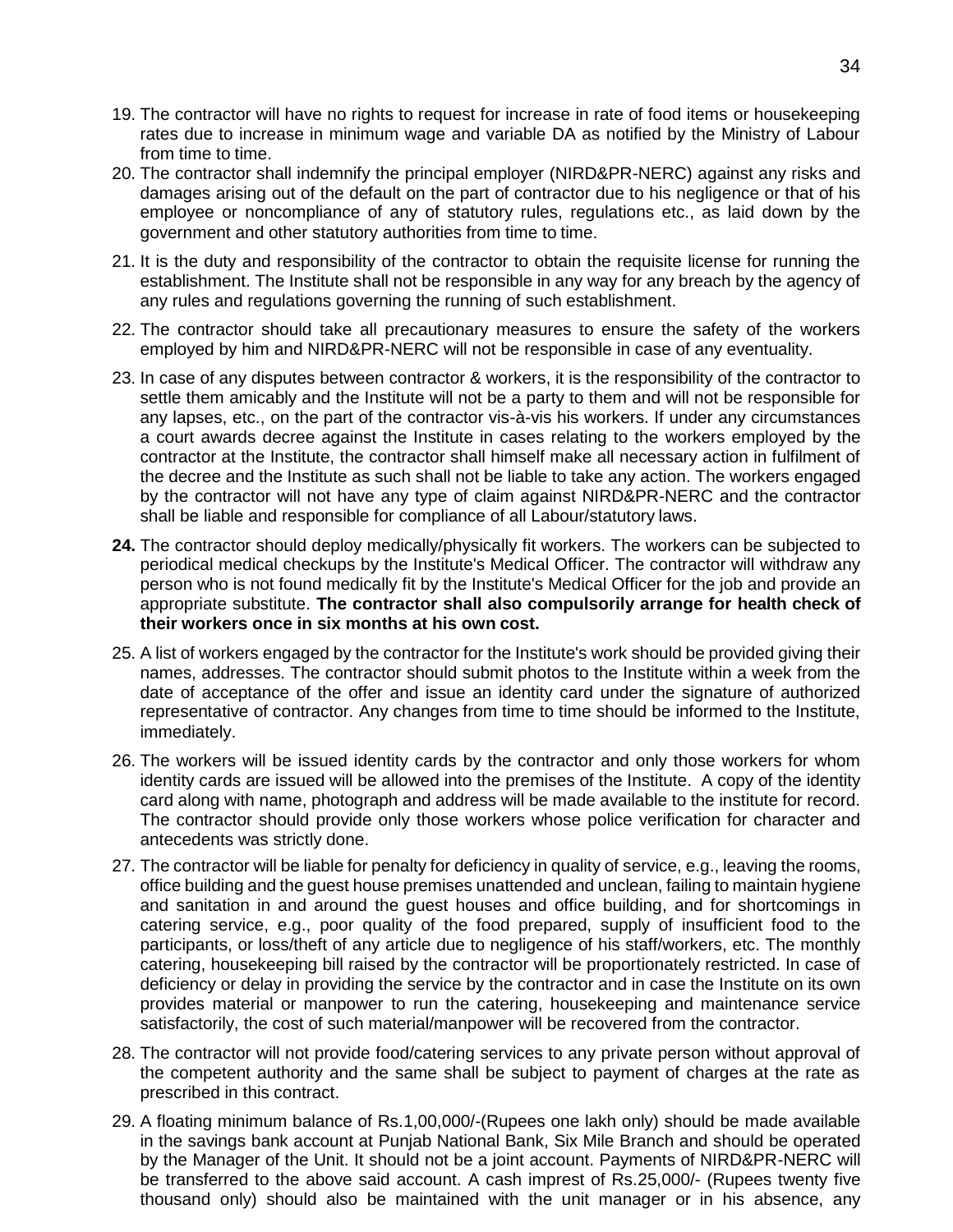representative of the contractor.

- 30. The contractor has to pay an amount of Rs.1,50,000/- (Rupees one lakh fifty thousand only) towards security deposit at the time of entering into agreement with NIRD&PR-NERC. No interest will be payable on the deposit. It will be refunded after completion/termination of contract, subject to condition that there is no amount due/pending against contractor due to loss caused to Institute's property or otherwise.
- 31. The contractor should ensure that workers engaged by him shall bear good conduct, character, and integrity and their antecedents are to be checked up thoroughly before engaging them.
- 32. The Director, NIRD&PR-NERC reserves the right to oversee the quality of food and maintenance services being provided by the contractor. He also reserves the right to ask the contractor to remove and replace any of the workers engaged by him to ensure quality service and the contractor shall have to replace workers concerned within a week from the date of such communication.
- 33. In the event of any absenteeism of the workers engaged by the contractor, a penalty of Rs.500/- (Rupees five hundred only) per worker per day so absented will be imposed and the same will be recovered out of the monthly housekeeping/catering bill raised by the contractor for payment. The Institute reserves the right to check the muster rolls as well as the wages sheets maintained by the contractor at any point of time.
- 34. The contractor shall be provided a suitable place during the validity of the contract period to maintain his office as well as to store the material received to provide the catering, housekeeping and maintenance services to the Institute. The contractor shall, however, not use the allotted place for any other purpose than the purpose indicated above.
- 35. The Unit Managers and Supervisors and the staff of the contractor who have to stay in the campus/quarters will be provided modest and unfurnished accommodation for which the contractor shall pay rent as fixed by the Institute on monthly basis. Electricity and water charges as per actual consumption shall be payable by the contractor.
- 36. The contractor shall not have any kind of tenancy rights on the place so provided to him in the Institute. He shall have to vacate the place allotted immediately on expiry/termination of the contract or when requisitioned by the Institute.
- 37. The contractor will take over the Guest Houses of the Institute along with the furniture, fixtures and fittings and other equipment and material as may be provided by the Institute, where he is supposed to provide the catering, housekeeping and maintenance services. He shall have to hand over the premises of the Guest Houses of the Institute along with the furniture, fixtures and fittings and other equipment and material provided by the Institute, on expiry/termination of the contract.
- 38. If there is any variation in the quality of material used as against the branded items specified in the contract, suitable penalty as may be decided and determined by NIRD&PR-NERC will be levied while settling the monthly bills.
- 39. In case it is found that the kitchen/dining halls/rooms/public areas/stores/surrounding areas are not kept in clean and hygienic condition, suitable penalty as deemed fit by NIRD&PR-NERC will be levied while settling the monthly bill.
- 40. In the event of any incident of food poisoning, the charges incurred on account of hospitalization of participants/guests/staff members will have to be borne by the contractor.
- 41. In the event of expired food items used for cooking purpose, a penalty of Rs.2000/- on each occasion will be levied and recovered from the bills of the contractor.
- 42. The contractor shall submit the bill for the catering, housekeeping and maintenance services provided by him on the first working day of following month, duly signed by him or his authorized signatory and countersigned by the authorized representative of NIRD&PR-NERC. NIRD&PR-NERC will pay the charges on submission of the bill.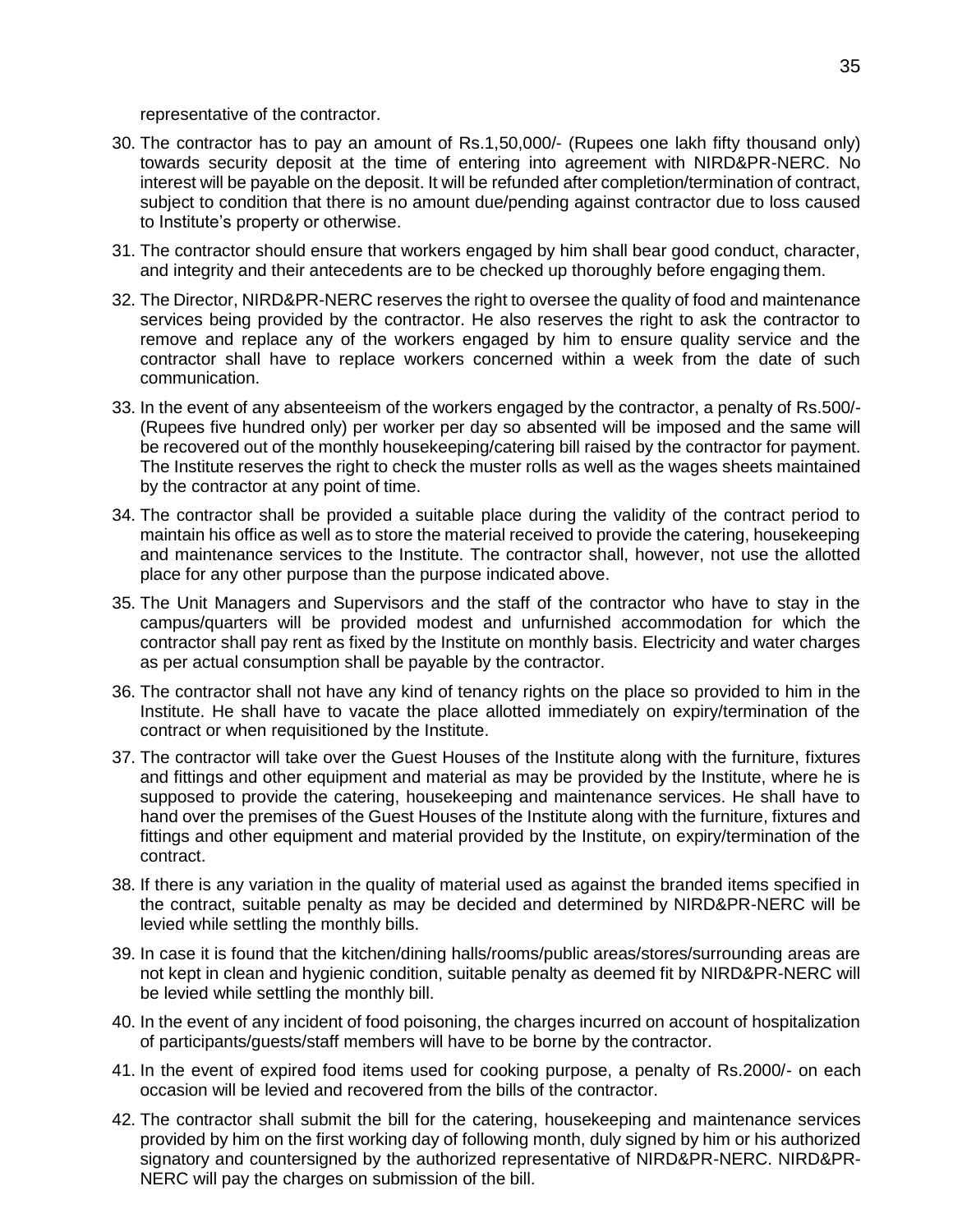- 43. The Institute shall take the feedback through a Register kept for the purpose, from the participants/guests/dignitaries regarding catering, housekeeping and maintenance services with a view to offer prompt and efficient services. The Institute will conduct periodical reviews of the complaints/suggestions given by the participants/guests/ dignitaries both in the registers kept in the Guest Houses and the Evaluation Reports and the contractor will be informed about the shortcomings, if any, for remedial action.
- 44. Any other aspect/point arising out of the catering, housekeeping and maintenance services to be provided by the contractor, the same has to be resolved through mutual discussions by both the parties.
- 45. Where a doubt arises as regards the applicability of the contractual terms and conditions so as to the interpretation or application of any of the provisions of this agreement during the validity of the contract period, the decision of the Director, NIRD&PR-NERC thereon shall be final and binding on the contractor.
- **46. The Institute reserves the right to entrust the catering, housekeeping contracts separately if it is desired by the competent authority to do so. The institute also may exclude any of the services so mentioned from the scope of the contract.**
- **47. Based on requirement, the Institute reserves the right to entrust the maintenance of Guest Houses contract to two separate contractors accordingly, two separate work contracts will be awarded. The bidders have option to participate in any of the bid process.**
- 48. **Arbitration:** In the event of any question, dispute or difference arising under these conditions or any conditions contained in the order or in connection with this contract, the same shall be referred to the sole arbitration of the Director, NIRDPR-NERC or any other person authorized by him.

The award of the arbitrator in such cases shall be final and binding on the parties to this contract.

49. **Applicable Law**: The contract shall be interpreted in accordance with Laws applicable in India and subject to jurisdiction of the court in Guwahati only.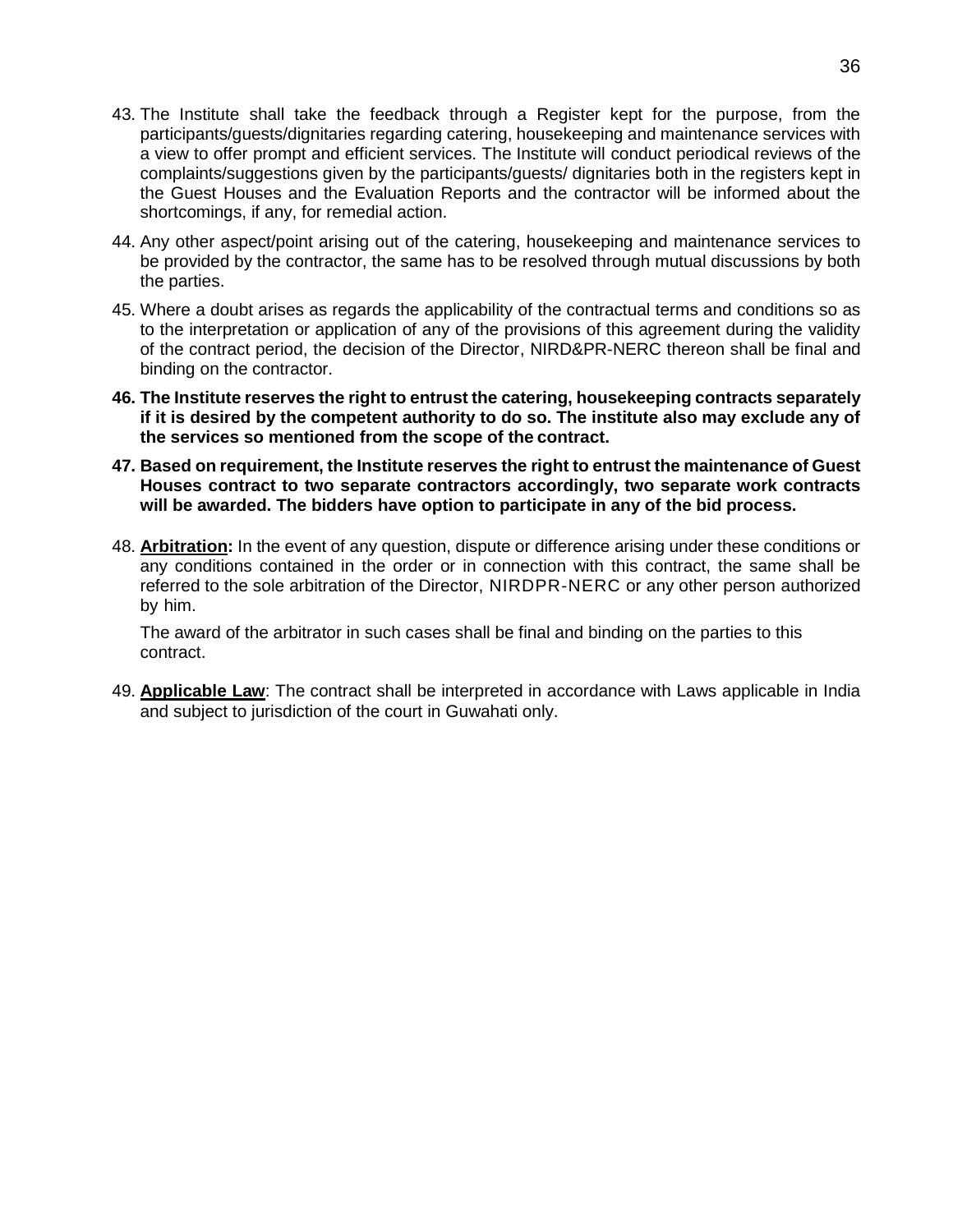37

**1.2**Names of the major institutions Government/ Semi Government/ Private to whom catering services and housekeeping services were provided in the last 3 years (please upload testimonials):

Bidders are requested to upload the experience certificate in the following format in cover-I as mentioned during the time of online bid submission.

| Name       | Period   | of | of<br><b>Type</b> | No.<br>of | Averag   | Annual      | billed  | Remarks |
|------------|----------|----|-------------------|-----------|----------|-------------|---------|---------|
| and        | contract |    | Contract          | rooms     | No.<br>e | amount (Rs) |         |         |
| address    |          |    | undertaken        | maintain  | οf       |             |         |         |
| of<br>the  | From     | To | (please           | ed        | person   | Caterin     | House   |         |
|            |          |    |                   |           |          | g           | keeping |         |
| organisati |          |    | specify           |           | S        |             |         |         |
| on along   |          |    | whether           |           |          |             |         |         |
| with       |          |    | catering,         |           | catered  |             |         |         |
| contact    |          |    | housekeep         |           |          |             |         |         |
| persons    |          |    | ing<br><b>or</b>  |           |          |             |         |         |
| and        |          |    | both)*            |           |          |             |         |         |
|            |          |    |                   |           |          |             |         |         |
| telephone  |          |    |                   |           |          |             |         |         |
| No.        |          |    |                   |           |          |             |         |         |
|            |          |    |                   |           |          |             |         |         |
|            |          |    |                   |           |          |             |         |         |
|            |          |    |                   |           |          |             |         |         |
|            |          |    |                   |           |          |             |         |         |
|            |          |    |                   |           |          |             |         |         |
|            |          |    |                   |           |          |             |         |         |
|            |          |    |                   |           |          |             |         |         |
|            |          |    |                   |           |          |             |         |         |
|            |          |    |                   |           |          |             |         |         |

\* Canteen maintenance experience will not be counted as catering experience: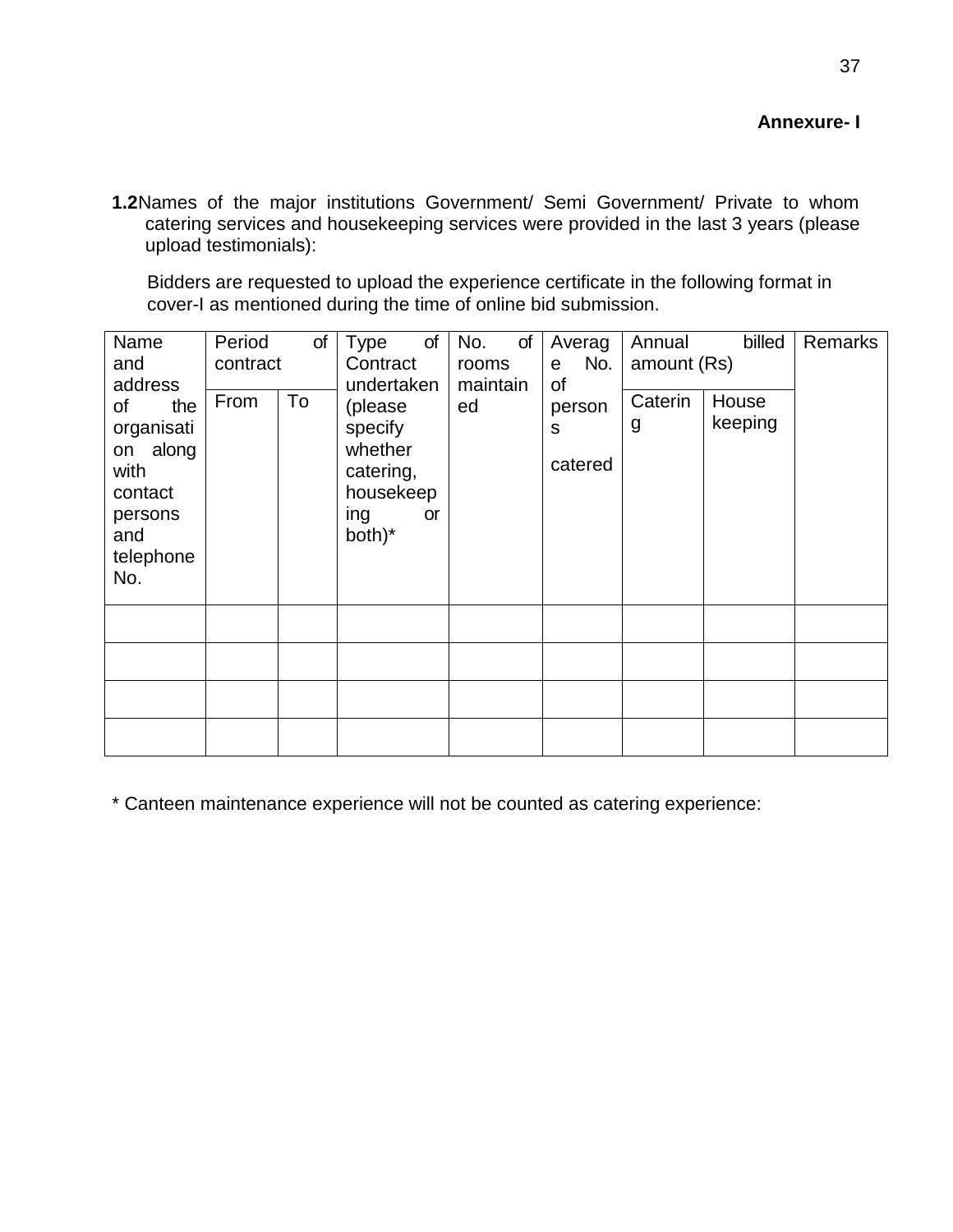#### **Annexure - II**

### **TENDER ACCEPTANCE LETTER** (To be given on Company Letter Head)

**Date:**

**To** The Administrative Officer National Institute of Rural Development & Panchayati Raj North Eastern Regional Centre Jawaharnagar, Khanara, Guwahati - 781022

### **Sub: NIT for providing catering, housekeeping and maintenance services – Reg.**

**Ref: Tender Reference No.:**

**…**

Dear Sir,

1. I/We have downloaded / obtained the tender document(s) for the above mentioned 'Tender / Work' from the web site(s) namely:

as per your advertisement, given in the above mentioned website(s).

2. I/We hereby certify that I/We have read the entire terms and conditions of the tender documents from Page No. to the control of the control of the control of the control of the documents like annexure(s), schedules(s) etc.,), which form part of the contract agreement and I/we shall abide hereby by the terms/conditions/ clauses contained therein.

3. The corrigendum(s) issued from time to time by your department/ organisation too has also been taken into consideration, while submitting this acceptance letter.

4. I/We hereby unconditionally accept the tender conditions of above mentioned tender document(s)/ corrigendum(s) in its totality/entirety.

5. In case any provisions of this tender are found violated, then your department / organisation shall without prejudice to any other right or remedy be at liberty to reject this tender/bid including the forfeiture of the full said earnest money deposit absolutely.

**Yours Faithfully,**

**(Signature of the Bidder, with Official Seal)**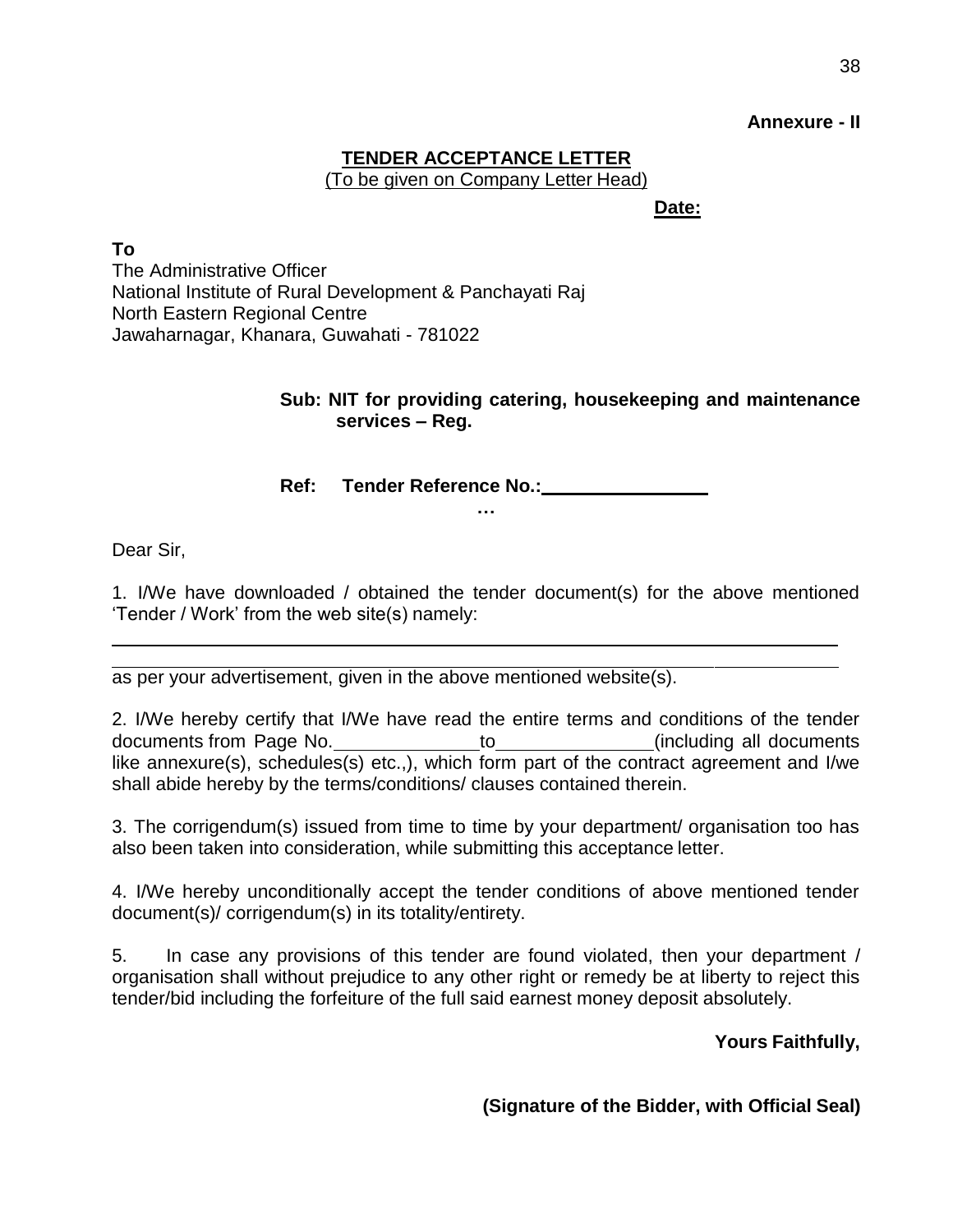### **Annexure – III**

### **Statement showing the list of branded items to be used**

| Sno            | Name of the Item                 |
|----------------|----------------------------------|
| 1              | Atta Aashirvaad                  |
| $\overline{2}$ | Atta Pillsbury                   |
| 3              | Atta Patanjali                   |
| 4              | Atta Annapurna                   |
| 5              | Corn Flakeskelloggs              |
| 6              | Ragi flakes soulfull             |
| 7              | Wheat flakes kelloggs            |
| 8              | Oats kelloggs                    |
| 9              | Oats pantanjali                  |
| 10             | Oats Quaker                      |
| 11             | Oats Bagrrys                     |
| 12             | Oats saffola                     |
| 13             | Basmati Rice Kohinoor            |
| 14             | Basmati Rice Alwisam             |
| 15             | Basmati Rice Patanjali Shaki XXL |
| 16             | Basmati Rice Patanjali Tiber     |
| 17             | Basmati Rice India Gate          |
| 18             | Basmati RiceFortune Every Day    |
| 19             | Basmati RiceDaawat Dubar         |
| 20             | Sona Masoori Rice(one year old)  |
| 21             | Kissan Mixed Fruit Jam           |
| 22             | Urad Panjabi papad               |
| 23             | Tomato KetchupMaggi              |
| 24             | Tomato Ketchup Patanjali         |
| 25             | Tomato KetchupKissan             |
| 26             | Homa/Repose Milk Bread           |
| 27             | Britannia bread                  |
| 28             | Britannia bread                  |
| 29             | <b>Amul Butter</b>               |
| 30             | Purabi Butter                    |
| 31             | <b>Britannia Butter</b>          |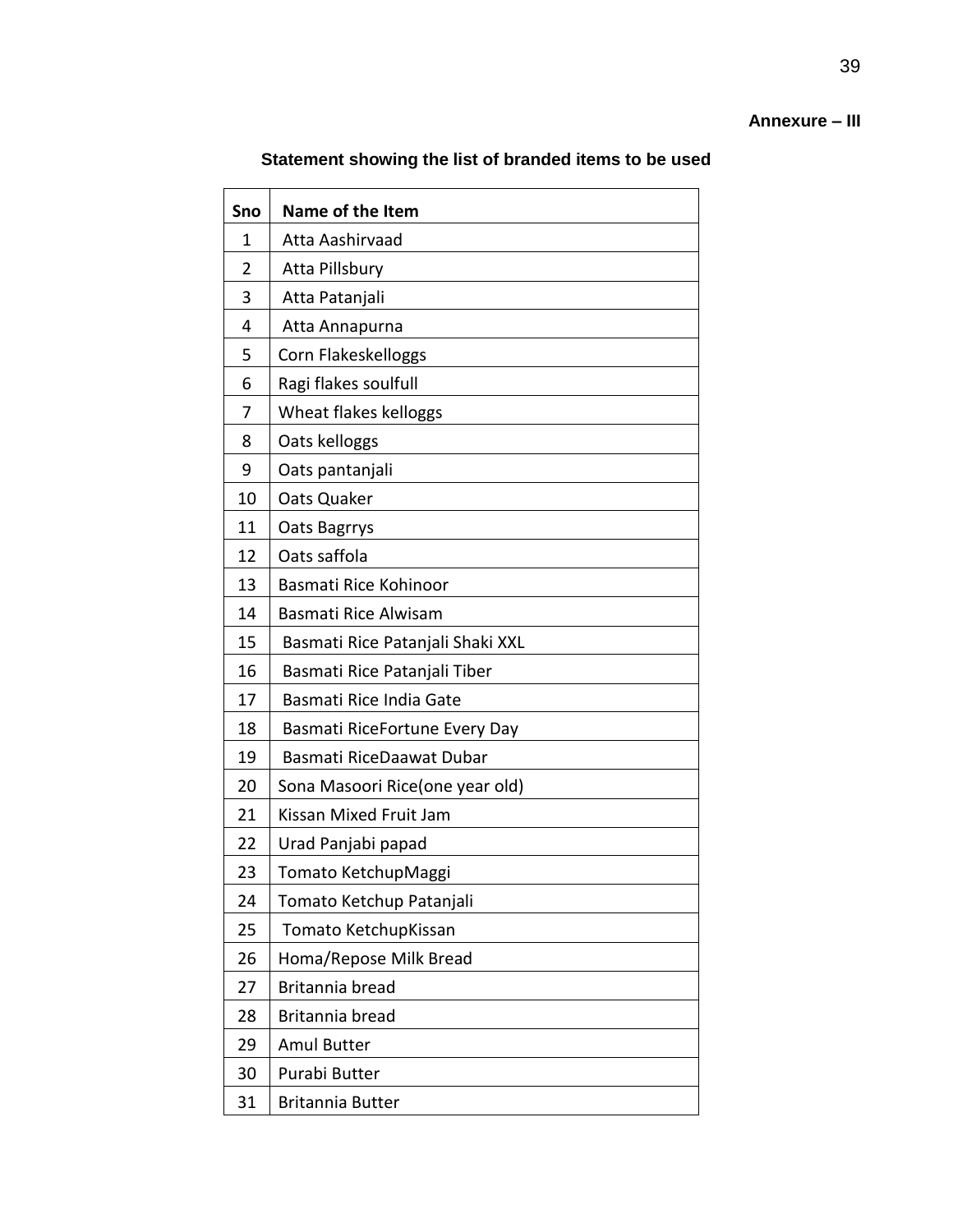| 32 | Milk Mist paneer                             |
|----|----------------------------------------------|
| 33 | Jersey Curd                                  |
| 34 | Amul Fresh Cream                             |
| 35 | Amul ice Cream Vanilla/strawberry            |
| 36 | Amul ice Cream Vanilla/strawberry            |
| 37 | Amul ice cream butter scotch                 |
| 38 | Kwality ice cream vanilla/strawberry         |
| 39 | Kwality ice cream butter scotch              |
| 40 | Baskin robbins i/C vanilla                   |
| 41 | Baskin robbins i/C Strawberri                |
| 42 | Masquati I/C vanilla/strawberry/butterscotch |
| 43 | Scoops I/C butter scotch                     |
| 44 | Scoops I/C vanilla /strawberry               |
| 45 | Heritage I/C vanilla /strawberry             |
| 46 | Heritage I/C butterscotch                    |
| 47 | Cream Pot Butterscotch i/C                   |
| 48 | Aro Chocolate I/C                            |
| 49 | Chef Kesar pista I/C                         |
| 50 | Everest garam masala                         |
| 51 | Eastern Garam masala                         |
| 52 | catch Garam masal                            |
| 53 | MTR-garam masala                             |
| 54 | BSf-garam masala                             |
| 55 | <b>BSF Coriander powder</b>                  |
| 56 | <b>BSF Chilly powder</b>                     |
| 57 | <b>BSF Turmeric powder</b>                   |
| 58 | <b>BSF sambar Powder</b>                     |
| 59 | <b>BSF Chat Powder</b>                       |
| 60 | Red label Tea                                |
| 61 | Tata Tea Gold                                |
| 62 | Fine Life Tea Powder                         |
| 63 | Taj Mahal Tea Bag                            |
| 64 | Nes Cafe                                     |
| 65 | <b>Bru Coffee</b>                            |
| 66 | Everyday Milk Powder                         |